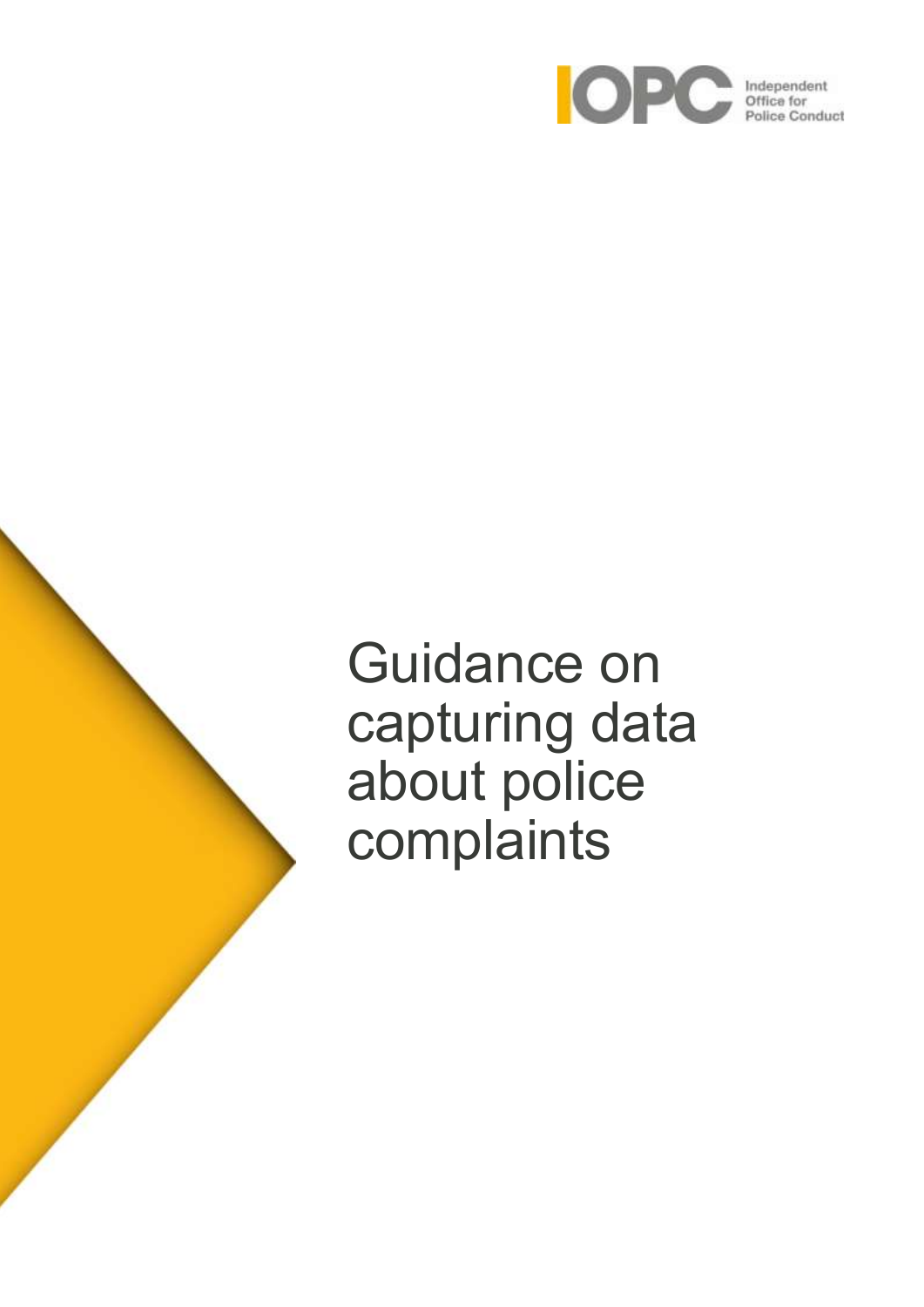# **1. Introduction**

- 1.1. It is necessary to capture all feedback about complaints made by members of the public about the police (including those not recorded under Schedule 3 of the *Police Reform Act 2002*). Maintaining accurate and consistent information about complaints plays a part in ensuring public confidence in the police complaints system, helping to identify opportunities for learning and improvement. This information can also be used to identify issues and trends, and it contributes to a sound evidence base that informs development of future policy and practice at local and national levels.
- 1.2. This document is issued in support of the routine request for all police forces in England and Wales to supply complaints data to the IOPC. This request is made under the Home Secretary's statutory powers (also referred to as Annual Data Requirement or ADR). This document provides guidance for logging complaints and sets out definitions for a range of terms used in relation to police complaints. It applies to complaints as they are defined under the *Police Reform Act 2002*, as amended by the *Policing and Crime Act 2017*, and has been developed in consultation with force professional standards departments, local policing bodies and other statutory stakeholders.
- 1.3. The term 'logging' is used to mean capturing data about a complaint on a case management system. It has been introduced to differentiate from 'recording' a complaint, which refers to recording under Schedule 3 of the *Police Reform Act 2002* (PRA).
- 1.4. It is good practice for police forces and local policing bodies to make a record of all contact that expresses dissatisfaction with the police. However, this guidance applies only to expressions of dissatisfaction that must be logged as a police complaint, as set out in Section 3 of this guidance. This document is intended as guidance for the logging of complaints on police force and local policing body databases, not as guidance for the handling of police complaints generally. The IOPC's Statutory Guidance provides the IOPC's framework for the handling of police complaints. We refer to the relevant sections of the Statutory Guidance throughout this document. As well as the legislation and guidance governing the police complaints system, police forces and local policing bodies must also have due regard to other legislation that has implications for capturing data about police complaints, such as the Public Sector Equality Duty, data protection legislation, and guidance from the Information Commissioner's Office.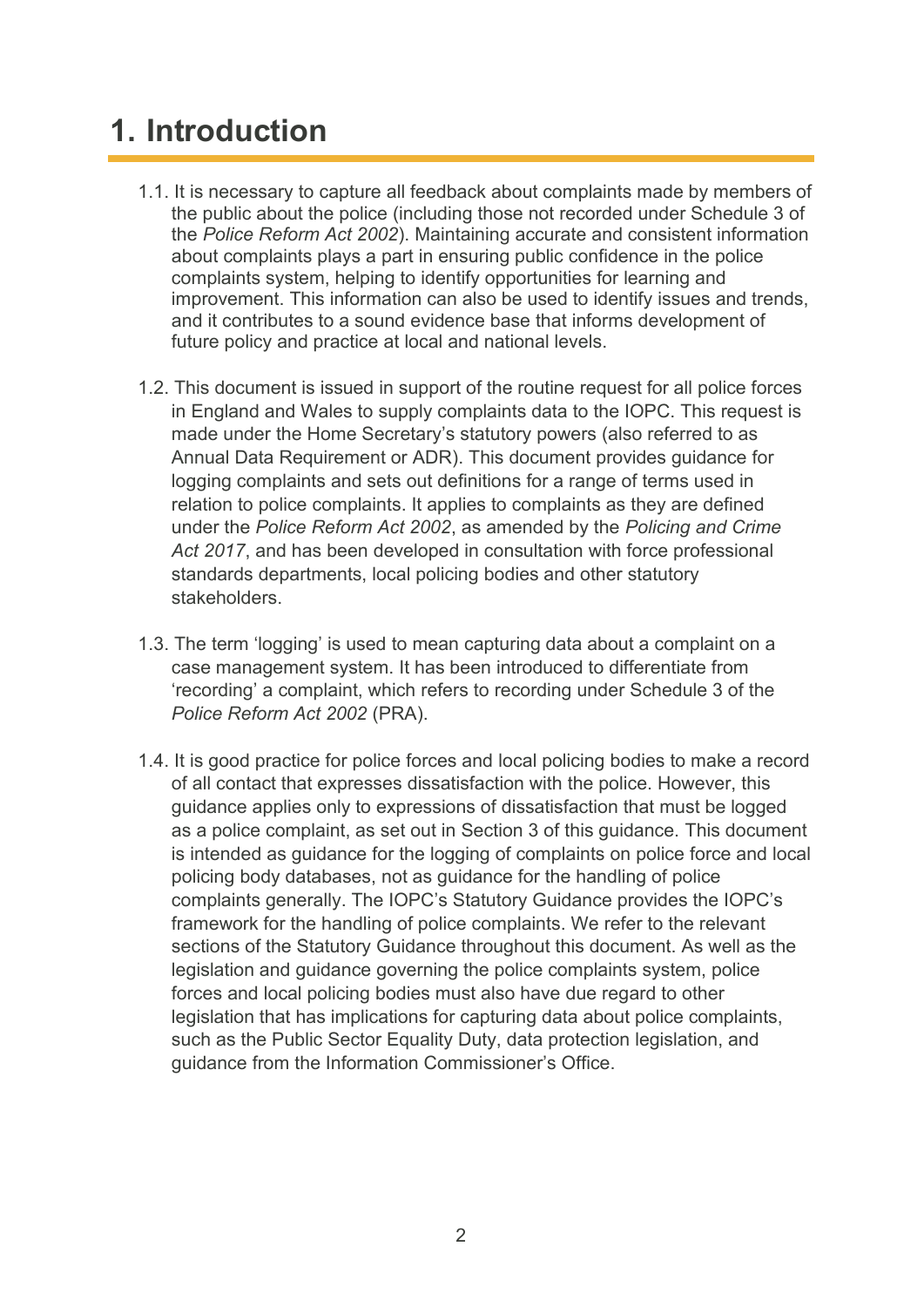# **2. Responsibilities for complaints data**

- 2.1. Both police forces and local policing bodies have a duty to log information about complaints dealt with under Schedule 3 (including complaints about chief officers) for which they are the appropriate authority. This includes information about any subsequent reviews. Additionally, they have a duty to log information about police complaints handled outside of Schedule 3 as determined in Section 3 of this guidance. Police forces and local policing bodies should therefore ensure that they have appropriate systems in place to log this information, manage complaint handling and provide data to the IOPC.
- 2.2. Where a complaint is made to the incorrect appropriate authority, whether to a police force or a local policing body, the organisation that receives it is responsible for forwarding the complaint to the correct appropriate authority (see Chapter 6 of the IOPC Statutory Guidance).
- 2.3. When a complaint is made to a local policing body that is not about the chief officer, the local policing body is responsible for informing the relevant police force as they are the appropriate authority (for example organisational complaints or those involving anyone serving with the police other than the chief officer). This is the case regardless of whether the complaint is recordable under Schedule 3 and irrespective of which model of complaints handling the local policing body has adopted. (See Chapters 1 and 6 of the IOPC Statutory Guidance.)
- 2.4. Where the local policing body has adopted model two or three and is using the same case management system as the relevant police force for logging complaints, there may be no need for additional notification of the complaint to be made to the force. Where the local policing body has adopted model two or three and is using a different case management system, processes should be put in place to ensure prompt notification of complaints to the relevant police force. Care should be taken to ensure that any data logged by both parties does not lead to that complaint being duplicated in the data sent to and/or reported by the IOPC. Duplication of data will lead to inaccurate reporting in relation to how many complaints are being made and what is being complained about.
- 2.5. In accordance with the ADR for police complaints data, police forces and local policing bodies are required to provide data about complaints logged on their databases, at a frequency stipulated by the IOPC. The guidance in this document is also relevant to how the IOPC presents this data to the public. More information on how the IOPC analyses and presents this information is available on our website at [www.policeconduct.gov.uk.](http://www.policeconduct.gov.uk/)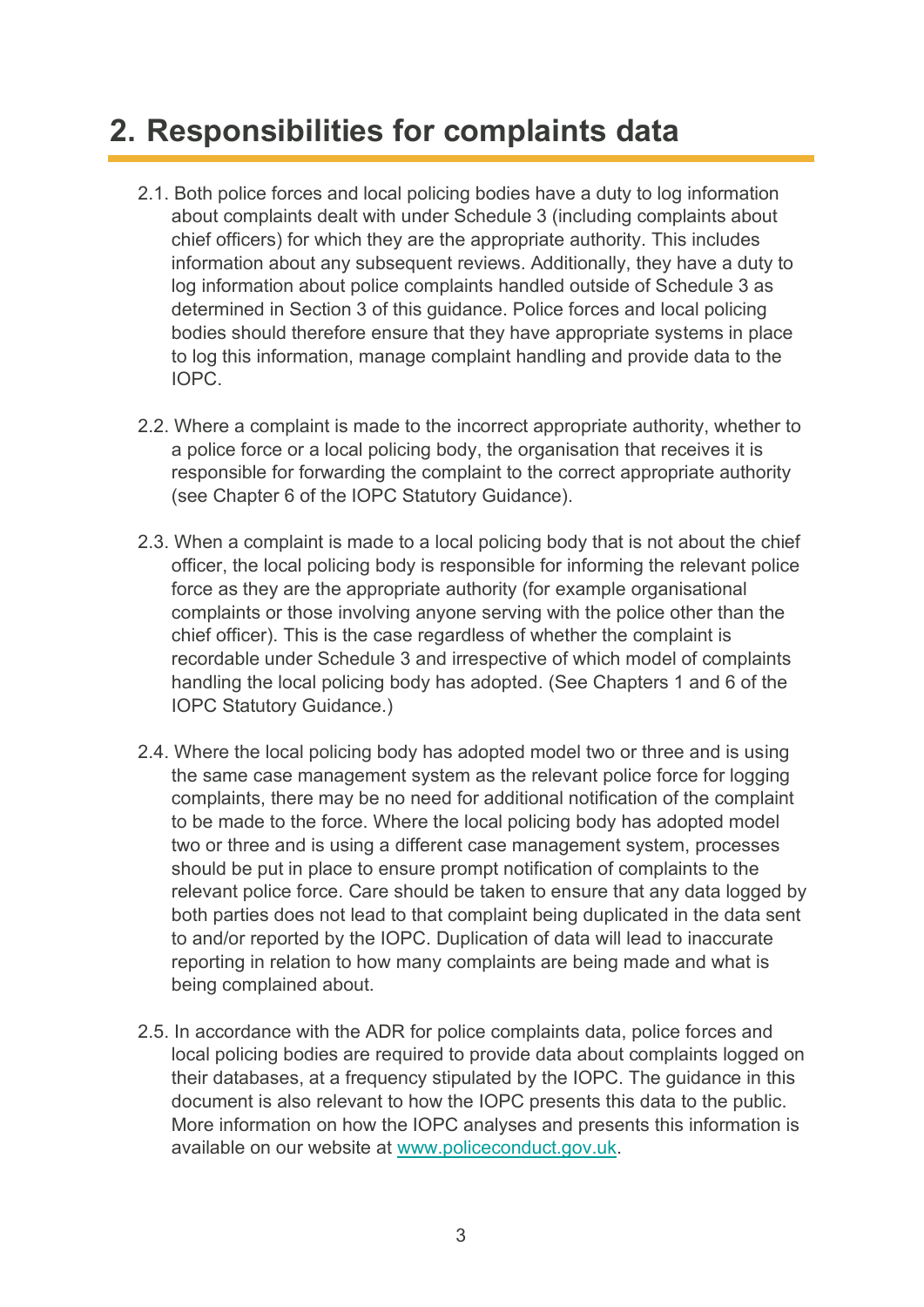# **3. Logging a complaint case**

- 3.1. A police complaint is an expression of dissatisfaction by a member of the public about the service they have received from a police force. Forces and local policing bodies should capture information about all expressions of dissatisfaction with the police made to them by the public on their existing systems for recording contact with the public. However, in accordance with this guidance, not all expressions of dissatisfaction must be logged as a police complaint and included in police complaints data provided to the IOPC.
- 3.2. Some dissatisfaction, which does not meet the criteria for recording a complaint under Schedule 3 of the *Police Reform Act 2002* (PRA), may be resolved quickly to the satisfaction of the complainant. There is no requirement to log these expressions of dissatisfaction as police complaints. (Chapter 6 of the IOPC Statutory Guidance provides information about when complaints must be recorded under Schedule 3 of the PRA.)
- 3.3. Other expressions of dissatisfaction must be logged, provided they meet the following criteria:
	- the person making the complaint must be eligible to make a complaint under the PRA – refer to Chapter 5 of our Statutory Guidance
	- the complaint must have been made to any force, any local policing body or the IOPC
	- it appears that the complainant would like something more to happen than merely having a query answered

If all the above points apply, the complaint must be logged in accordance with this guidance and included in the data provided to the IOPC.

- 3.4. The police force, or local policing body where they have adopted model two or three, should still log a complaint case even if actions to resolve the complaint are 'suspended' to prevent the prejudice of any criminal investigations or proceedings. (Chapter 15 of the IOPC Statutory Guidance provides more information about when the power to suspend can be used and what should be considered when deciding whether to suspend a matter.)
- 3.5. The body responsible for the initial handling of the complaint must contact the complainant and seek their views about how the complaint should be handled. This will be the police force unless the local policing body has adopted model two or three, in which case, it will be the local policing body. If it is immediately obvious that the complaint is one that must be recorded and handled under Schedule 3, the complaint can be recorded before contacting the complainant. Chapter 6 of the IOPC Statutory Guidance provides more information about the initial handling of a complaint.)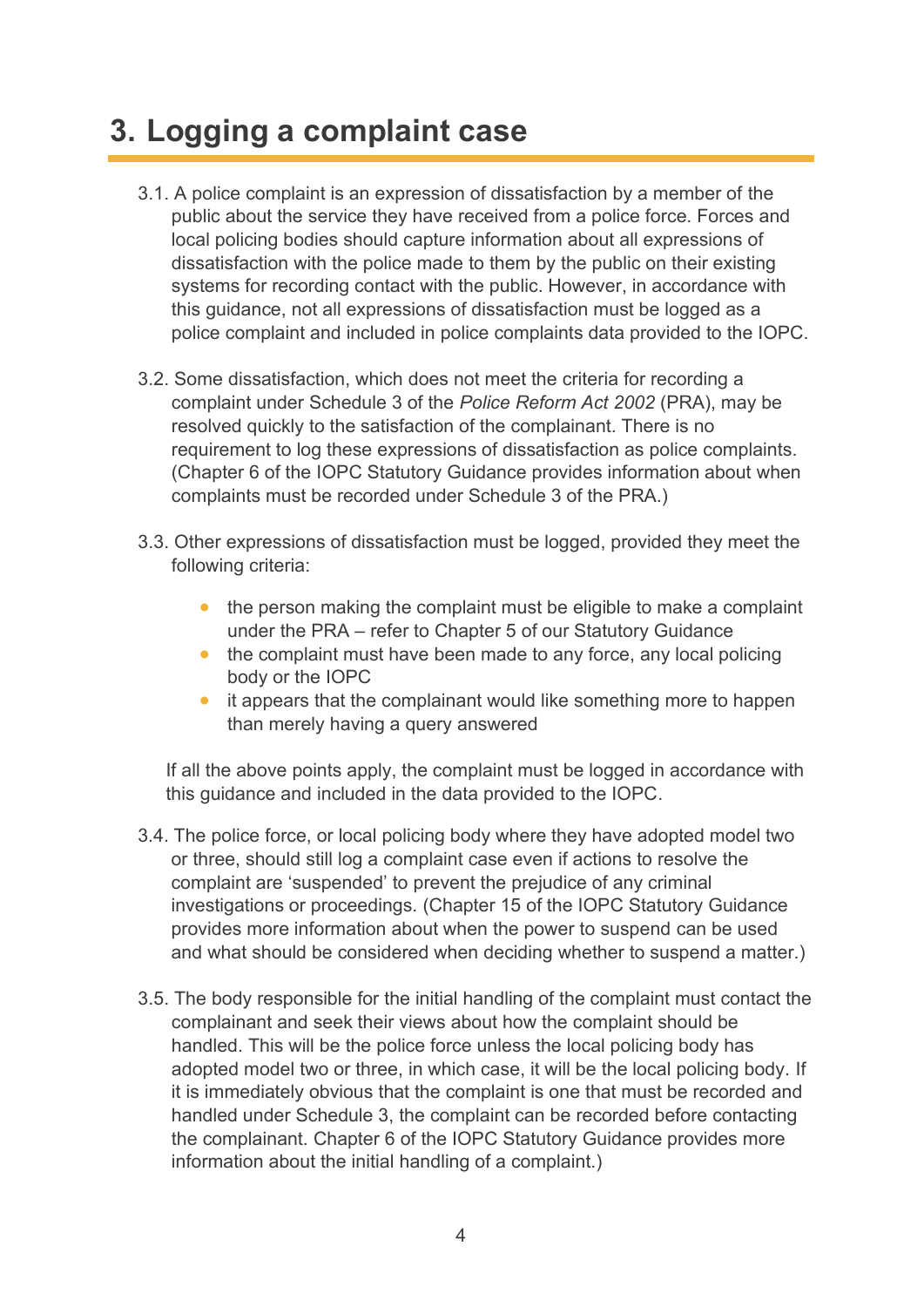## Complaints recorded under Schedule 3 of the PRA

- 3.6. Some complaints recorded under Schedule 3 may contain multiple allegations, some of which are likely to take significantly longer to address than others. When this is established, it should be explained to the complainant as soon as practicable. Some allegations may take longer to address because they are more serious and need a substantial formal investigation or because they need to be suspended. The answer to allegations that can be addressed more quickly should be shared with the complainant as part of the progress updates on their complaint, where possible. It should also be explained that the complainant will only have a right of review at the end of the entire complaint.
- 3.7. It may become apparent during early conversations with the complainant that they would prefer to have the outcome and the associated right of review sooner for the allegations that can be handled more quickly. In these cases, there is the option to split the allegations on the complaint into separate complaint cases to enable that to happen. If this is a feasible option, the investigator/complaint handler should explain to the complainant how this will work and get their agreement to this. They should also make clear to the complainant that they will be entitled to a right of review at the end of each complaint in respect of the allegations addressed on that complaint only – they will not get further rights of review when the other complaint(s) conclude.
- 3.8. If the complainant agrees to their complaint being split into separate complaints, we recommend that those allegations that can be finalised remain on the original complaint case reference. When available, the outcome to these should be communicated to the complainant or their representative. The remaining allegations that will be finalised later should then be moved to the new complaint case reference.
- 3.9. We do not expect many complaints to be split, nor do we expect this to be an option offered to complainants regularly – it should happen only when there is going to be a significant difference in the length of time different allegations will take to address and splitting the complaint offers better customer service. Appropriate authorities are under no obligation to split complaints if they feel that there is no benefit to handling them separately, or if they consider that the various elements of the original complaint are too interlinked to be able to provide the complainant with distinct rights of review. If a complainant expresses a desire for a complaint to be split where the complaint handler does not feel it is necessary, this should be explained to them as part of the ongoing communication and updates on the complaint.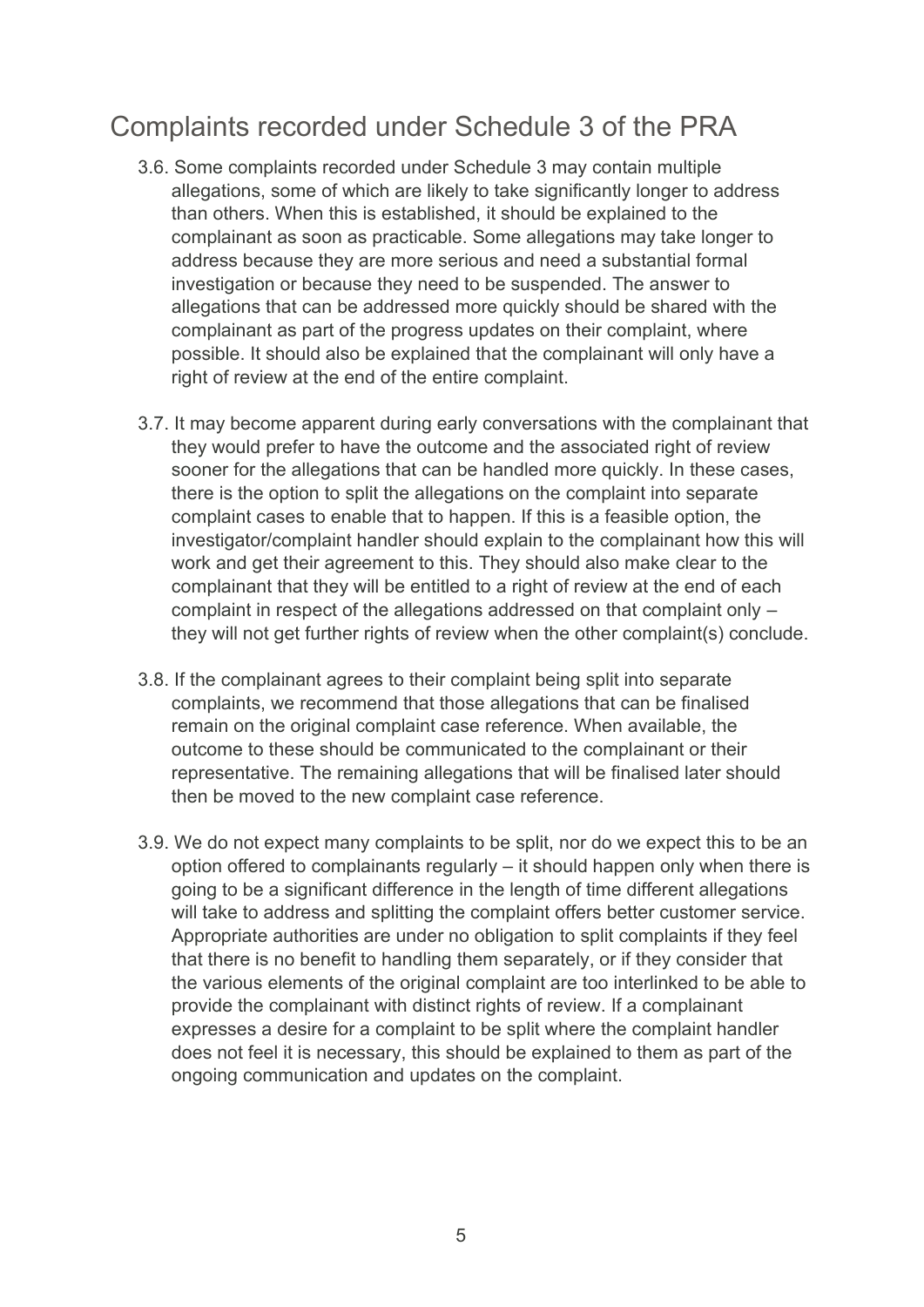3.10. It is accepted that in cases where complaints are split, it will impact on the number of complaint cases reported. However, the number of allegations and complainants reported in any given time period will remain the same.

**Date complaint made:** is the date a complainant or their representative first contacts any police force, any local policing body or the IOPC to make a complaint, regardless of whether the organisation they contact is the body responsible for the initial handling of that complaint. Contact may be face-toface, or via telephone, email, letter or social media. We do not expect police forces and local policing bodies to scour social media for expressions of dissatisfaction. However, where someone directs a post expressing dissatisfaction at the force or local policing body, and they appear to meet the definition of a complainant, the force or local policing body should ensure that they have systems in place to bring that post to the attention of the department or body responsible for the initial handling of a complaint. (See Chapter 2 of the IOPC Statutory Guidance for more information.)

Where there are multiple complainants on a single complaint case, a 'date complaint made' should be logged for each complainant as each complaint may have been made at different times (see Section 5 for more information about logging complaint cases involving multiple complainants).

**Date complaint case received:** is the date when a complaint is received by the relevant department in the body responsible for the initial handling of the complaint. If a complaint is forwarded to a local policing body as the body responsible for the initial handling of a complaint by the IOPC or the appropriate authority (where the body responsible for initial handling is the local policing body), the complaint case received date is the date the complaint is received by the body responsible for the initial handling of the complaint.

**Date complaint case logged:** is the date when the first allegation in a case is logged by the body responsible for the initial handling of a complaint onto their case management system for complaints. This includes all complaints, regardless of whether the complaint is recorded under Schedule 3. The holding of a complaint in any other format, such as in an email, does not constitute logging. The IOPC expects the body responsible for the initial handling of the complaint to log a complaint as soon as possible from receipt of the complaint (ref. chapter 6 of the IOPC Statutory Guidance).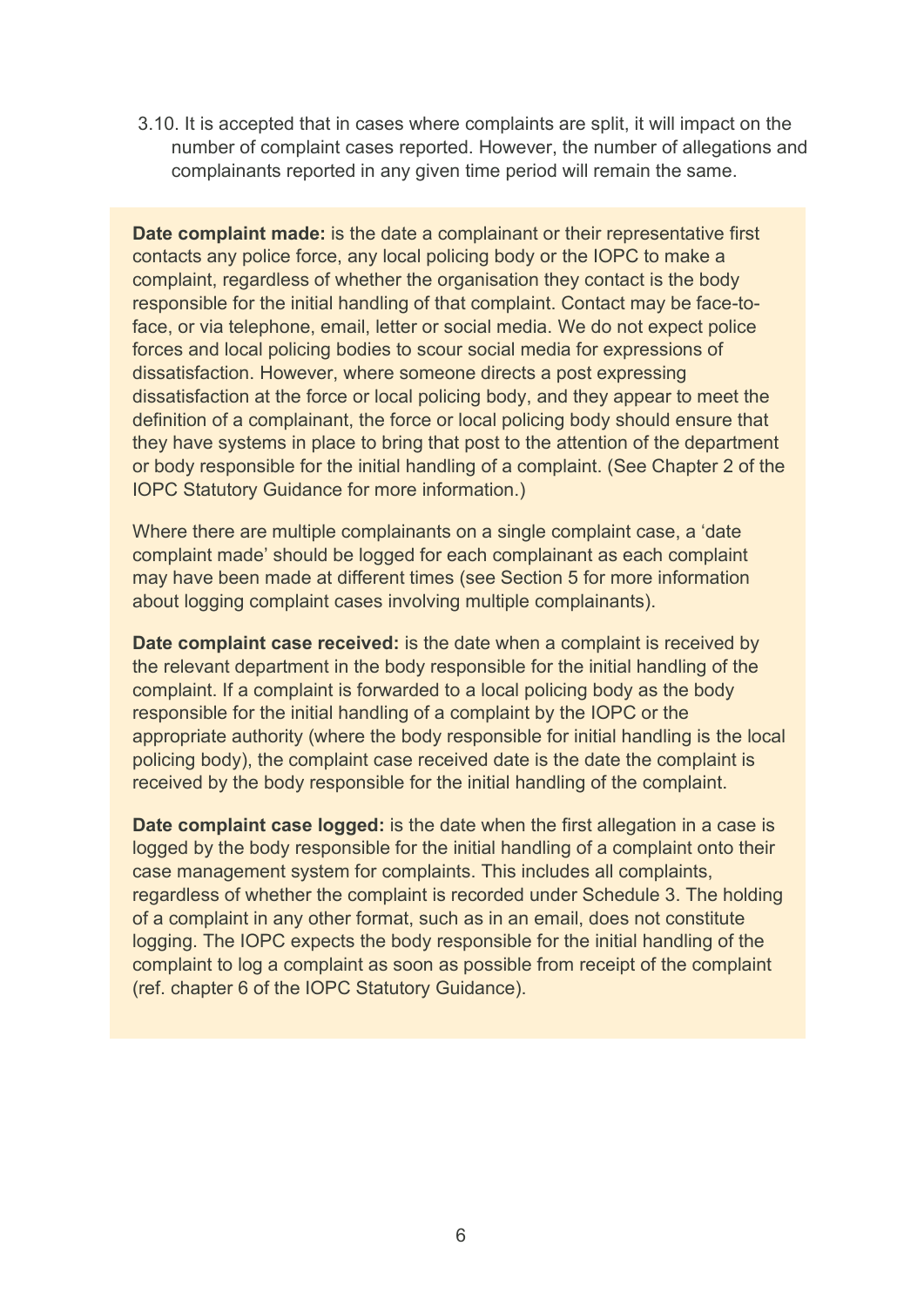**Date of initial contact with the complainant:** is the date when the body responsible for the initial handling of the complaint has made the obligatory contact with the complainant and sought their views on how the complaint should be handled. This should happen as soon as possible after the body responsible for the initial handling of the complaint receives the complaint (ref. chapter 6 of the IOPC Statutory Guidance). Where there are multiple complainants on a single complaint case, each complainant must be contacted and their views sought, and a separate 'date of initial contact' should be logged for each.

**Date complaint case recorded under schedule 3:** is the date it is determined that a complaint needs to be recorded under Schedule 3. This could be at the same time that a complaint is logged, after initial contact with the complainant or after initial handling of the complaint has commenced. It could also be after initial handling has been completed but the complainant is not satisfied with the outcome and requests their complaint be recorded. For complaints that are immediately recorded under Schedule 3, this date will be the same as the 'date complaint case logged'.

**Reason recorded under Schedule 3:** there are three reasons why a complaint must be recorded under Schedule 3:

- 1. the complainant wishes it to be recorded
- 2. the nature of the allegation(s)
- 3. the appropriate authority/body responsible for initial handling decides it is appropriate(see Chapter 6 of the IOPC Statutory Guidance)

For reporting purposes, there is a fourth reason that is essentially a sub-section of reason 1. This should be used where a complaint has been finalised outside of Schedule 3 and the complainant is not satisfied with the outcome and requests that their complaint be recorded: 4. dissatisfaction after initial handling.

**Date complainant notified of the outcome of their complaint:** is the date the complainant or their representative is informed, by the body responsible for keeping the complainant updated, of the decision on and any planned actions arising from the complaint handling (see sections 7 and 8 of this guidance). This includes any processes or proceedings – for example, to deal with learning outcomes (individual or organisational), referral to the reflective practice review process (RPRP) or disciplinary proceedings. For complaints handled under Schedule 3, this also includes giving the complainant their right of review. However, it does not include the time during which the complainant may make an application for a review. For complaints involving a single allegation, this will be the same date as 'date allegation finalised'. For complaints involving multiple allegations, this date will be the same as the latest 'date allegation finalised'. Where a complaint is finalised outside of Schedule 3, but is subsequently recorded and handled within Schedule 3, there will be two 'notified of outcome' dates, one for each handling.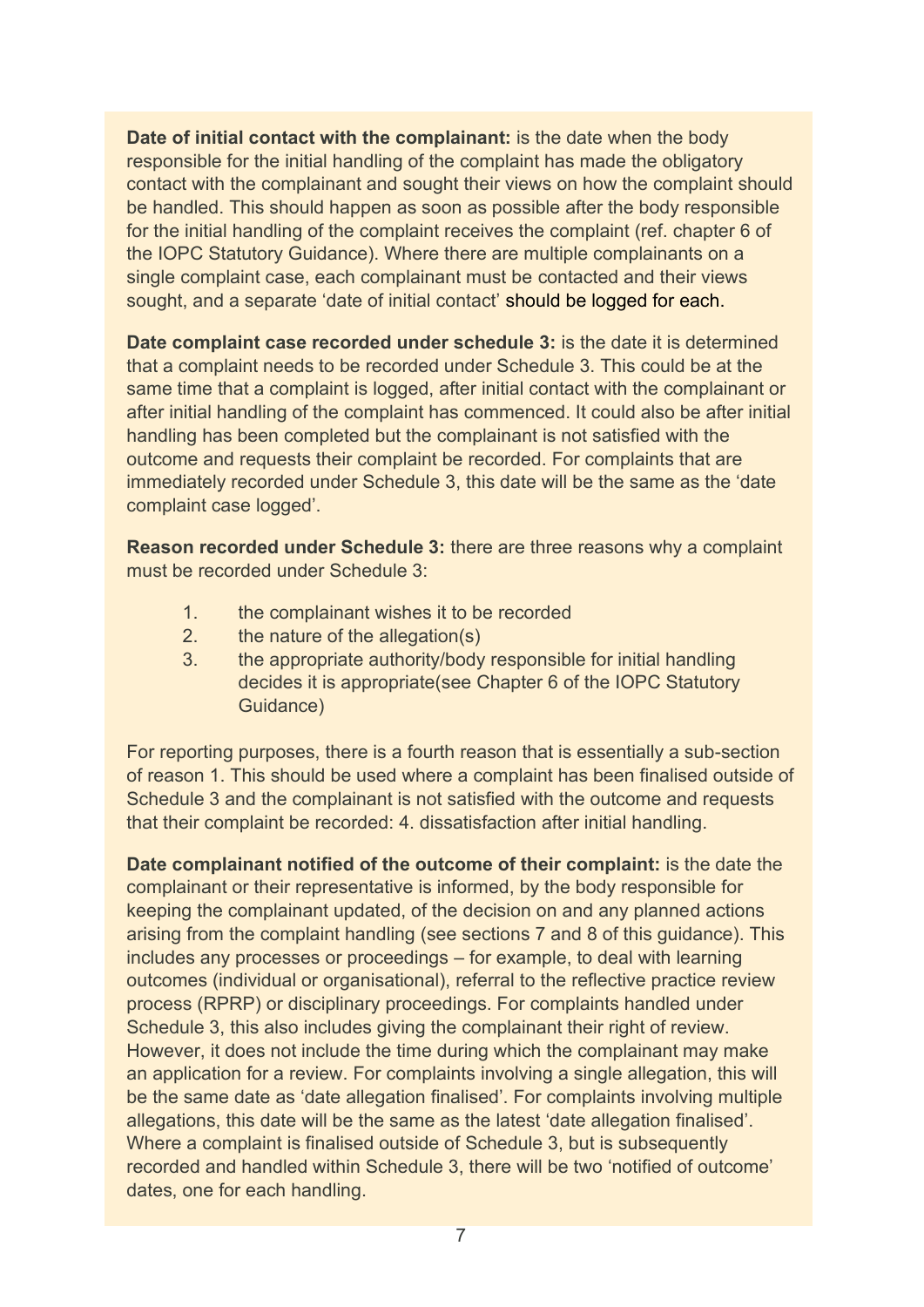**Date complaint case finalised:** is the date when all action on a complaint case has been concluded. This includes:

- time during which an application for review could be lodged and, where an application for review is made, the time to deal with it
- time for any actions resulting from a recommendation or direction, made either following an investigation or consideration of a review, to have been completed
- time for the actions arising from an RPRP meeting to have been communicated to the complainant or their representative, but does not include time required to complete the actions arising from the review meeting
- time for misconduct and/or criminal proceedings to be concluded and the complainant or their representative to be informed of the outcome (this includes any associated appeals about the outcome of the misconduct and/or criminal proceedings)
- time for initial outcomes of unsatisfactory performance procedures (UPP) to have been determined and communicated to the complainant or their representative. The 'initial outcomes of UPP' refers to the outcome of the particular UPP process that originates from the complaint and not any subsequent processes later down the line – for example, the written improvement notice issued at the first stage meeting, not the second stage meeting that results because the written improvement notice has not led to improvement.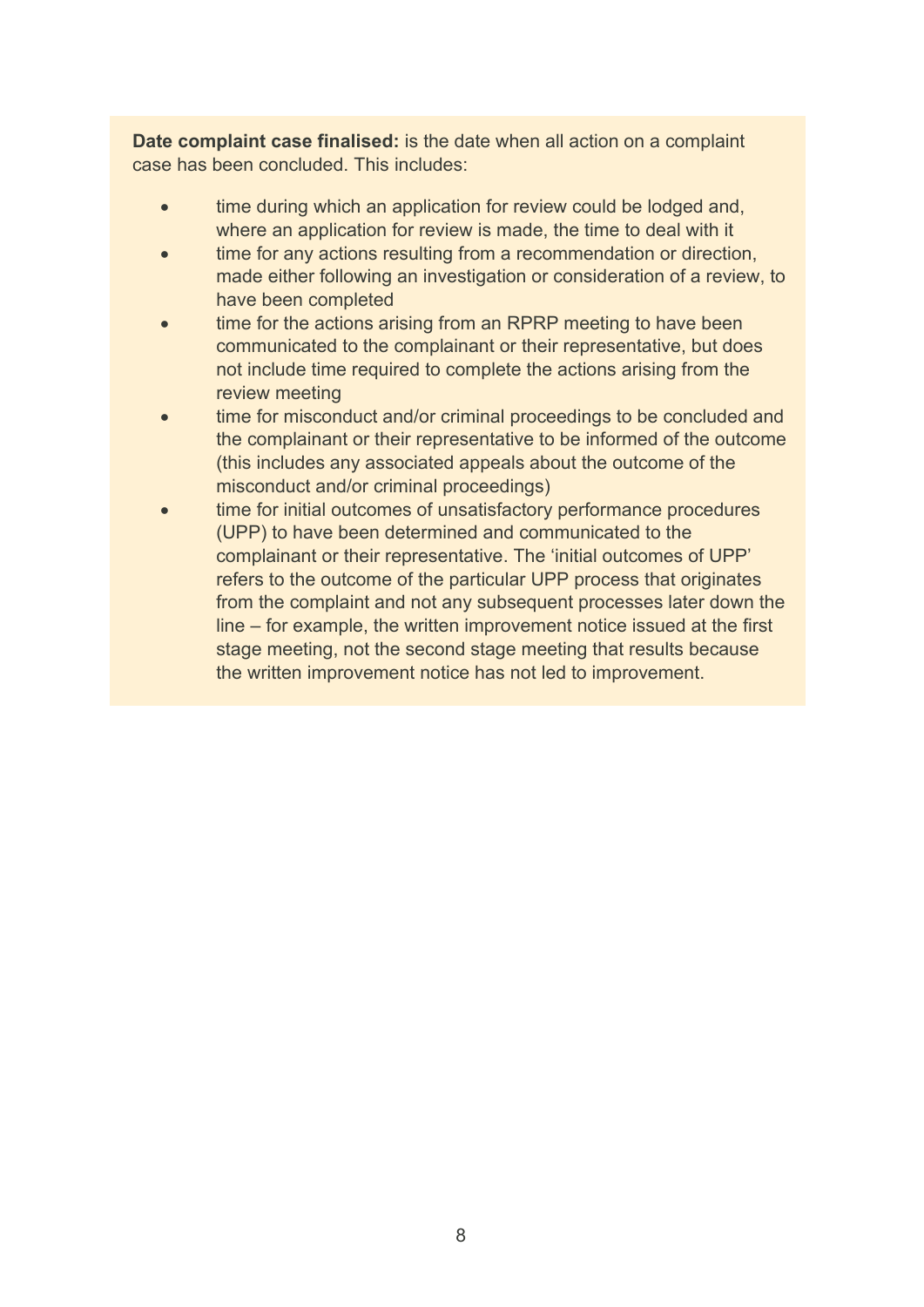# **4. Logging allegations**

- 4.1. A complaint case will contain one or more allegations (Chapter 5 of the IOPC Statutory Guidance explains what people can complain about). An allegation may concern:
	- a matter that does not relate to conduct or a specific individual, but that has had an adverse effect on the person making the complaint
	- the conduct of a person serving with the police (including a person who was off-duty at the time of the incident)
	- the conduct of a person who is no longer serving with the police where it concerns matters that took place while they were serving
- 4.2. An allegation is made by someone defined as a complainant under the PRA (see Section 5 below). An allegation may be made by one or more complainants about the service they have received from a police force. It may be organisational or about the conduct of one or more people serving with the police. One or more linked allegations may be contained within one complaint case.
- 4.3. The following rules should be applied when logging allegations on a complaint case:
	- a person should be logged as subject to the complaint only if the complaint is about the conduct of that individual – this can be updated subsequently if the information is not known when the allegation is being logged
	- where the complaint is about the conduct of an individual, but the person being complained about is not known, the allegation will still be logged with an unknown 'person subject to the complaint'
	- where the complaint is about the conduct of an individual, it should also be noted if it relates to off-duty conduct
	- an allegation will be logged against a category, which should be selected based on the root of the dissatisfaction expressed – please see paragraphs 4.5 to 4.8 for more information
	- all national complaint factors that apply to an allegation should be selected for each allegation – please see paragraphs 4.5 to 4.8 for more information
	- all local complaint factors that apply to an allegation should be selected for each allegation – please see paragraph 4.9 for more information
- 4.4. Allegations should only be deleted to deal with logging errors. For example, if the same allegation has been logged twice on a case in error. In this situation, the duplicate allegation should be deleted from the case, ensuring that any individuals linked to it are logged on the correct allegation. A separate record should be made of the deletion and the rationale. This is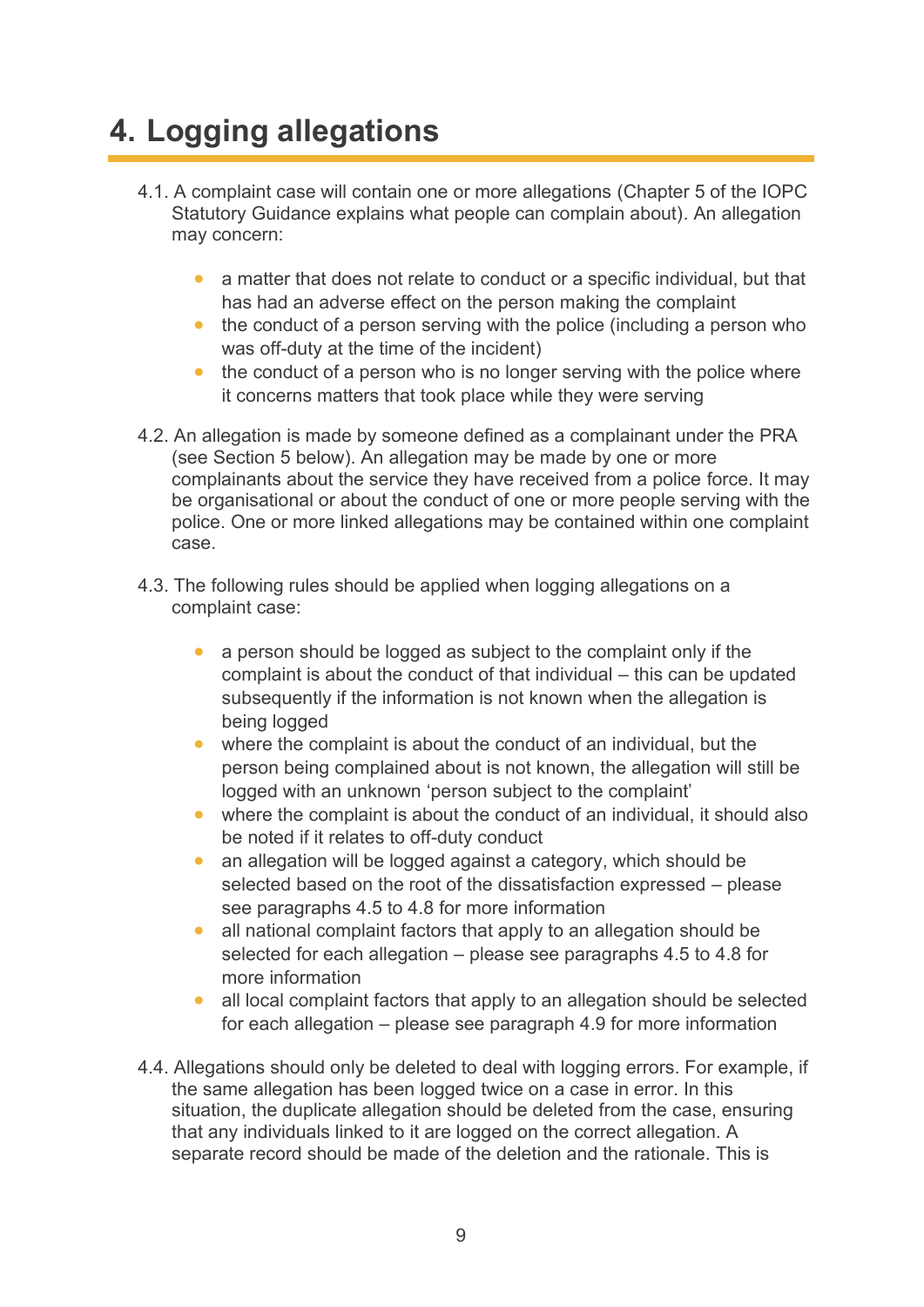separate to any requirements to delete data as a result of responsibilities under the General Data Protection Regulation 2016/679 (GDPR).

## Complaint categories and national complaint factors

- 4.5. The purpose of the categories is to capture the root of the dissatisfaction expressed in a complaint. The majority of the categories apply to both organisational complaints and complaints about individual behaviour. The purpose of the factors is to capture the situational context of the dissatisfaction expressed in a complaint. No distinction is made between organisational complaints and complaints about individual behaviour as the factors are only about giving context to a complaint.
- 4.6. Each allegation should have a single category (and sub-category, where available) selected. However, multiple complaint factors can be selected on a single allegation.
- 4.7. The combination of categories and factors provides a richer picture of what people are complaining about compared to the categories alone:

| <b>Example</b>                                                                                                                                                                                                                                                                    | Category =<br>source of<br>dissatisfaction                             | <b>Factor = situational</b><br>context            |
|-----------------------------------------------------------------------------------------------------------------------------------------------------------------------------------------------------------------------------------------------------------------------------------|------------------------------------------------------------------------|---------------------------------------------------|
| A complaint is made by a relative of a<br>man who had placed several calls to<br>999 and 101. The calls expressed<br>concerns for the man's safety, but the<br>police dismissed the concerns and<br>refused to respond. The man was<br>later found murdered by his<br>neighbours. | One allegation,<br>category A1<br>(Police action<br>following contact) | Call handling, Death                              |
| A complaint is made that an officer<br>who arrested the complainant used<br>excessive force when applying<br>handcuffs. This resulted in the<br>complainant's arm being fractured.                                                                                                | One allegation,<br>category B4 (Use<br>of force)                       | Arrest, Restraint<br>equipment, Serious<br>injury |
| A complaint is made by the family of a<br>woman left in a coma following an<br>assault. They allege that the police<br>failed to speak to all the witnesses of<br>the assault and therefore failed to<br>identify the person who attacked the<br>woman.                           | One allegation,<br>A1 (Police action<br>following contact)             | Investigation                                     |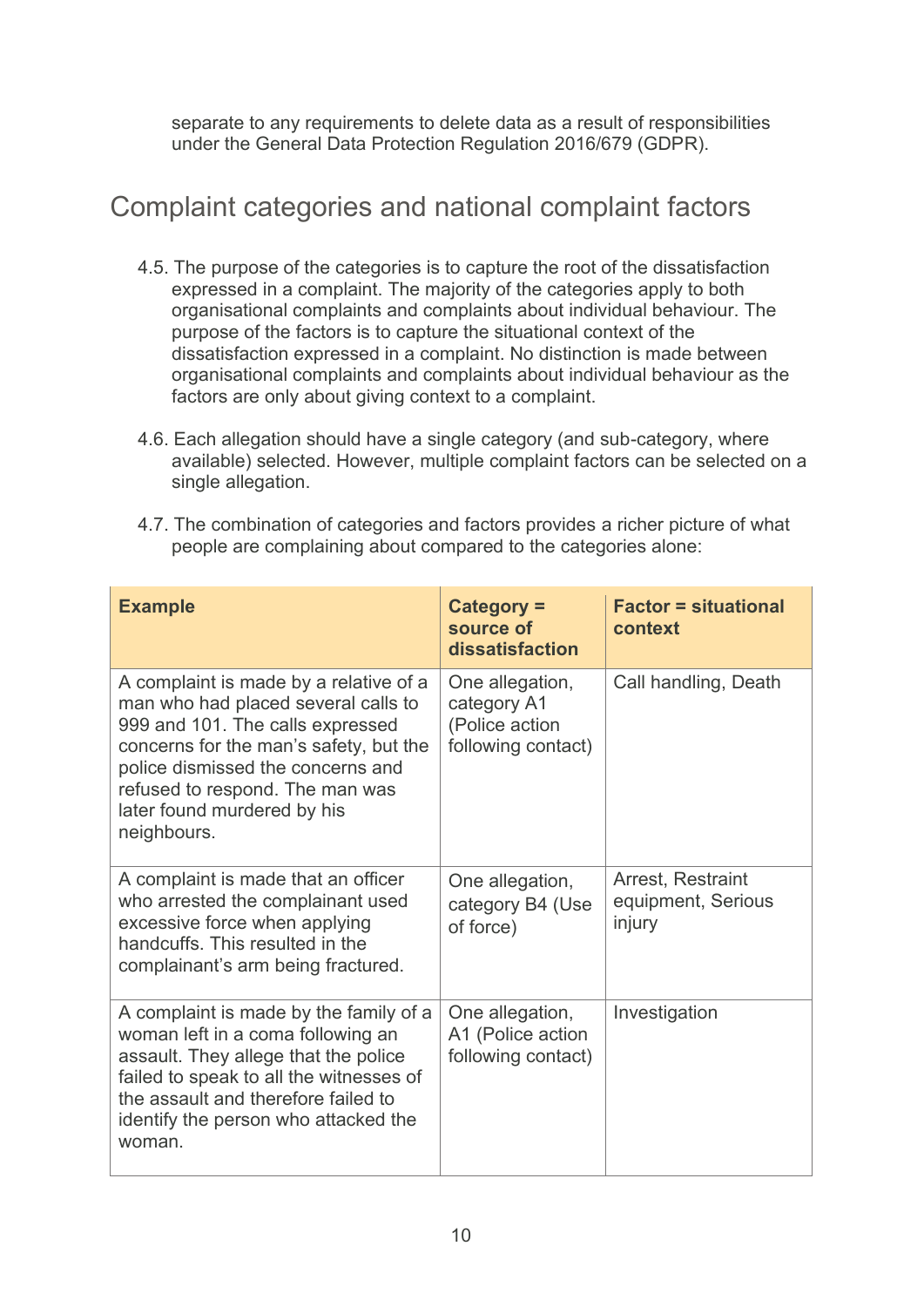| A complaint is made by a man who<br>knows a police officer socially. He<br>alleges that the officer has shared<br>sensitive information about a police<br>investigation on a WhatsApp group. | Two allegations,<br>categories D2<br>(Disclosure of<br>information) and<br>K (Discreditable<br>conduct)                    | Social media              |
|----------------------------------------------------------------------------------------------------------------------------------------------------------------------------------------------|----------------------------------------------------------------------------------------------------------------------------|---------------------------|
| A complaint is made by someone who<br>claims that the police repeatedly stop<br>their vehicle for no apparent reason.                                                                        | Two allegations,<br>categories B1<br>(Stops, and stop<br>and search) and<br>H5 (Overbearing<br>or harassing<br>behaviours) | Roads/traffic             |
| A complaint is made that police<br>officers no longer patrol a local town<br>centre, which has led to an increase in<br>anti-social behaviour.                                               | One allegation,<br>category A2<br>(Decisions)                                                                              | Neighbourhood<br>policing |

- 4.8. The list of categories, along with definitions and examples, is set out in Appendix A. The list of national complaint factors and their definitions is set out in Appendix B.
- 4.9. Forces and local policing bodies also have the option to create additional 'local factors'. These should be created only where one of the following applies:
	- to highlight a common theme in complaints not captured in the national complaint factors
	- to identify complaints about a force-specific tactic, policy or initiative
	- to flag complaints about a specific incident such as large-scale public disorder following a specific football match

Forces and local policing bodies should have appropriate governance in place to explain when local factors should be created, as well as guidance to ensure that these are applied consistently across the force area. Data about local factors, where available, will be collected by the IOPC and analysed as part of our oversight work with forces and local policing bodies.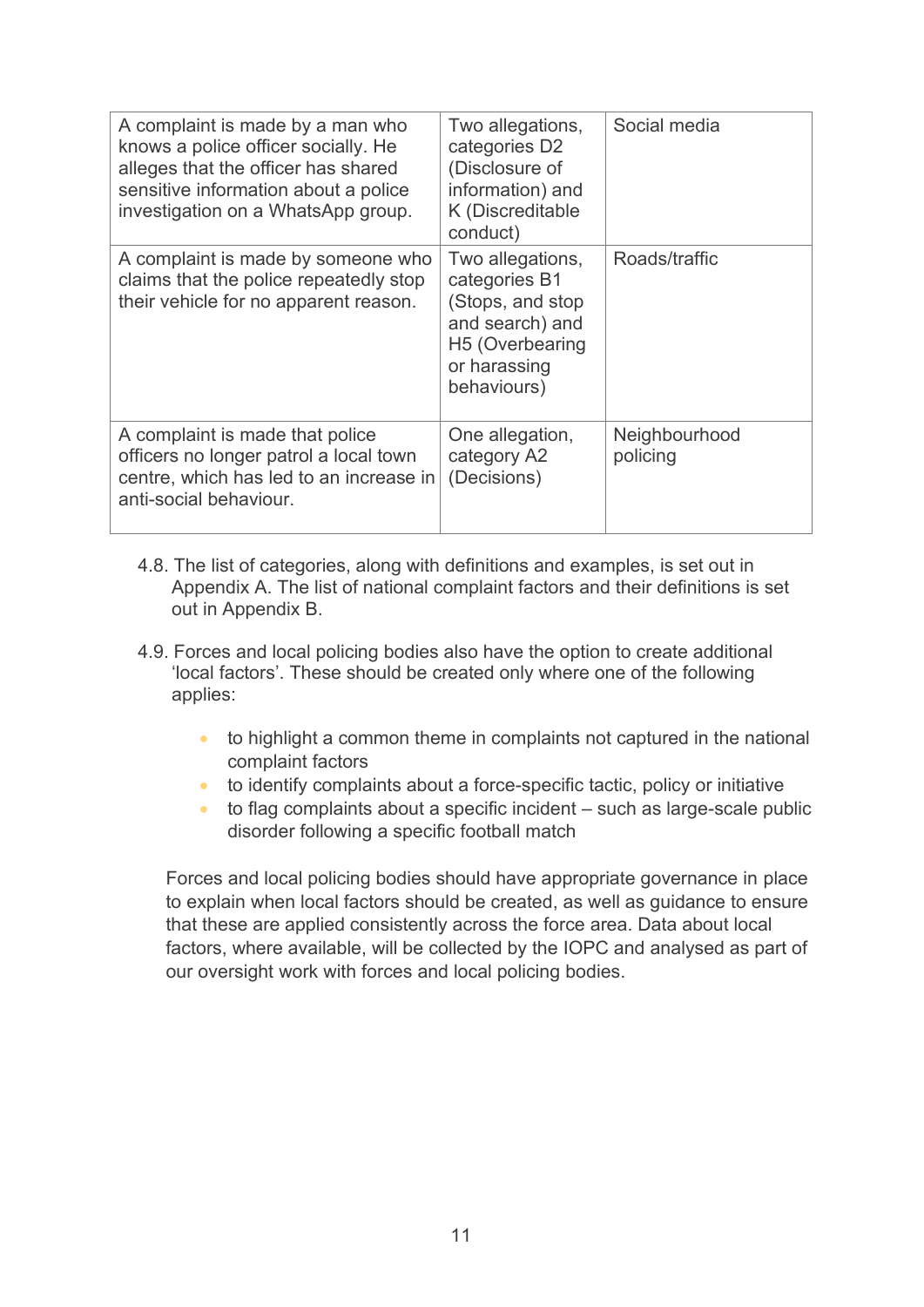**Date allegation received:** is the date when a complainant or their representative first contacts the body handling the complaint to make an allegation. The date of the first allegation received will always be the same as 'date complaint case received'. There can be a number of allegations attached to a complaint case and subsequent allegations may be made at a later date.

**Date allegation logged:** is the date that an allegation is logged by the body handling the complaint onto their case management system for complaints. Several allegations can be logged on a complaint case; only the date of the first allegation logged has to be the same as the 'date complaint case logged'. The holding of an allegation in any other format, such as email, does not constitute logging.

**Date allegation finalised:** is the date the complainant or their representative is informed, by the body responsible for keeping the complainant updated, of the decision on and any planned actions arising from the allegation (see sections 7 and 8 of this guidance). 'Planned actions' includes any planned processes or proceedings; for example, to deal with learning outcomes (individual or organisational), referral to the RPRP, UPP or disciplinary proceedings. It does not include any time during which a complainant may make an application for a review.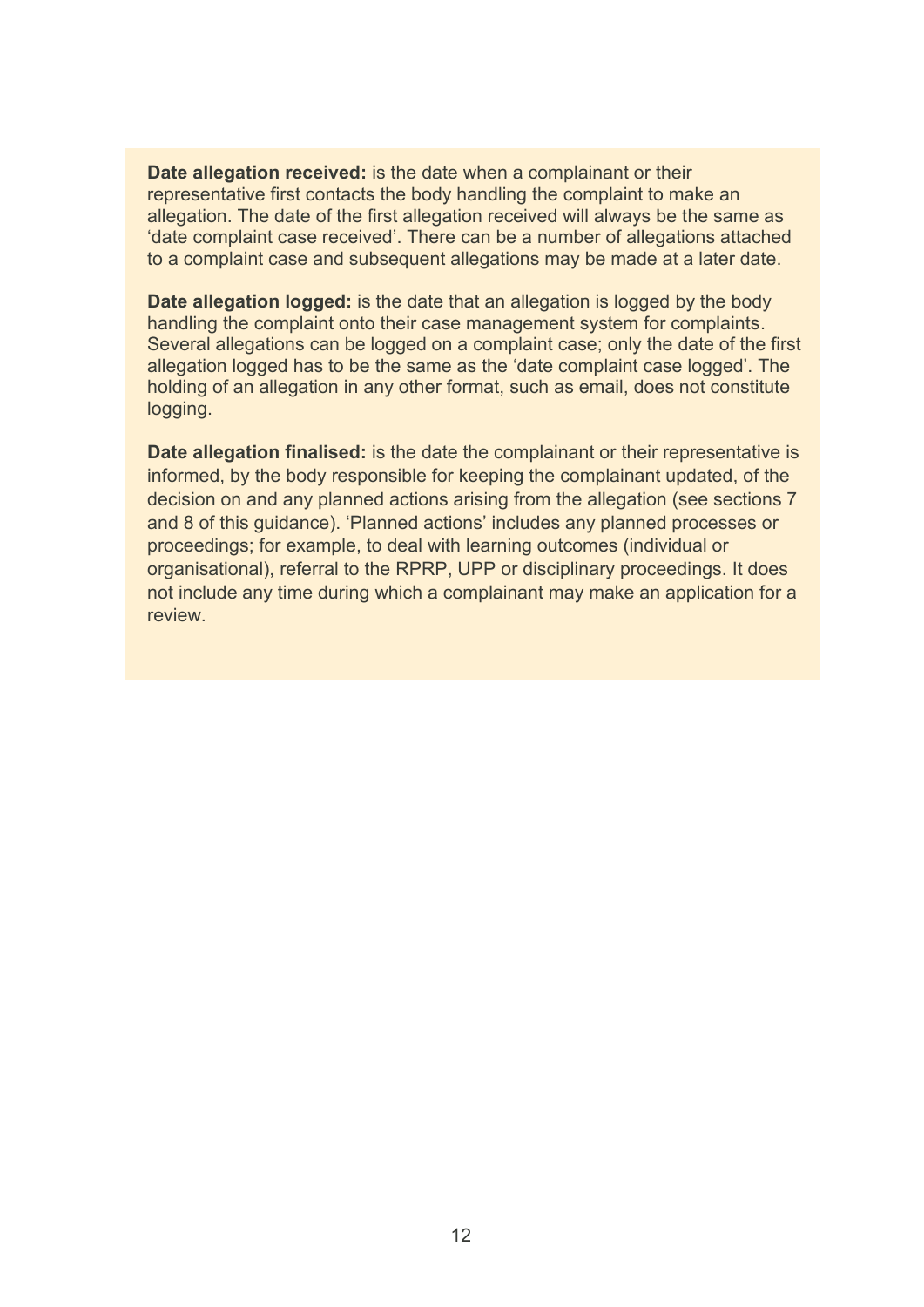### **Examples**

#### **Multiple allegations of** *different types* **resulting from the same incident**

**Example 1:** a complainant alleges that an officer pushed her and swore at her. This should be logged as two separate allegations – one for the allegation of being pushed and the other for the allegation that the officer swore.

#### **Multiple allegations of the** *same type* **resulting from the same incident**

If a complainant alleges a series of similar actions and these form one continuous incident, this should be logged as a single allegation.

**Example 2:** a complainant alleges that an officer was rude to him when they asked to speak to him and again during their conversation. This should be logged as one allegation.

However, if the matters took place at different times, then these would not form one continuous incident and should be logged as separate allegations.

**Example 3:** a detainee alleges that while in custody, she was refused legal advice when booked in. She also alleged that two hours later she was refused medical attention, and then two hours after that, she was refused food. These are three separate incidents and should therefore be logged as three separate allegations.

#### **Multiple allegations, only some of which must be recorded under Schedule 3 of the PRA**

Where a complaint contains multiple allegations, only some of which must be recorded under Schedule 3 of the PRA, the body responsible for the initial handling of the complaint should record the whole complaint under Schedule 3 and handle it in accordance with the provisions of that Schedule.

**Example 4:** a complainant alleges that an officer failed to keep them properly updated on the investigation into a matter they reported. They also allege that the officer racially discriminated against them. The complaint, and all allegations within it, should be recorded under Schedule 3 and the entire complaint case should be handled in accordance with that Schedule.

Additional guidance and case studies about the logging of allegations can be found in the IOPC guidance *Focus*, Data capture: logging a complaint.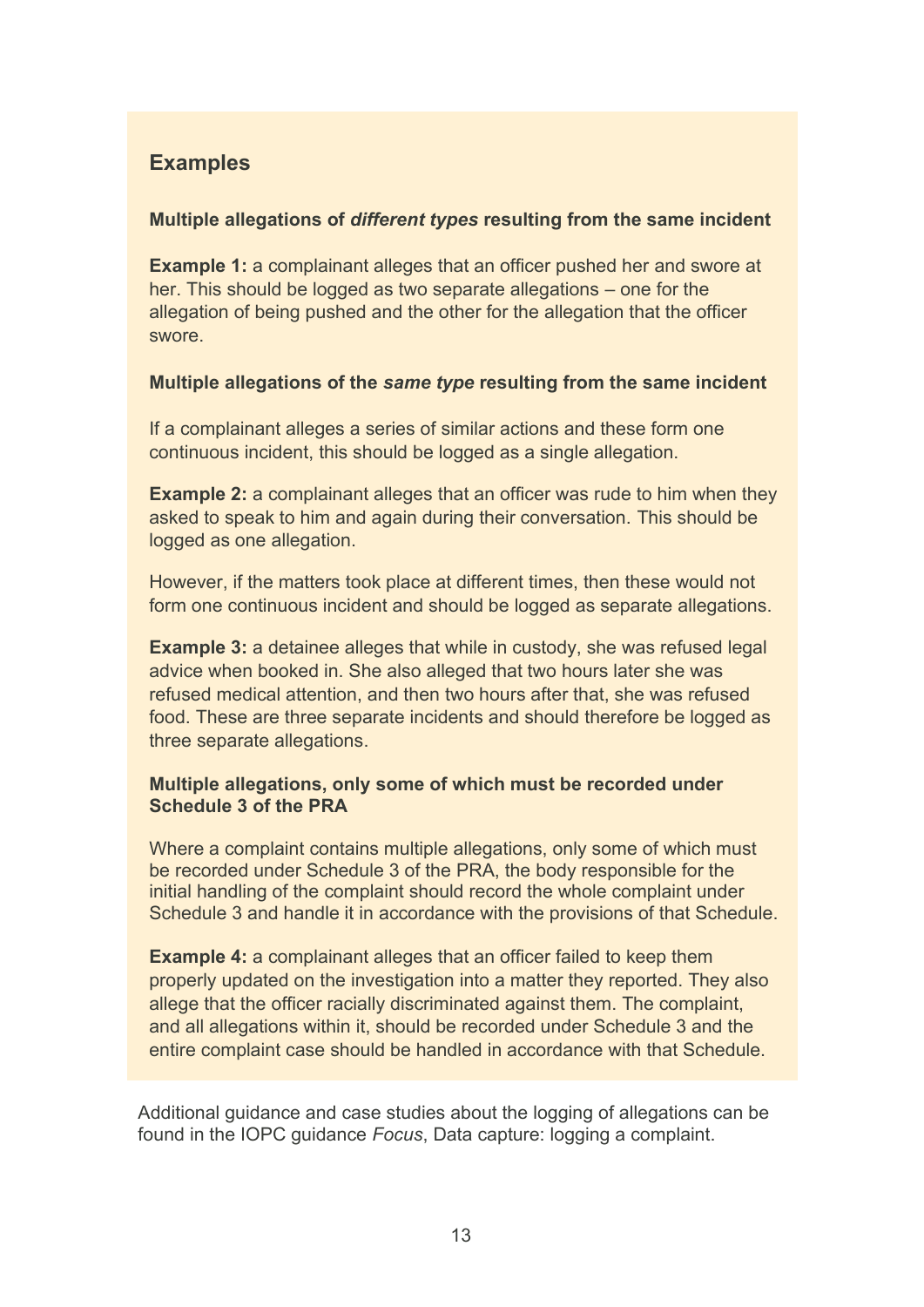# **5. Logging complainants on a complaint case**

- 5.1. Chapter 5 of our Statutory Guidance explains who can make a complaint under the PRA.
- 5.2. The following rules should be applied when logging complainants on a complaint case:
	- each complaint case will have at least one complainant logged against it
	- a complainant is logged once per case, regardless of how many allegations they have made on the complaint case
- 5.3. Additional considerations apply where more than one complainant makes a complaint about the same incident.

### Where more than one complainant makes allegations about the same incident

- Where more than one complainant makes allegations about the same incident, there is the option to log a single complaint case, with each complainant linked to their allegation. Each complainant should be given the opportunity to say how they want their complaint handled and, where the complaint is recorded under Schedule 3 of the PRA, each complainant will receive their own independent right of review of the outcome of the complaint.
- Where multiple allegations are made, each complainant should be linked to all the allegations made in their specific complaint. It is not necessary for all complainants on a single complaint case to have made all the allegations logged on that case.
- However, there may be instances when it is not practicable to log a single complaint case with multiple complainants. For example, this may be because:
	- the agreed means of handling the complaint are different
	- because of the nature of new allegation(s)
	- it would be impracticable to manage individual review rights under a single logged complaint
	- there is a time lag between the complaints being made
	- because of how far the handling of the original complaint case has progressed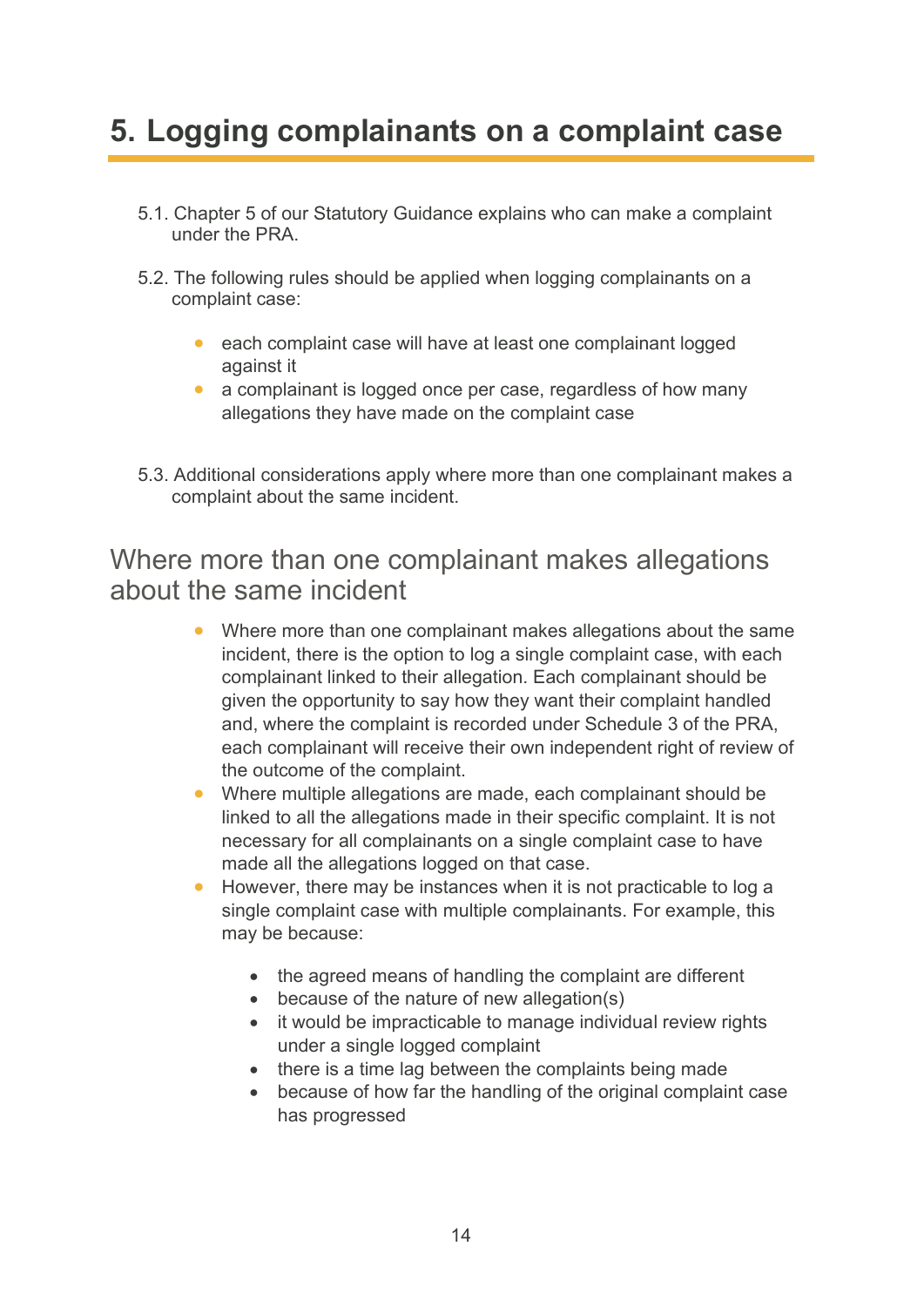• Some events may generate multiple complaints via multiple routes (for example, a force control room, the chief officer's staff office and the force's professional standards department [PSD]). In these cases, the relevant departments within the body responsible for the initial handling of the complaint may address the matters they are aware of. We do not expect them to actively seek out other related complaints that other departments may have received before they do this.

#### **Example**

#### **Multiple complainants making allegations resulting from the same incident**

Where a group of people make allegations separately about the treatment they have received during a single incident, a single complaint case should be created, if it is practicable to do so. Each complainant should be linked to all the allegations made in their complaint. If the complaint is immediately or subsequently recorded under Schedule 3 of the PRA, each complainant will receive their own right of review.

**Example 5:** several people who had been present in a mass demonstration subsequently complain that they were assaulted by police officers. These should be logged as a single complaint case with multiple complainants. The nature of this complaint means that it must be recorded under Schedule 3 of the PRA, and each complainant should be given their own independent right of review of the outcome of the complaint.

To ensure consistency across all complaint handling for a force area, regardless of whether the force or the local policing body is responsible for the initial handling, it may be advisable for forces and their local policing body to discuss their approach to logging multiple complaints about the same incident. This will also help to avoid any disagreement about the approach when the local policing body is considering reviews of the outcome of complaints dealt with by the force.

### Where more than one person jointly makes the same complaint

• A single complaint case with multiple complainants should be created. It is important that joint complainant status is confirmed with all those involved during early contact with them. If the complaint is recorded (either immediately or subsequently during the complaint handling)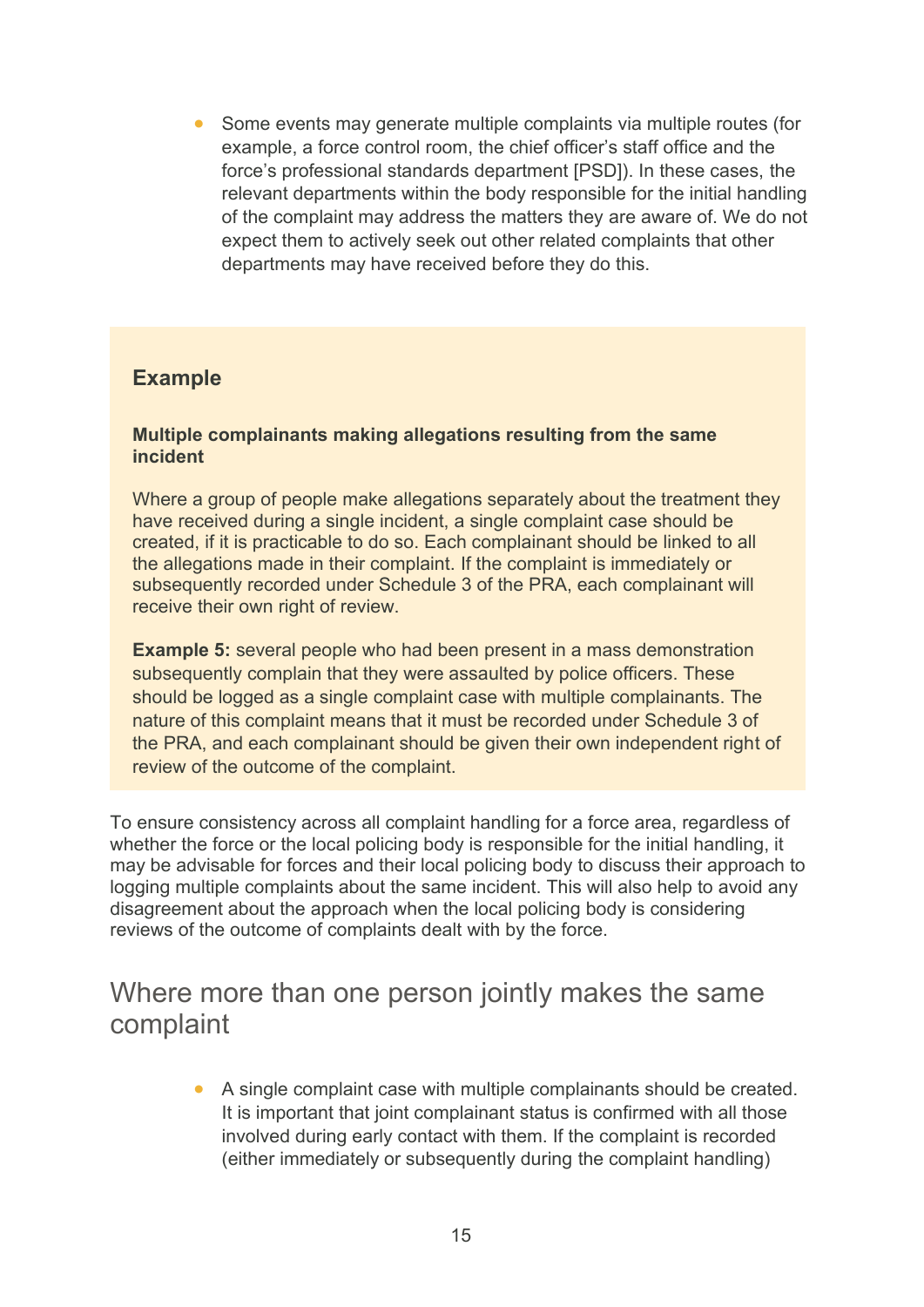under Schedule 3 of the PRA, the body handling the complaint should also explain that there will only be a single right of review at the end of the handling of the complaint.

Additional guidance and case studies about the logging of complaints involving multiple complainants can be found in the IOPC guidance *Focus*, Data capture: logging a complaint.

5.4. The body handling the complaint is expected to ask complainants to provide their demographic information and, where this information is provided, to log it on the case management system for capturing complaints data. If this information is not known at the time the complaint case is created, it should be updated later when more information may be available. For complaints handled outside of Schedule 3, demographic information for complainants will be collected only if it is available. It may not always be practicable to collect and log this information for these complaints. It is important to monitor demographic information to enable interrogation of the data and thereby, alongside other information, a greater understanding of the experience of complainants from different backgrounds.

# **6. Logging the person subject to the complaint**

- 6.1. Chapter 5 of our Statutory Guidance explains what can be complained about.
- 6.2. Not all complaints will be about the conduct of an individual; many will be organisational in nature and should therefore not have an individual logged on them as subject of the complaint.
- 6.3. If a complaint is about the conduct of a person or persons, the following rules should be applied when logging subjects on a complaint case:
	- all persons subject to the complaint must be logged on the complaint case and linked to each of the allegations against them
	- if the details of the person complained about are not known, they should be logged as an 'unknown' person
	- where known, the role and rank of the person subject to the complaint should be logged.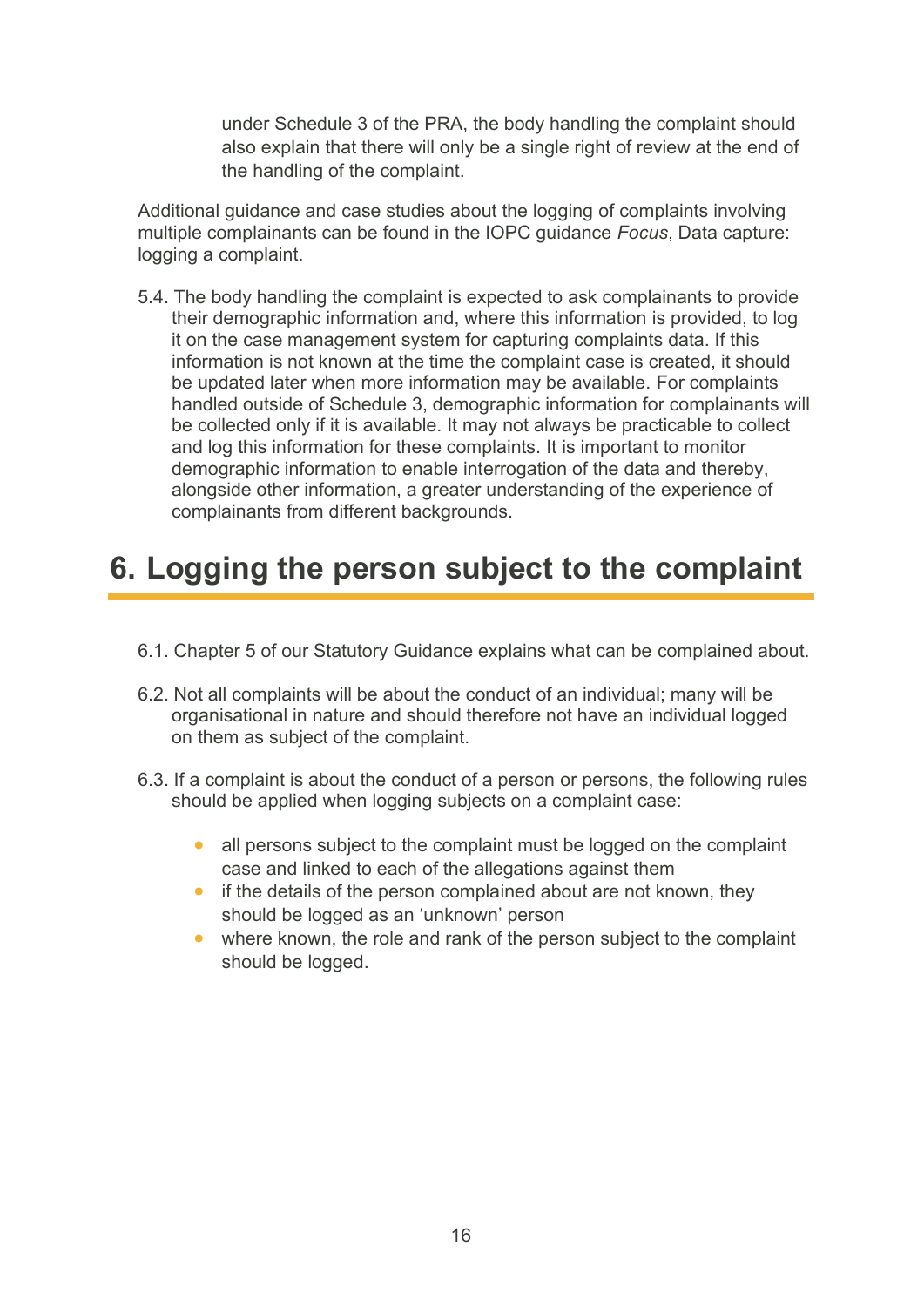6.4. The body handling the complaint is expected to take into account the duty placed on public bodies by the *Equality Act 2010*.

### **Examples**

#### **Allegations involving more than one officer**

If a person makes a single allegation involving more than one officer, this should be logged as one allegation with multiple subjects linked to it.

**Example 6:** a detainee alleges that two officers assaulted them during their arrest. This is one allegation with two subjects.

#### **Multiple allegations of the** *same type* **involving more than one officer**

If a person alleges a series of *like* actions involving *more* than one officer, each of whose actions are clearly identified, they should be logged as separate allegations.

**Example 7:** a detainee alleges that Officer A assaulted them during their arrest and that Officer B assaulted them again in the car on the way to the police station. This should be logged as two separate allegations as part of the same complaint case.

#### **Multiple allegations of** *different types* **against more than one officer**

If more than one officer is involved and different actions are linked to each one, they should be logged separately according to the nature of each allegation.

**Example 8:** a PSD receives a letter from a member of the public alleging that, during a foot stop, Officer A was rude to her and that Officer B assaulted her. The allegation against Officer A and the allegation against Officer B both need to be logged as separate allegations as part of the same complaint case.

Additional guidance and case studies about the logging of complaints about multiple individuals can be found in the IOPC guidance *Focus*, Data capture: logging a complaint.

## **7. Logging the allegation decision and actions**

7.1. An allegation decision should be logged for each allegation finalised.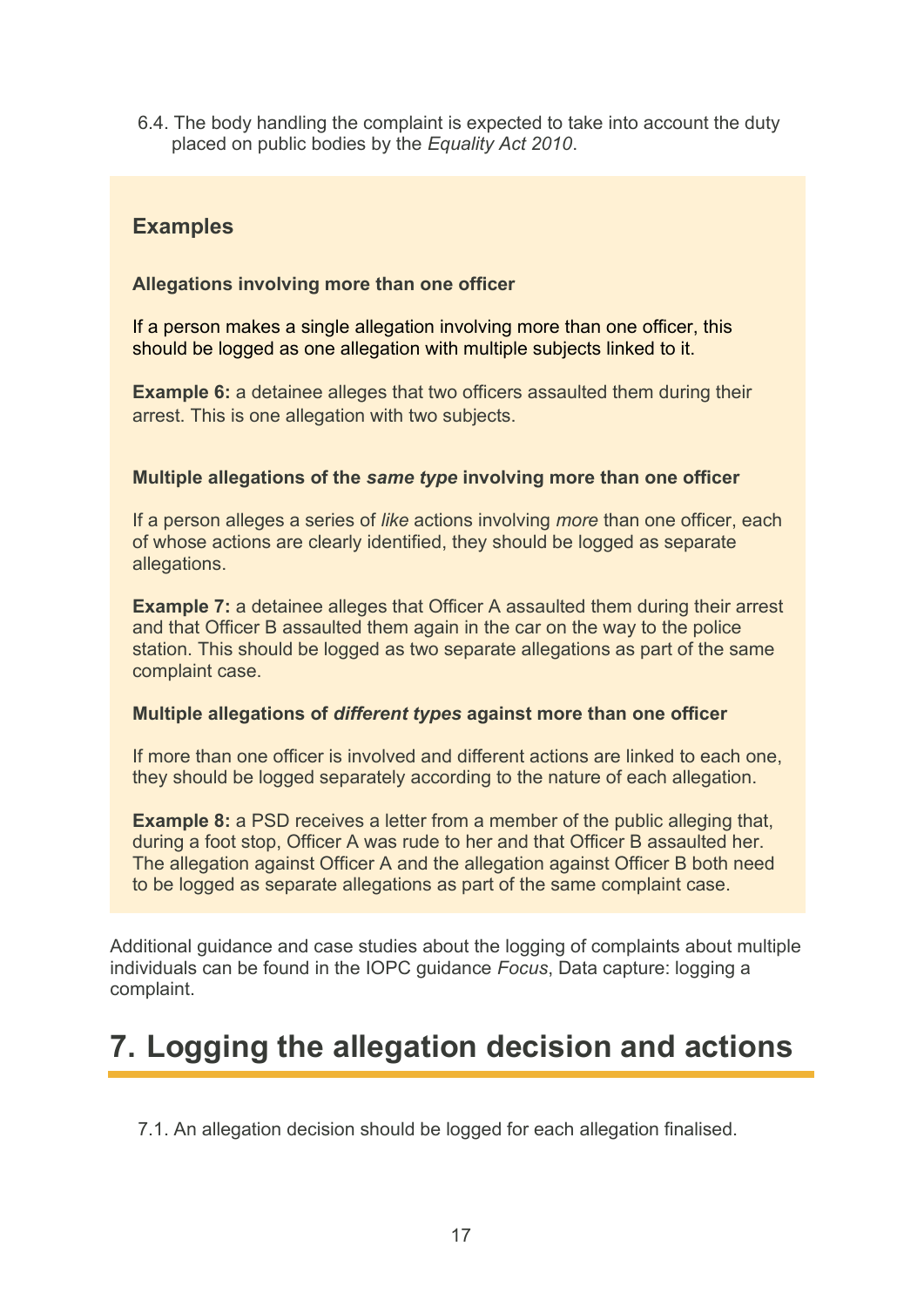- 7.2. Once an allegation is finalised, it may lead to further actions for example, organisational learning, RPRP, or action against the person subject to complaint. This information should be communicated to the complainant and recorded on the relevant case management system. At least one action should be selected on each allegation finalised and multiple actions should be selected where appropriate.
- 7.3. Both the allegation decisions and the subsequent actions available will depend on two things: firstly, whether the complaint has been handled outside or under Schedule 3; and secondly, the means of handling where it has been dealt with under Schedule 3.

## Complaints handled outside Schedule 3

### **Allegation decisions**

- 7.4. Where a complaint is handled outside of Schedule 3, the allegation decision will be: 'resolved' or 'not resolved'.
- 7.5. If the complainant subsequently expresses dissatisfaction with the resolution and asks for the complaint to be recorded, the body responsible for the initial handling of the complaint should ensure the complaint is passed to PSD to deal with (if it was being dealt with outside of PSD). The date the complainant informs the body responsible for the initial handling of the complaint that they wish their complaint recording should be logged as 'date recorded under Schedule 3' and the reason as 'dissatisfied after initial handling'.

### **Allegation actions**

- 7.6. The actions available on allegations for complaints handled outside of Schedule 3 are listed below. Multiple actions should be selected where appropriate:
	- org learning issued − organisation-wide
	- org learning issued − department/division
	- org learning issued − team
	- individual learning
	- informal action by a line manager
	- policy/procedure review
	- gesture of goodwill
	- apology/acknowledgement something went wrong
	- explanation provided
	- debrief of original incident
	- no further action
	- other action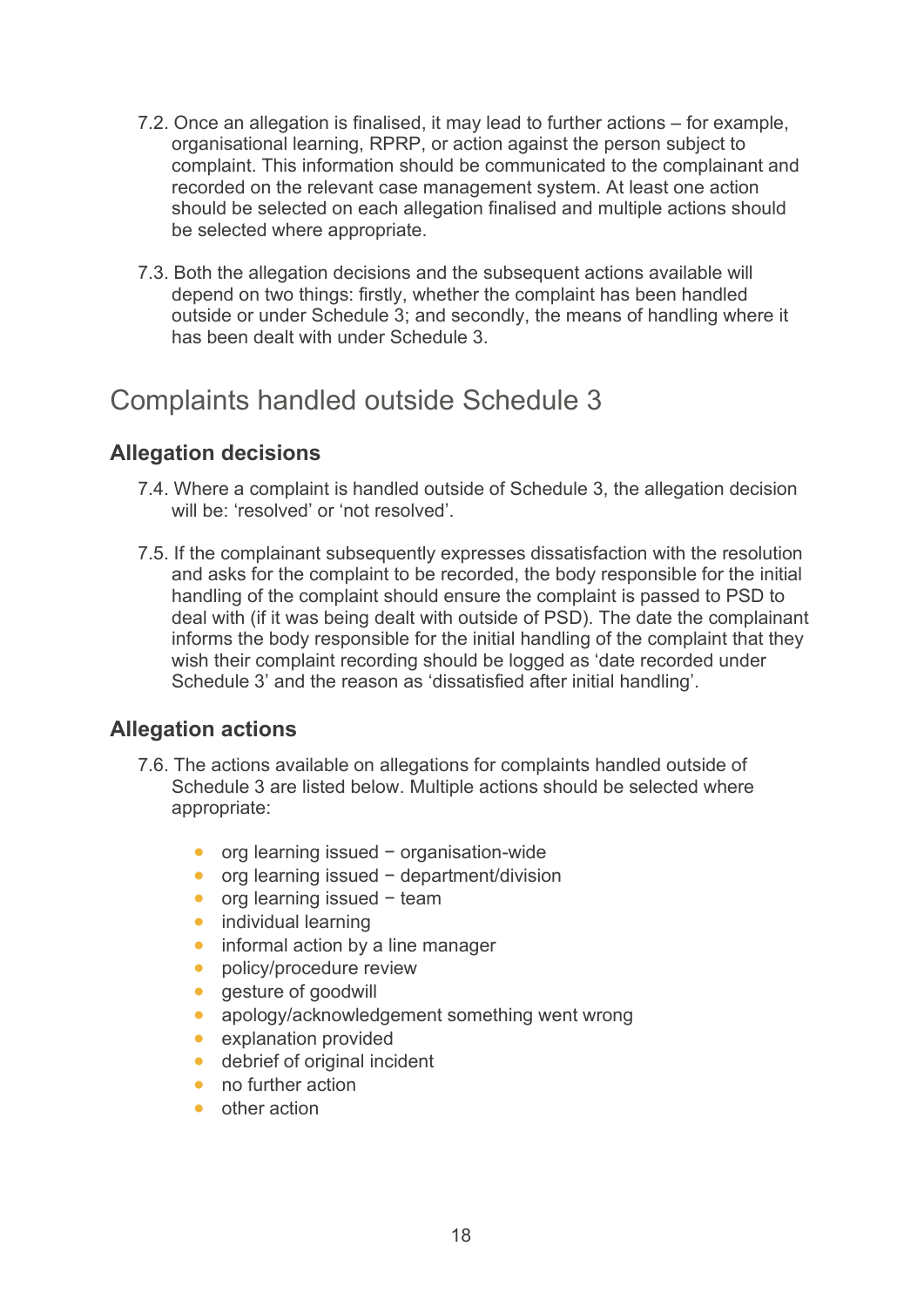If 'other action' is selected, a short description of the action should be logged. The description should not contain any personal identifying or other sensitive information and should be limited to describing the action taken/to be taken.

## Complaints handled under Schedule 3

- 7.7. Chapter 10 of the IOPC Statutory Guidance explains the different ways for handling complaints under Schedule 3 of the PRA. All complaints that have been recorded under Schedule 3 should be handled in a reasonable and proportionate manner; this may mean:
	- an investigation
	- otherwise responding to concerns raised and seeking to resolve them
	- notifying the complainant that no further action will be taken

Chapter 10 also explains when a matter has to be investigated.

- 7.8. If a complaint is investigated, the investigation will fall into one of three types: local, directed, or independent. The investigation type should be recorded.
- 7.9. In certain circumstances, an investigation into a complaint will be certified as one subject to special procedures. Whether special procedures apply or not determines the allegation decisions available. Chapter 13 of the IOPC Statutory Guidance provides information and guidance in relation to investigations, including about when special procedures apply.

#### **Allegation decisions**

7.10. The allegation decision reflects how the complaint has been handled, with different decisions available for the different means of handling.

#### **Investigations subject to special procedures**

- 7.11. If an investigation is subject to special procedures, the allegation decisions available are:
	- case to answer
	- no case to answer
	- withdrawn
	- Regulation 41 applies this applies where an investigation has previously been suspended because, were it to continue, it would prejudice any criminal investigation or criminal proceedings *and*, once that conflict is removed and the investigation can resume, the complainant either fails to indicate that they want the investigation to resume or states that they no longer wish to pursue their complaint.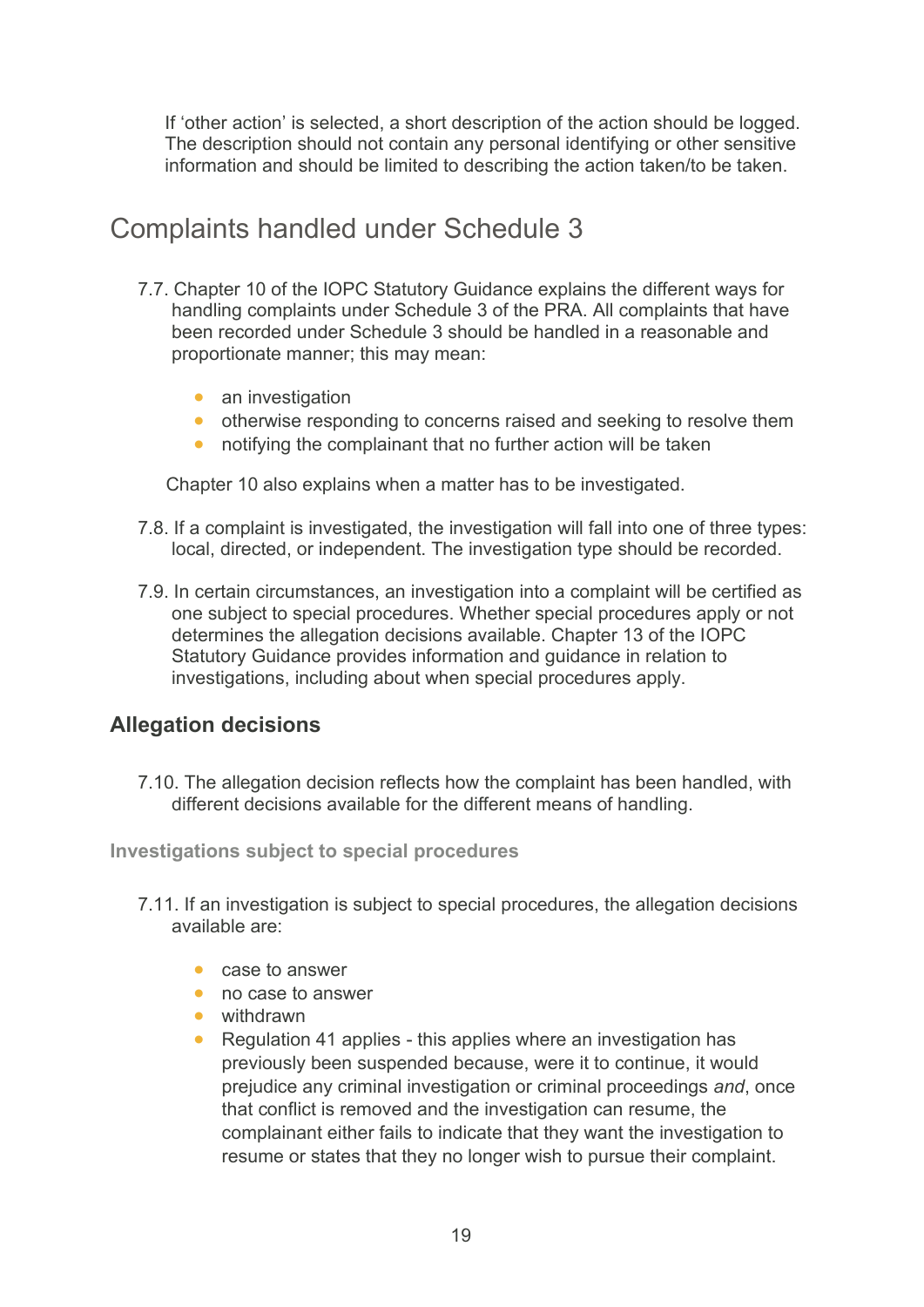Please refer to Chapter 15 of the IOPC Statutory Guidance for more information.

**Investigations not subject to special procedures and complaints handled otherwise than by investigation**

- 7.12. If an investigation is not subject to special procedures or the complaint has been handled otherwise than by investigation, the decisions available are:
	- the service provided was acceptable
	- the service provided was not acceptable
	- not able to determine if the service provided was acceptable
	- no further action
	- withdrawn

If the complaint was investigated not subject to special procedures, there is an additional decision available:

- Regulation 41 applies
- 7.13. Chapter 17 of our Statutory Guidance explains the decisions (listed below) and how they should be applied:
	- the service provided was acceptable
	- the service provided was not acceptable
	- not able to determine if the service provided was acceptable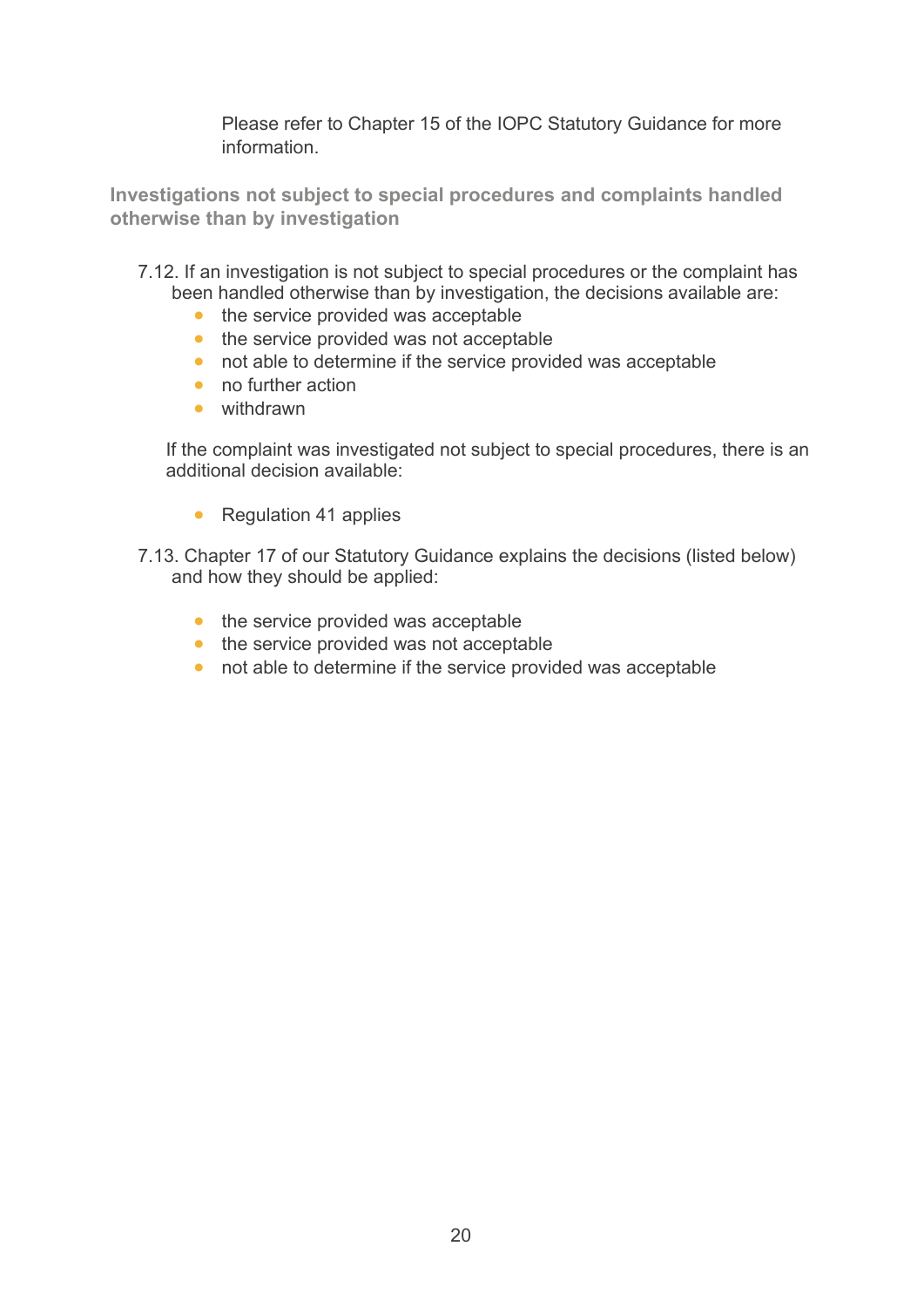### **Examples**

#### **Use of decision 'the service provided was acceptable'**

This decision should be selected where the investigator/complaint handler has been able to determine that the service provided by the police to the complainant was of a standard that a reasonable person could expect.

**Example 9:** a landlord complains about the police breaking the door to a property when carrying out a welfare check on a vulnerable person who was found unconscious. The complaint handler establishes that the action was necessary and in line with policy.

#### **Use of decision 'the service provided was not acceptable'**

This decision should be selected where the investigator/complaint handler has been able to determine that the service provided by the police to the complainant was not of a standard that a reasonable person could expect.

**Example 10:** a witness attending a police station to provide a statement was unintentionally locked in the building alone. The complaint handler identifies this should not have happened and could have been prevented.

#### **Use of decision 'not able to determine if the service provided was acceptable'**

This decision should be selected where the investigator/complaint handler has not been able to come to a decision about whether the service provided by the police to the complainant was of a standard that a reasonable person could expect. This could be because there is too little information available on which to reach an opinion. Wherever possible, complaint handlers should reach one of the other two decisions.

**Example 11:** a woman complains about her treatment 15 years ago in a custody suite that is now closed. Her account is plausible and she evidently has knowledge of the suite. However, no records from the time are available and no staff who may have knowledge of the alleged incident can be identified. Despite taking steps to try to address the complaint, the investigator/complaint handler cannot reach a definitive conclusion.

7.14. There may be instances where the proportionate response to a complaint may be to take no further action. This decision and the rationale for it should be explained to the complainant. Chapter 12 of our Statutory Guidance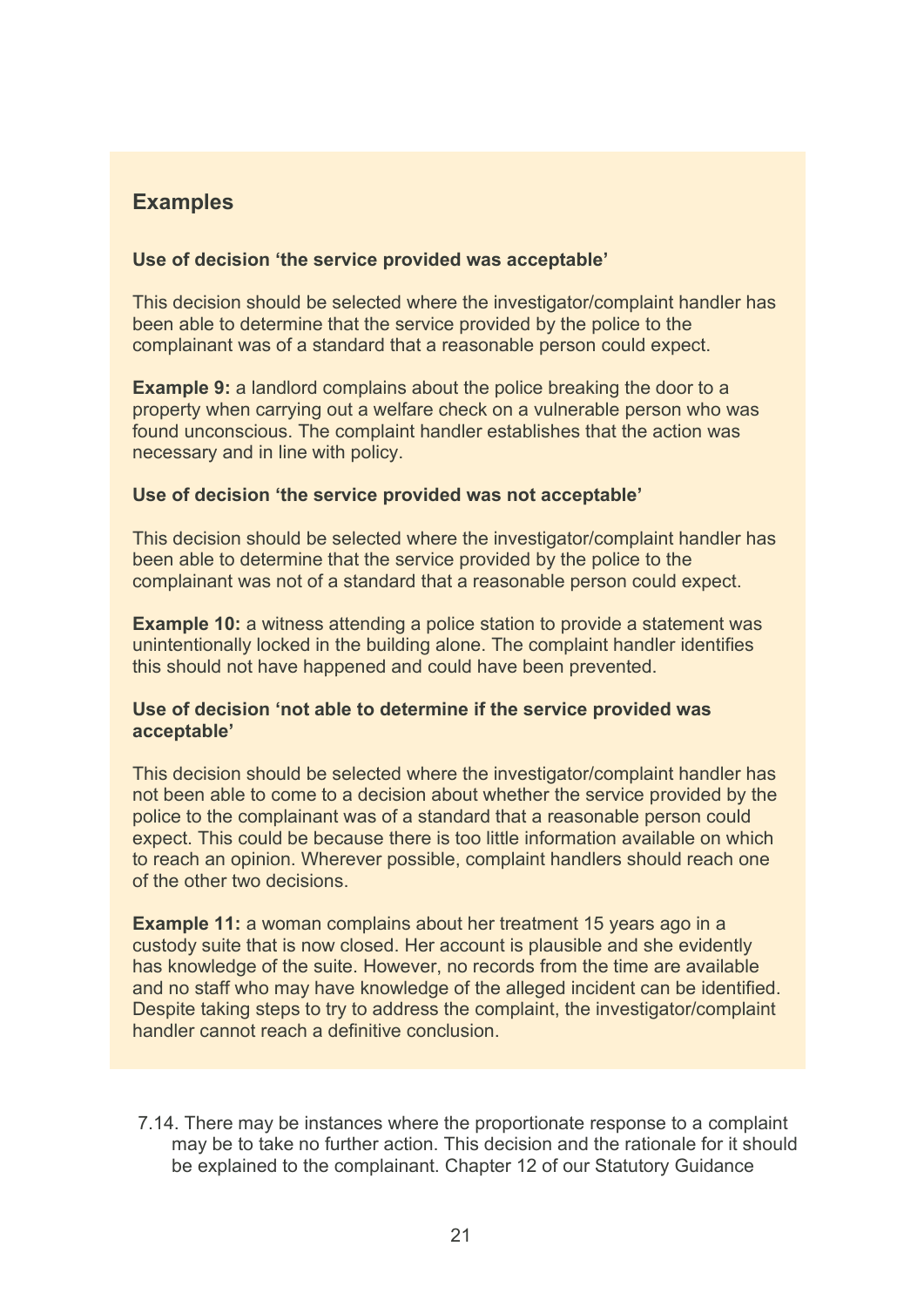provides guidance about when it may be reasonable and proportionate to take no further action. Additional guidance and case studies can be found in the IOPC guidance *Focus*, Reasonable and proportionate outcomes.

## Allegation actions

7.15. The actions available once an allegation is finalised depend on how the complaint has been handled.

### **Investigations subject to special procedures**

- 7.16. If an investigation is subject to special procedures, the allegation actions available are listed below. Multiple actions should be selected where appropriate:
	- misconduct proceedings
	- criminal proceedings
	- RPRP
	- UPP
	- org learning issued − organisation-wide
	- org learning issued − department / division
	- org learning issued − team
	- learning from reflection
	- service improvement meeting
	- sharing evidence of learning or service improvement
	- policy/procedure review
	- gesture of goodwill
	- apology/acknowledgement something went wrong
	- explanation provided
	- debrief of original incident
	- return of seized property
	- mediation or other remedial action
	- provision of information re impact on officer
	- reviewing information on police records or databases
	- reviewing police cautions
	- no further action
	- other action

If 'other action' is selected, a short description of the action should be logged. The description should not contain any personal identifying or other sensitive information and should be limited to describing the action taken/to be taken.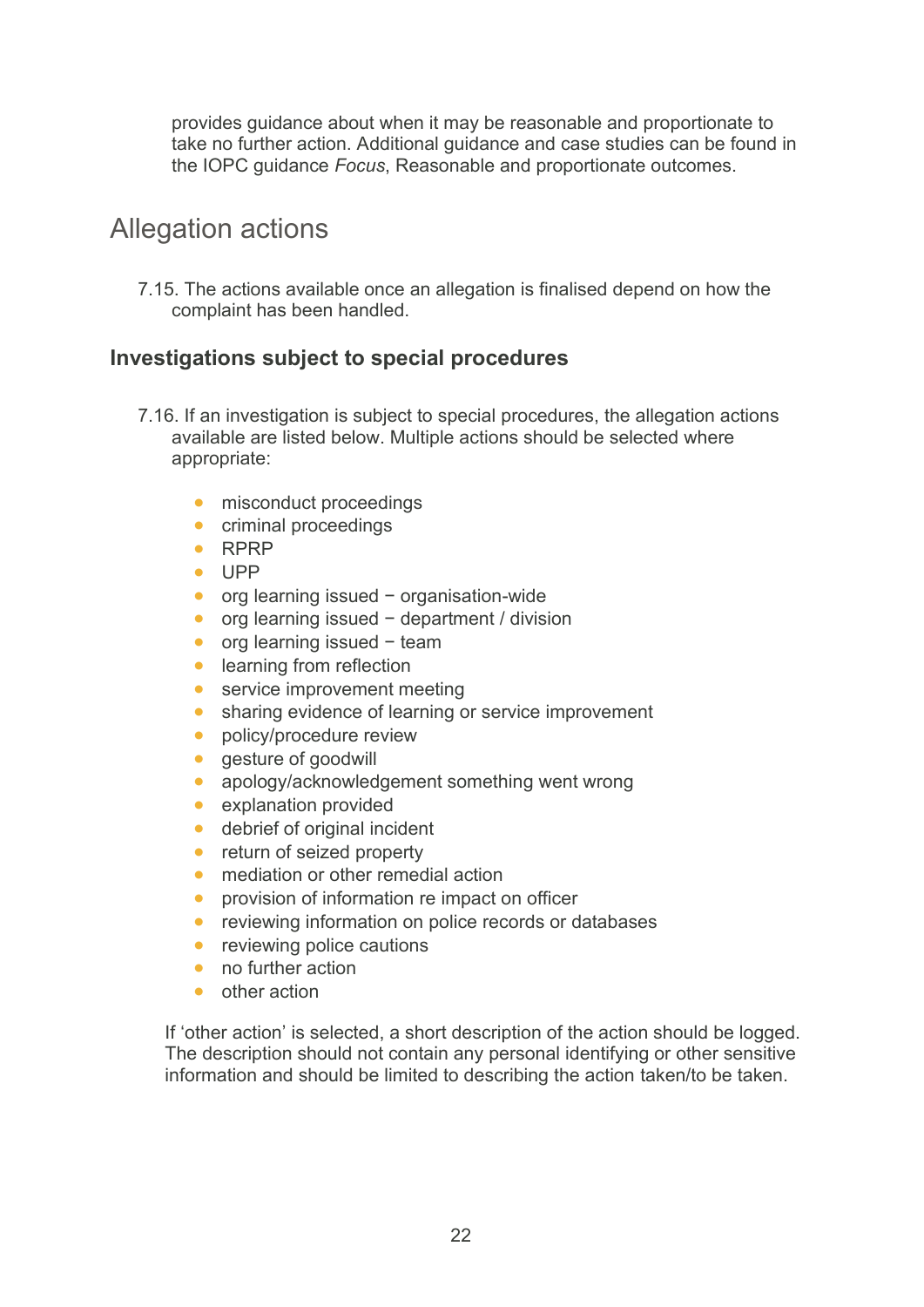#### **Investigations not subject to special procedures and complaints handled otherwise than by investigation**

- 7.17. For complaints investigated without special procedures or otherwise than by investigation, the allegation actions are listed below. Multiple actions should be selected where appropriate:
	- RPRP
	- UPP
	- org learning issued − organisation-wide
	- org learning issued − department / division
	- org learning issued − team
	- learning from reflection
	- service improvement meeting
	- sharing evidence of learning or service improvement
	- policy/procedure review
	- gesture of goodwill
	- apology/acknowledgement something went wrong
	- explanation provided
	- debrief of original incident
	- return of seized property
	- mediation or other remedial action
	- provision of information re impact on officer
	- reviewing information on police records or databases
	- removing police cautions
	- no further action
	- other action

If 'other action' is selected, a short description of the action should be logged.

## **8. Logging recommendations following an investigation**

- 8.1. For recommendations following reviews, please see section 9.
- 8.2. The IOPC and local policing bodies can make recommendations following certain types of investigation:
	- the IOPC can make recommendations following an independent or directed investigation into a complaint
	- a local policing body can make recommendations following an investigation into a complaint where they are the appropriate authority,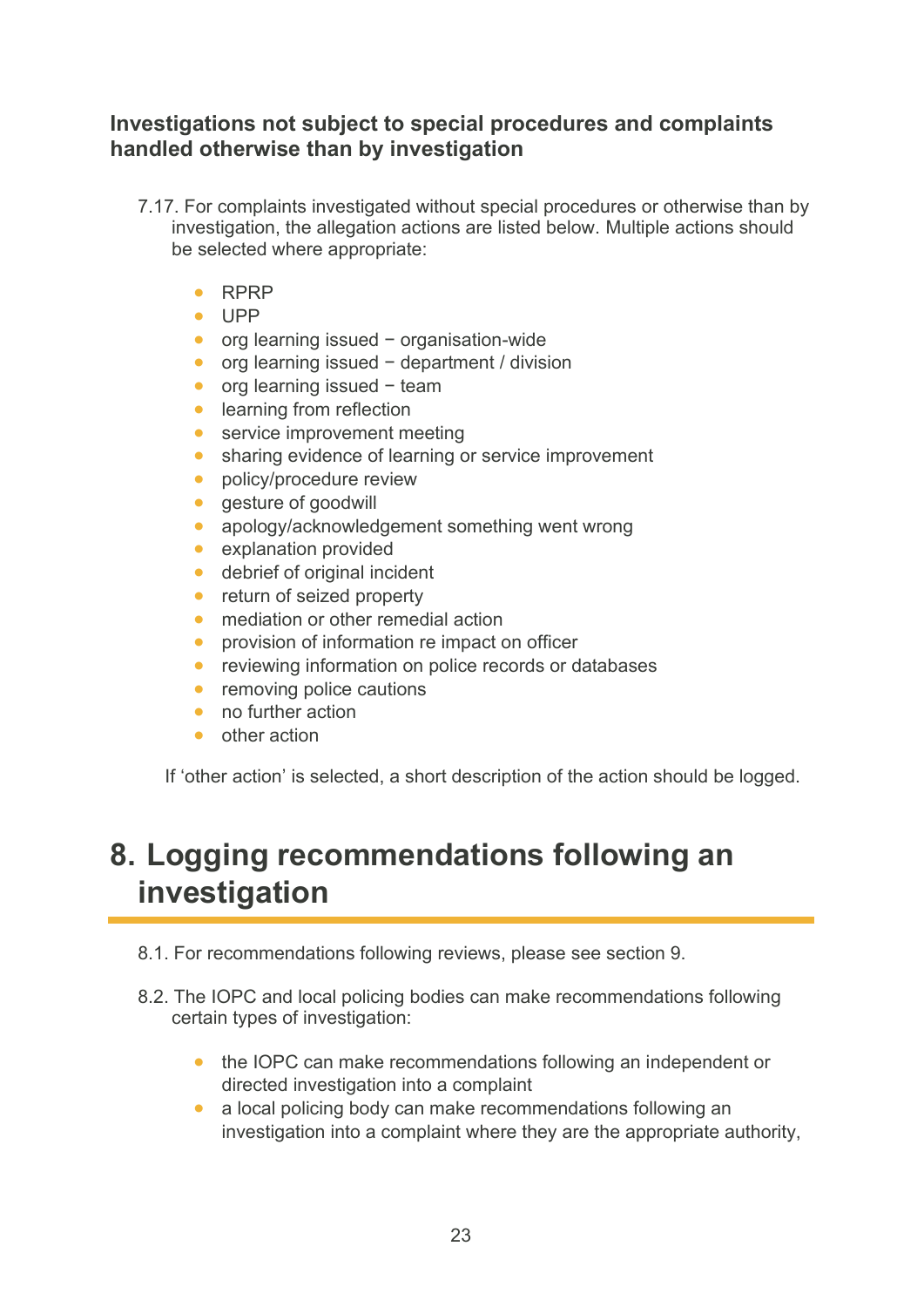for example where the investigation was into a complaint about the relevant chief officer

- 8.3. The IOPC will monitor recommendations it makes on IOPC case management systems and we expect local policing bodies to do the same with recommendations they make.
- 8.4. Although data on recommendations does not currently form part of the IOPC minimum requirements for police complaints data, it is likely we will look at collecting at least some of this data and reporting on it in the future.

## **9. Logging reviews**

- 9.1. Under the *Policing and Crime Act 2017*, a complainant has a right of review to assess whether the outcome of their complaint was 'reasonable and proportionate'. The responsibility for considering and determining reviews is shared between the IOPC and local policing bodies. More information about the handling of reviews, including the criteria for deciding who the relevant review body is, can be found in Chapter 18 of our Statutory Guidance.
- 9.2. For all reviews the following information should be logged:
	- the review type (investigation or non-investigation)
	- the body handling the review (local policing body or IOPC)
	- the review decision
	- any recommendations or directions
	- the force response to any recommendations
	- action taken as a result of any recommendations or directions.

If a force does not accept a recommendation, they should log the reasons for this. This should not contain any personal information. Similarly, the description of action taken as a result of any recommendations or directions should be limited to describing the action and should not contain any personal information.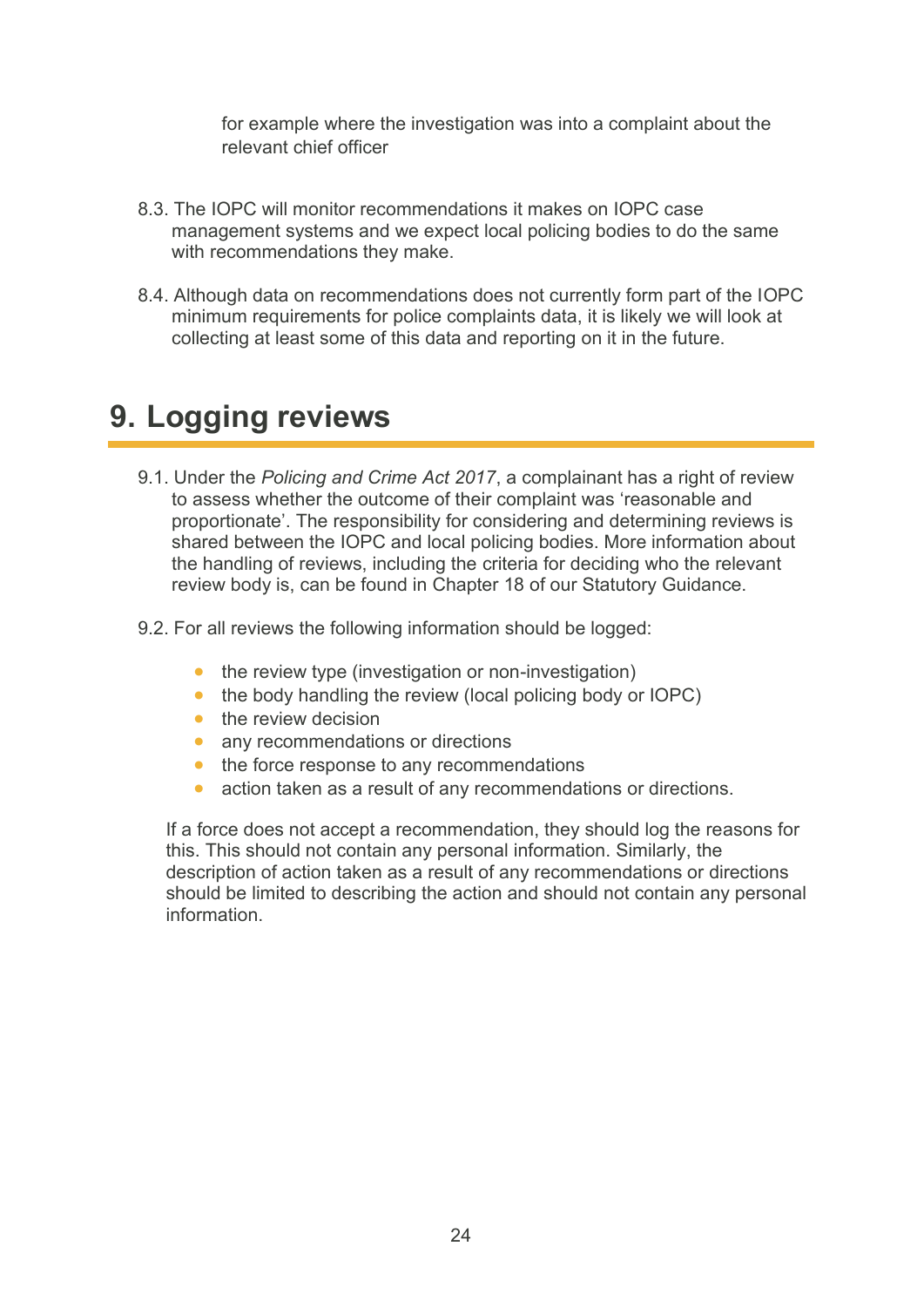**Date review received:** is the date that the application for a review is received by the local policing body or the IOPC. It is the date when the application is first received, regardless of where it has been received (a local policing body, the IOPC or a police force). Where the application for review has been sent to the wrong review body or a police force, the time it takes for the application to be forwarded to the correct review body will not be taken into account for the purposes of the 28-day-period in which a complainant may make an application for review (ref. chapter 18 of the IOPC Statutory Guidance). For example, if an application for review is received by the IOPC on 25 January, forwarded to the local policing body as the relevant review body on 27 January, and received by the local policing body on 28 January, the 'date review received' is 25 January.

**Date review completed:** is the date that the complainant or their representative is notified, in writing, of the review decision by the local policing body or the IOPC.

# **10. Logging outcomes of actions**

- 10.1. Once the allegation decision and actions have been logged, this may lead to further outcomes – for example, actions to implement learning or action to be taken involving the person subject to complaint. This information should be communicated to the complainant and logged on police force and local policing body databases.
- 10.2. The information that should be logged depends on the action selected:

### Where the action is 'learning'

'Learning' includes the actions: 'org learning issues – organisation-wide', 'org learning issued – department/division', 'org learning issued – team' or individual learning'.

- 10.3. The following information should be logged and, if this data is readily available to be sent to the IOPC as part of the quarterly complaints data submission, it should be provided :
	- date learning logged
	- type of learning (organisational or individual)
	- area of policing
	- learning category/theme
	- outcome of learning
	- review date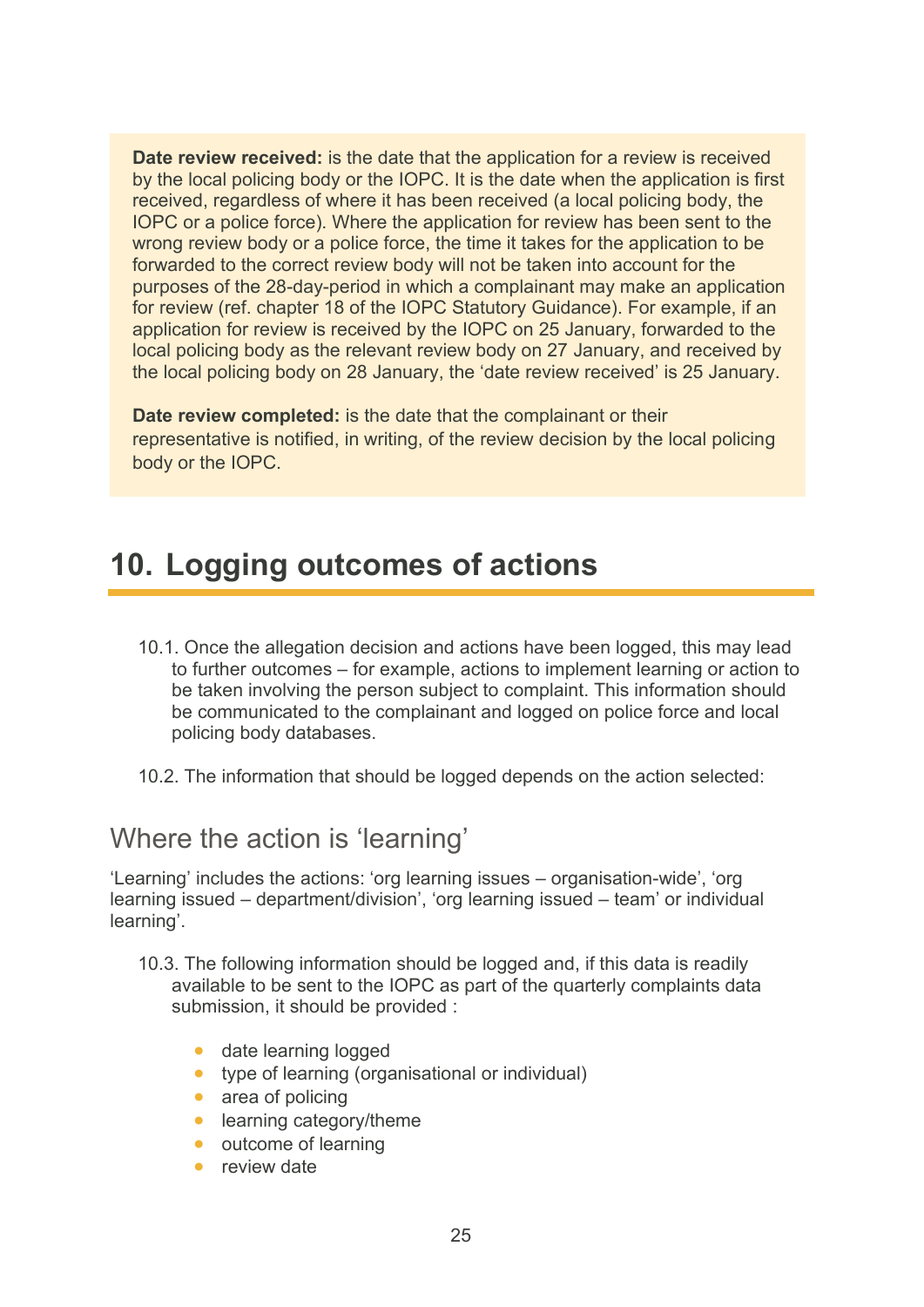- date learning actions completed
- 10.4. Although data on learning does not currently form part of the IOPC minimum requirements for police complaints data, this data ought to be captured by forces and local policing bodies for the complaints that they handle. Processes should be put in place for sharing learning, to support continual service improvements. It is likely the IOPC will look at collecting this data in the future.

Where the action is 'RPRP'

- 10.5. The following information should be logged:
	- RPRP origin
	- date RPRP case sent to Reviewing Officer for action
	- date of RPRP initial discussion/meeting
	- date RPRP development report received
	- RPRP development report
	- deadline for completion of actions
	- date RPRP finalised

## Where the action is 'UPP'

10.6. The following information should be logged:

- date UPP case recorded
- UPP type (absence, performance, gross incompetence)
- UPP stage (one, two or three)
- the initial UPP meeting outcome

## Where the action is 'misconduct proceedings'

10.7. The following information should be logged:

- whether it is a meeting or a hearing
- date of the meeting or hearing
- the attendance of each individual subject to the proceedings at a meeting or hearing
- the outcome of those proceedings for each individual
- any subsequent appeal activity including the appeal outcome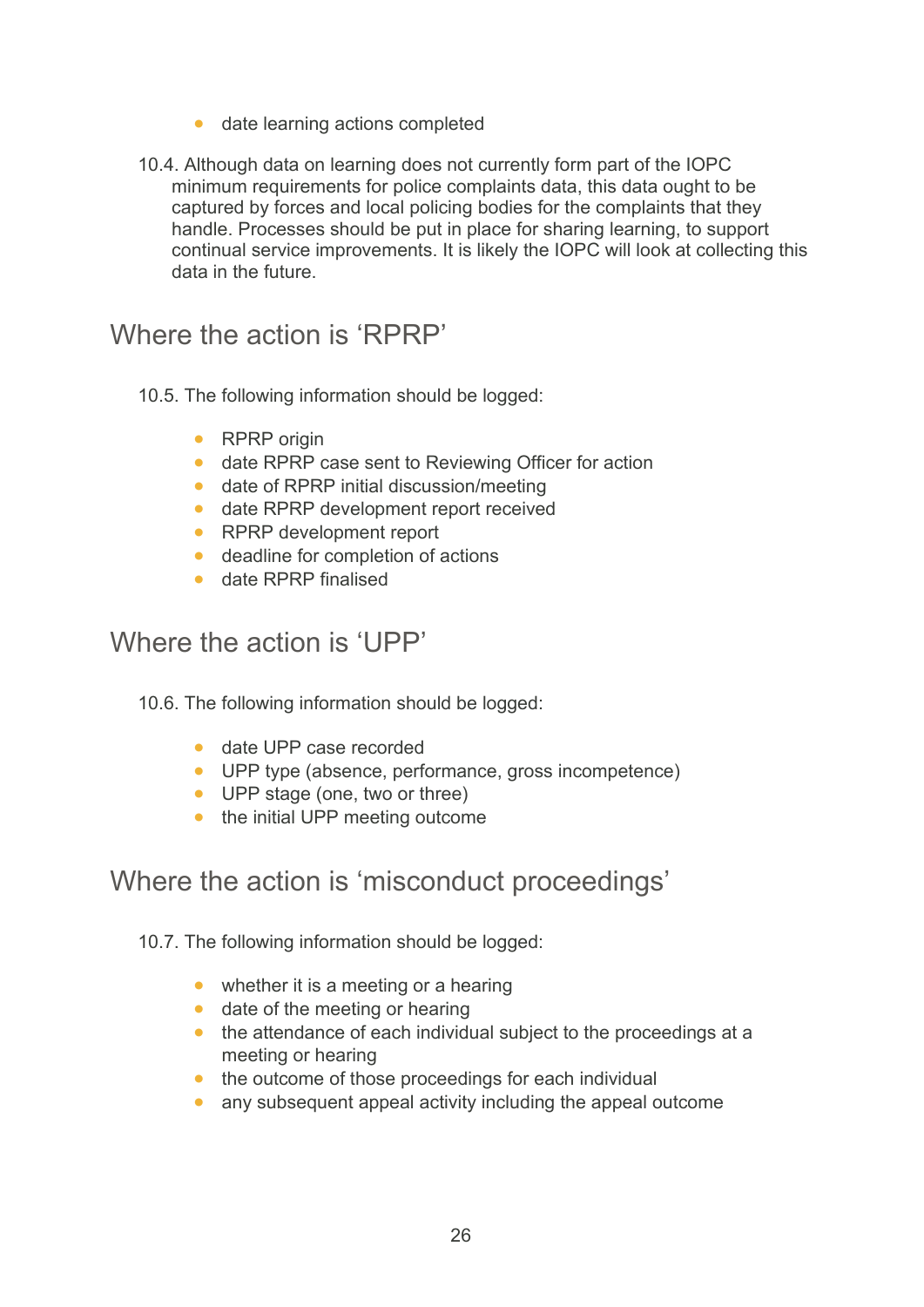## Where the action is 'criminal proceedings'

10.8. The following information should be logged:

- date of trial
- the charge for each individual subject to the proceedings
- the verdict for each individual
- the disposal for each individual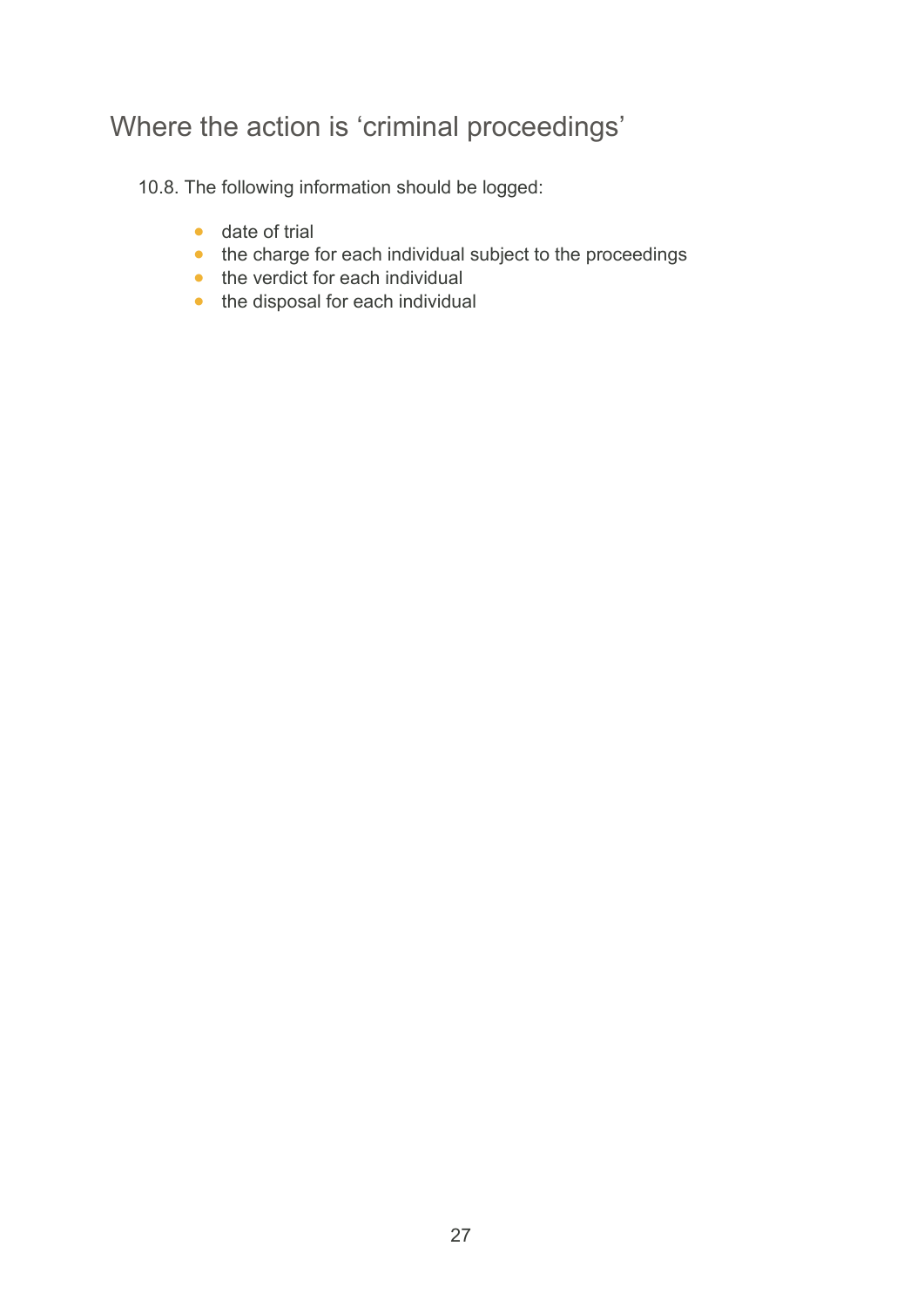# **Appendix A**

## Definitions of categories for logging the nature of police complaints

The purpose of the categories is to capture the root of the dissatisfaction expressed in a complaint. The majority of the categories apply to both organisational and individual complaints, which reflects the current definition of a complaint as 'an expression of dissatisfaction with a police force' and removal of the distinction previously made between organisational (previously referred to as 'direction and control') and individual complaints. Categories A-F and L apply to both organisational and individual complaints. All other categories, except for sub-category G1 (which is organisational only), apply only to individual complaints. A complaint case will contain one or more allegations and a category (and sub-category, where available) should be selected for each allegation logged.

The table below provides a definition for each of the categories, along with some examples. **When applying the categories, select a top-level category first and then review the sub-categories (where available) to identify the appropriate one to select.** Further guidance about how to apply the categories can be found in *Focus*, Data capture: logging a complaint.

|   | Ref   Category / sub-categories   | <b>Definition</b>                                                                                                                                                                                                                                                                         |
|---|-----------------------------------|-------------------------------------------------------------------------------------------------------------------------------------------------------------------------------------------------------------------------------------------------------------------------------------------|
| A | Delivery of duties and<br>service | This category is about the service received from the police. Complaints in this category can be<br>organisational or can be about individual behaviour. Any scenarios provided below are intended as<br>examples only, not an exhaustive list of what is covered under each sub-category. |
|   | A1 Police action following        |                                                                                                                                                                                                                                                                                           |
|   | contact                           | A1: Police action following contact<br>This is about the police action following contact, including:                                                                                                                                                                                      |
|   | A2 Decisions                      | • No or insufficient action in response to a reported incident. For example: the number of officers                                                                                                                                                                                       |
|   | A3 Information                    | deployed to an incident or no officers attended, no action taken by the police, or a failure to<br>investigate.                                                                                                                                                                           |
|   | A4 General level of service       | The size, nature or quality of an investigation. This includes allegations that evidence was not<br>sought or obtained, and witnesses were not spoken to.                                                                                                                                 |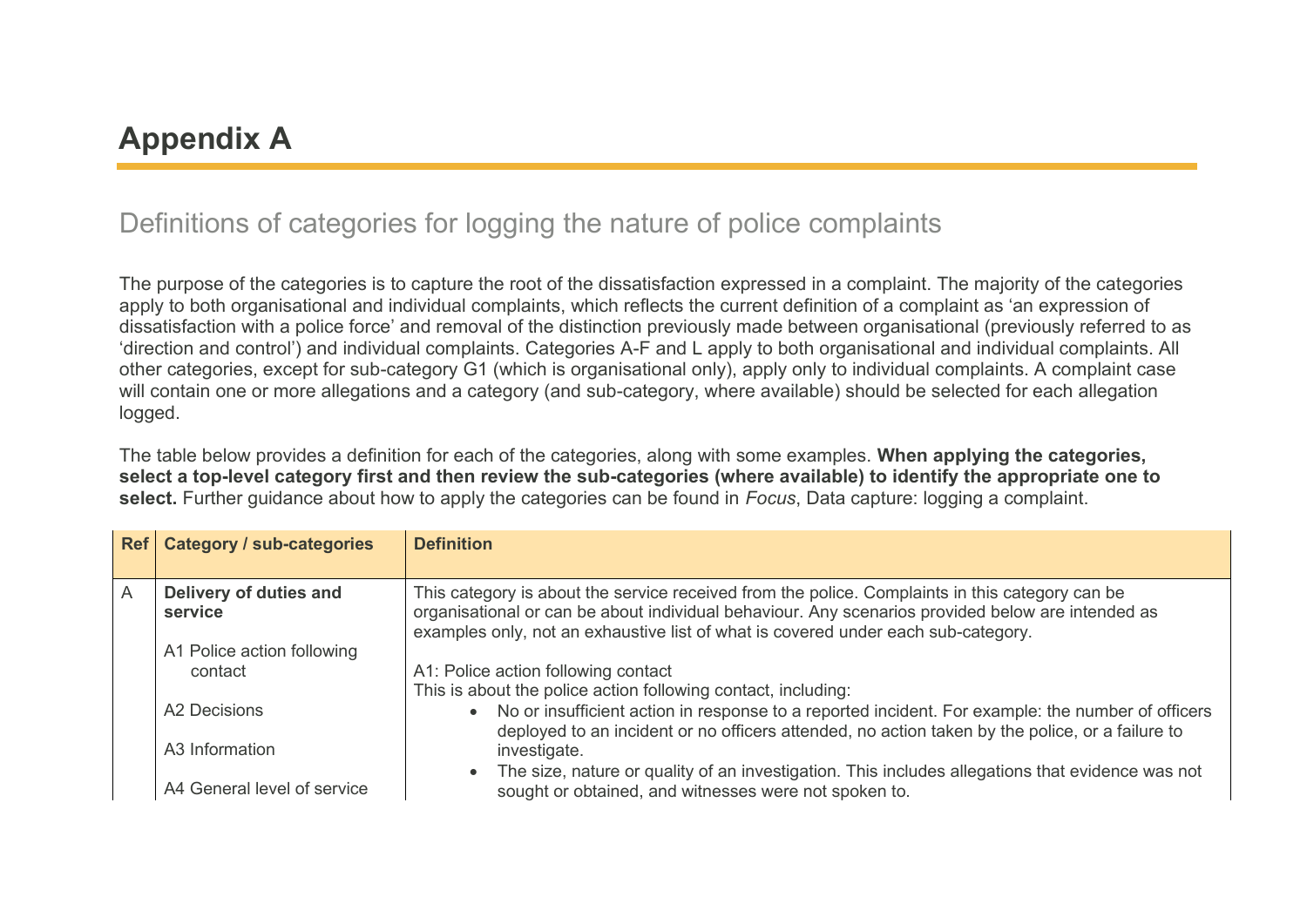| Ref   Category / sub-categories | <b>Definition</b>                                                                                                                                                                                                                                                                                                                                                                                                                                                                                                                                                                                                                                                                                                                                                                                                                                                                                                   |
|---------------------------------|---------------------------------------------------------------------------------------------------------------------------------------------------------------------------------------------------------------------------------------------------------------------------------------------------------------------------------------------------------------------------------------------------------------------------------------------------------------------------------------------------------------------------------------------------------------------------------------------------------------------------------------------------------------------------------------------------------------------------------------------------------------------------------------------------------------------------------------------------------------------------------------------------------------------|
|                                 | No or insufficient response to a communication or other contact with police, such as no<br>$\bullet$<br>response to a letter sent to the chief officer.<br>Timeliness of the response (including an investigation) to a reported incident, communication or<br>other contact.                                                                                                                                                                                                                                                                                                                                                                                                                                                                                                                                                                                                                                       |
|                                 | A2: Decisions<br>This is about operational and organisational decisions, including:<br>How matters reported to the police are recorded, such as whether to categorise a call<br>$\bullet$<br>expressing concern about the safety of someone as a welfare concern or missing person, how<br>calls are prioritised (graded) and where a matter is not recorded at all.<br>Crime recording decisions, including whether to record a matter reported to the police as a crime<br>and the type of crime it is recorded as.<br>Decisions made at the conclusion of an investigation $-$ for example, whether anyone will be<br>charged or that there will be no further action taken.<br>Force-wide crime initiatives.<br>Where officers and staff are located (police presence or absence).<br>The closure or opening hours of police stations.                                                                          |
|                                 | A3: Information<br>This is about the information provided or lack of information, including:<br>Insufficient or absence of updates, including on an investigation.<br>$\bullet$<br>Administrative errors, such as a telephone number recorded incorrectly or typing errors on a<br>force website.<br>Misleading information, including using facts in a misleading way. It also includes allegations<br>that a police employee lied where it is not an abuse of position.<br>Absence of information, such as no information about how to contact the relevant department on<br>a police information leaflet.<br>The information provided in relation to any matter that does not fall under any of the other sub-<br>categories, such as out-of-date information on a force website.<br>A4: General level of service<br>This relates to the level of service provided where none of the other sub-categories apply. |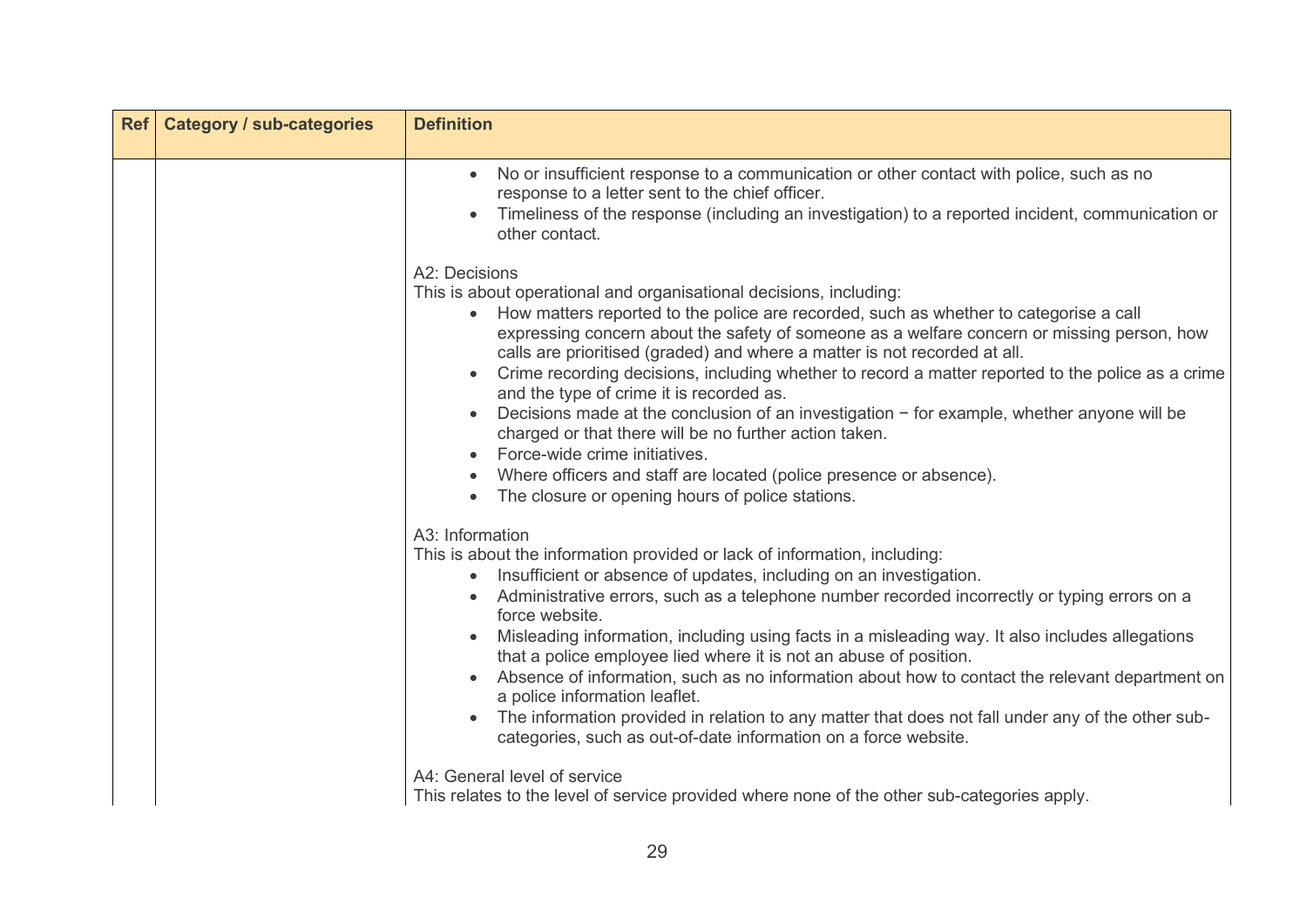| Ref         | <b>Category / sub-categories</b>                   | <b>Definition</b>                                                                                                                                                                                                                                                                                                          |
|-------------|----------------------------------------------------|----------------------------------------------------------------------------------------------------------------------------------------------------------------------------------------------------------------------------------------------------------------------------------------------------------------------------|
|             |                                                    |                                                                                                                                                                                                                                                                                                                            |
| $\mathsf B$ | Police powers, policies and<br>procedures          | This category is about the use of police powers, including where an available power has not been used,<br>and police policies and procedures. Complaints in this category can be organisational or about individual<br>behaviour.                                                                                          |
|             | B1 Stops, and stop and search                      | B1: Stops, and stop and search                                                                                                                                                                                                                                                                                             |
|             | B2 Searches of premises and<br>seizure of property | This covers all stops, and stop and search under any power, whether of a person or a vehicle, and<br>includes allegations about the use of the relevant power and the procedures followed. If there are<br>associated allegations, these should be recorded separately in their respective categories – for                |
|             | B3 Power to arrest and detain                      | example, allegations about the use of force during the stop should be recorded under 'use of force'<br>(sub-category B4).                                                                                                                                                                                                  |
|             | B4 Use of force                                    | B2: Searches of premises and seizure of property                                                                                                                                                                                                                                                                           |
|             | B5 Detention in police custody                     | This relates to any power to enter and search premises, and seize property. This includes the authority<br>to enter to search, the information provided to the occupier, the nature or scale of the search, the<br>recording of searches, the securing of premises, and seizure or retention of property. It also includes |
|             | B6 Bail, identification and                        | the power to enter and search premises to 'save life or limb' or to prevent serious damage to property.                                                                                                                                                                                                                    |
|             | interview procedures                               | B3: Power to arrest and detain                                                                                                                                                                                                                                                                                             |
|             | <b>B7 Evidential procedures</b>                    | This concerns the use, or lack of use, of any power of arrest and detention in respect of proportionality,<br>reasonableness, and necessity. This includes informing persons arrested that they are under arrest                                                                                                           |
|             | B8 Out of court disposals                          | and of the reason for their arrest, and cautioning them. Allegations relating to time in detention, for<br>example anything from transportation following arrest onwards (as opposed to the power to detain),                                                                                                              |
|             | B9 Other policies and<br>procedures                | should be recorded under 'detention in police custody' (sub-category B5).                                                                                                                                                                                                                                                  |
|             |                                                    | B4: Use of force                                                                                                                                                                                                                                                                                                           |
|             |                                                    | This concerns any issue with the use of force, including where equipment is used, and any incident<br>involving police dogs or horses where the allegation is about the handling of the dog/horse.<br>'Equipment' includes batons, restraint equipment, Tasers and firearms. Examples include use of force                 |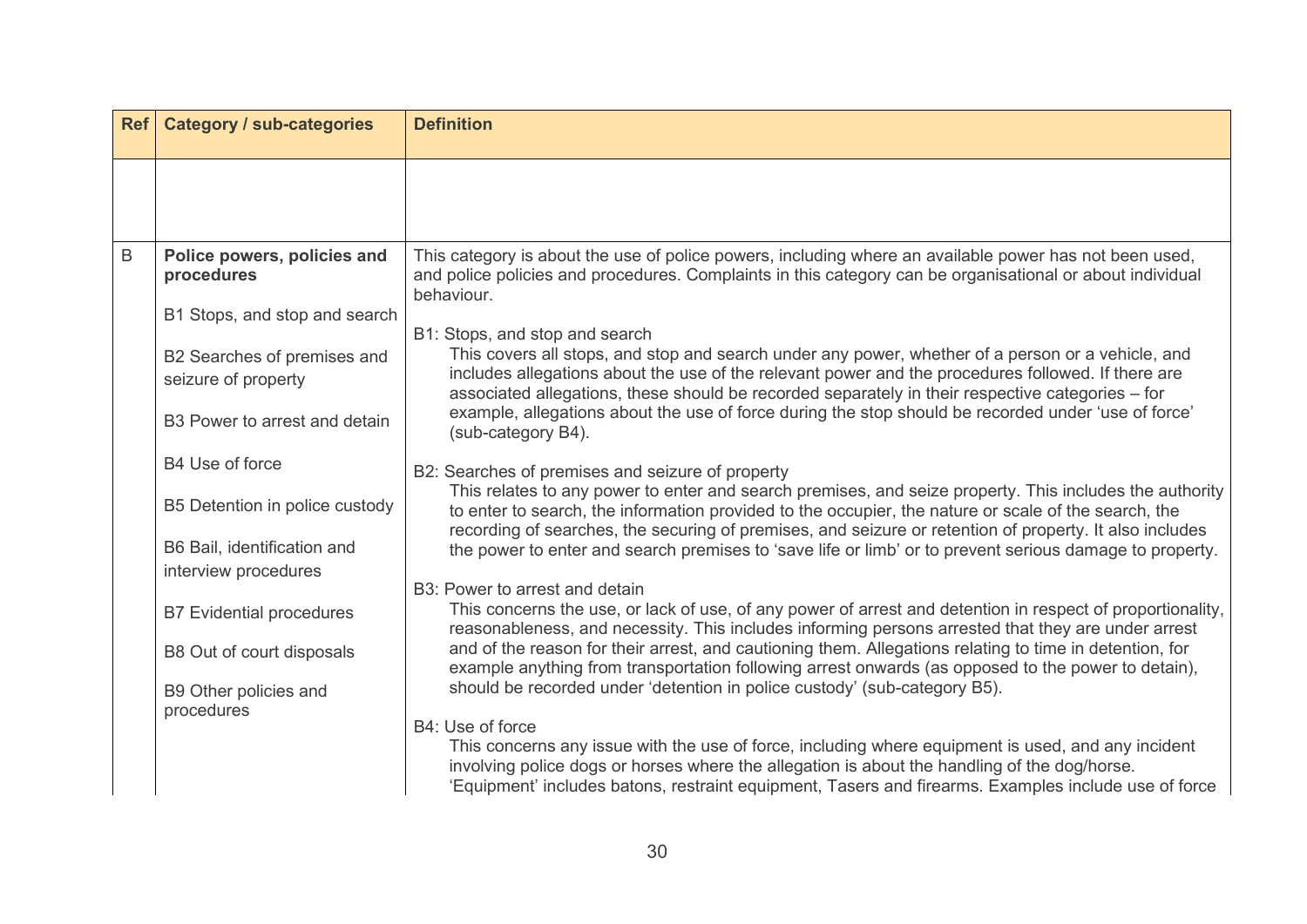| <b>Ref</b> | <b>Category / sub-categories</b> | <b>Definition</b>                                                                                                                                                                                                                                                                                                                                                                                                                                                                                                                                                                                                                                                                                                                                                               |
|------------|----------------------------------|---------------------------------------------------------------------------------------------------------------------------------------------------------------------------------------------------------------------------------------------------------------------------------------------------------------------------------------------------------------------------------------------------------------------------------------------------------------------------------------------------------------------------------------------------------------------------------------------------------------------------------------------------------------------------------------------------------------------------------------------------------------------------------|
|            |                                  | when exercising police powers to control a detainee or people in a crowd, or to prevent someone<br>interfering with officers in the execution of their duties. It includes allegations of use of force resulting in<br>any injury and where no injury is sustained, such as pushing. 'Injury' includes both physical and<br>psychiatric injury. It does not include allegations that the force used was excessive because there was<br>no police power to use force because the arrest was wrong - those should be recorded under 'power<br>to arrest and detain' (sub-category B3).                                                                                                                                                                                            |
|            |                                  | B5: Detention in police custody<br>This covers procedures relating to detention in police custody, including immediately following arrest.<br>This includes:<br>The transportation of detainees following arrest.<br>$\bullet$<br>Informing detained persons of their rights and entitlements.<br>$\bullet$<br>Providing access to legal advice.<br>$\bullet$<br>Notification rights.<br>$\bullet$<br>The provision of support/advice to young/vulnerable detained persons.<br>$\bullet$<br>The maintenance of custody/property records.<br>$\bullet$<br>Searches of detained people including strip searches.<br>$\bullet$<br>The provision of meals, medication and exercise.<br>$\bullet$<br>Conducting reviews of detention.<br>The provision of interpreters.<br>$\bullet$ |
|            |                                  | B6: Bail, identification and interview procedures<br>This includes:<br>Bail periods and conditions in relation to their adequacy, proportionality, reasonableness and<br>necessity, both for the person being granted bail and for any persons impacted by the<br>conditions - for example, bail conditions for an alleged perpetrator of domestic violence and the<br>impact of these on the victim.<br>Identification procedures, including the provision of information and options, and the<br>identification procedures themselves.<br>The taking of fingerprints, photographs or body samples, and the destruction of those.<br>Interviewing procedures (including voluntary attendance), including record keeping and the<br>provision of interpreters.                  |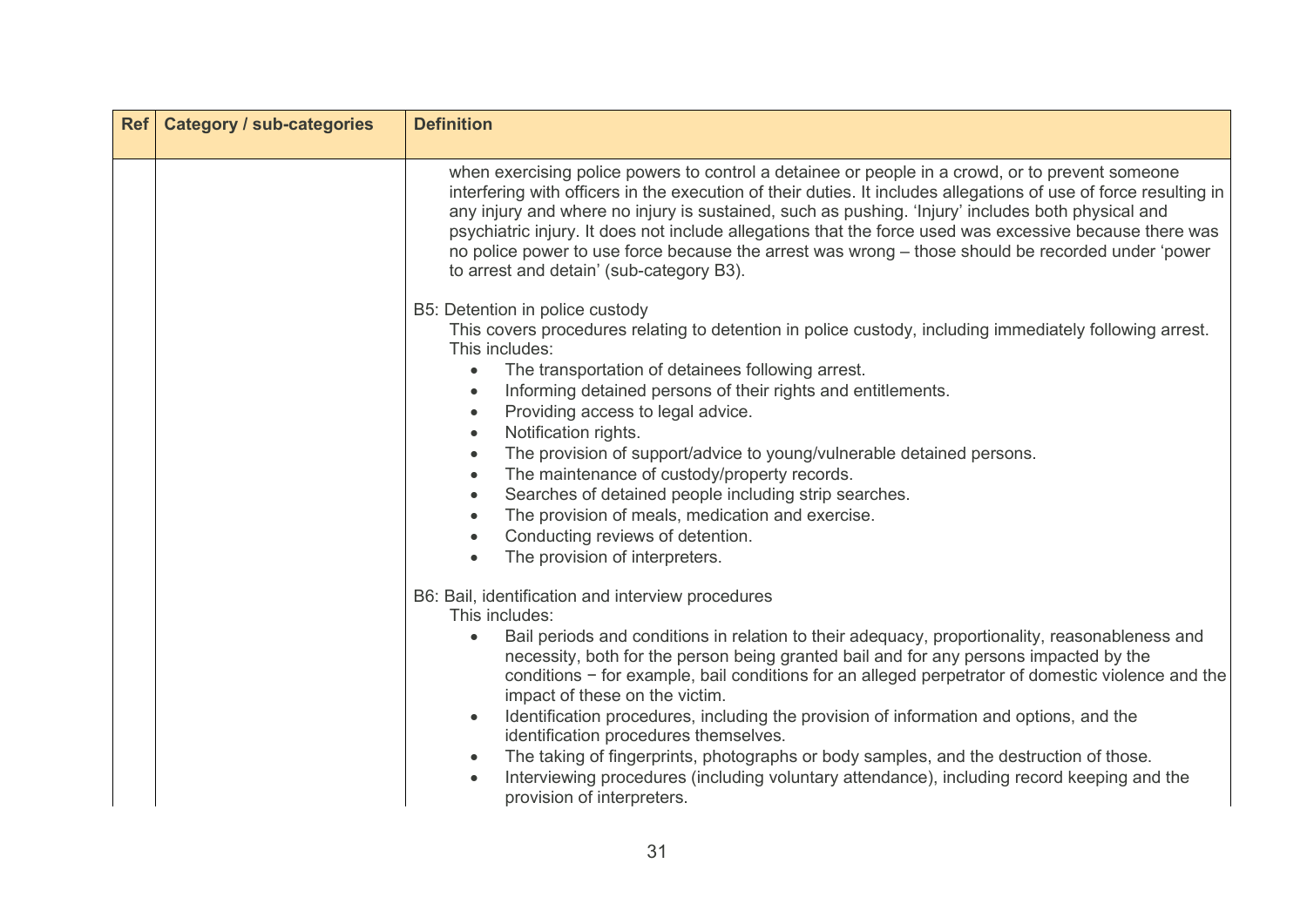|             | Ref   Category / sub-categories               | <b>Definition</b>                                                                                                                                                                                                                                                                                                                                                                                                                                                                                                                                                                                                                                                                                                                                                                                                                                                                                                                                                                                                                                                                                                                                                                                                                                                                                                                                                                                                                                                                                                                                                                                               |
|-------------|-----------------------------------------------|-----------------------------------------------------------------------------------------------------------------------------------------------------------------------------------------------------------------------------------------------------------------------------------------------------------------------------------------------------------------------------------------------------------------------------------------------------------------------------------------------------------------------------------------------------------------------------------------------------------------------------------------------------------------------------------------------------------------------------------------------------------------------------------------------------------------------------------------------------------------------------------------------------------------------------------------------------------------------------------------------------------------------------------------------------------------------------------------------------------------------------------------------------------------------------------------------------------------------------------------------------------------------------------------------------------------------------------------------------------------------------------------------------------------------------------------------------------------------------------------------------------------------------------------------------------------------------------------------------------------|
|             |                                               | The issuing of cautions and charging.<br>$\bullet$<br><b>B7: Evidential procedures</b><br>This concerns any issue with the handling of evidence, including disclosure, where it is not an abuse<br>of position. Examples include not wearing appropriate protective clothing when seizing physical<br>evidence, not securing evidence in accordance with relevant procedures and not following disclosure<br>procedures, where it is not an abuse of position.<br>B8: Out of court disposals<br>This includes any out of court disposal the police can issue, including community resolutions, fixed<br>penalty notices, penalty notices for disorder, conditional cautions and simple cautions, in relation to<br>the grounds for them to be issued, the conditions attached to them and the procedures followed.<br>B9: Other policies and procedures<br>This includes allegations relating to any police policy or procedure not captured in another sub-<br>category. It includes both local and national policies/procedures, in relation to: complying with the<br>policy/procedure, the content of the policy/procedure and where there is a lack of policy/procedure.<br>Examples include the completion of risk assessments relating to safeguarding, the management or<br>supervision of officers and/or staff, maintenance of pocket notebooks, use of body worn cameras in<br>line with force policy. It should not be used for capturing multiple irregularities in procedure where<br>other sub-categories apply, in which case allegations should be recorded for each category that<br>applies. |
| $\mathsf C$ | Handling of or damage to<br>property/premises | This includes all mishandling of or damage to property or premises. Complaints in this category can be<br>organisational or can be about individual behaviour. Reasonable care must be exercised in order to<br>prevent loss or damage to property (excluding an officer's own personal property, but including police<br>property) and premises. This category can include:<br>the loss of property including money<br>retention of property<br>damage to property in police custody<br>being unable to account for money or property<br>disposal of property<br>$\bullet$                                                                                                                                                                                                                                                                                                                                                                                                                                                                                                                                                                                                                                                                                                                                                                                                                                                                                                                                                                                                                                     |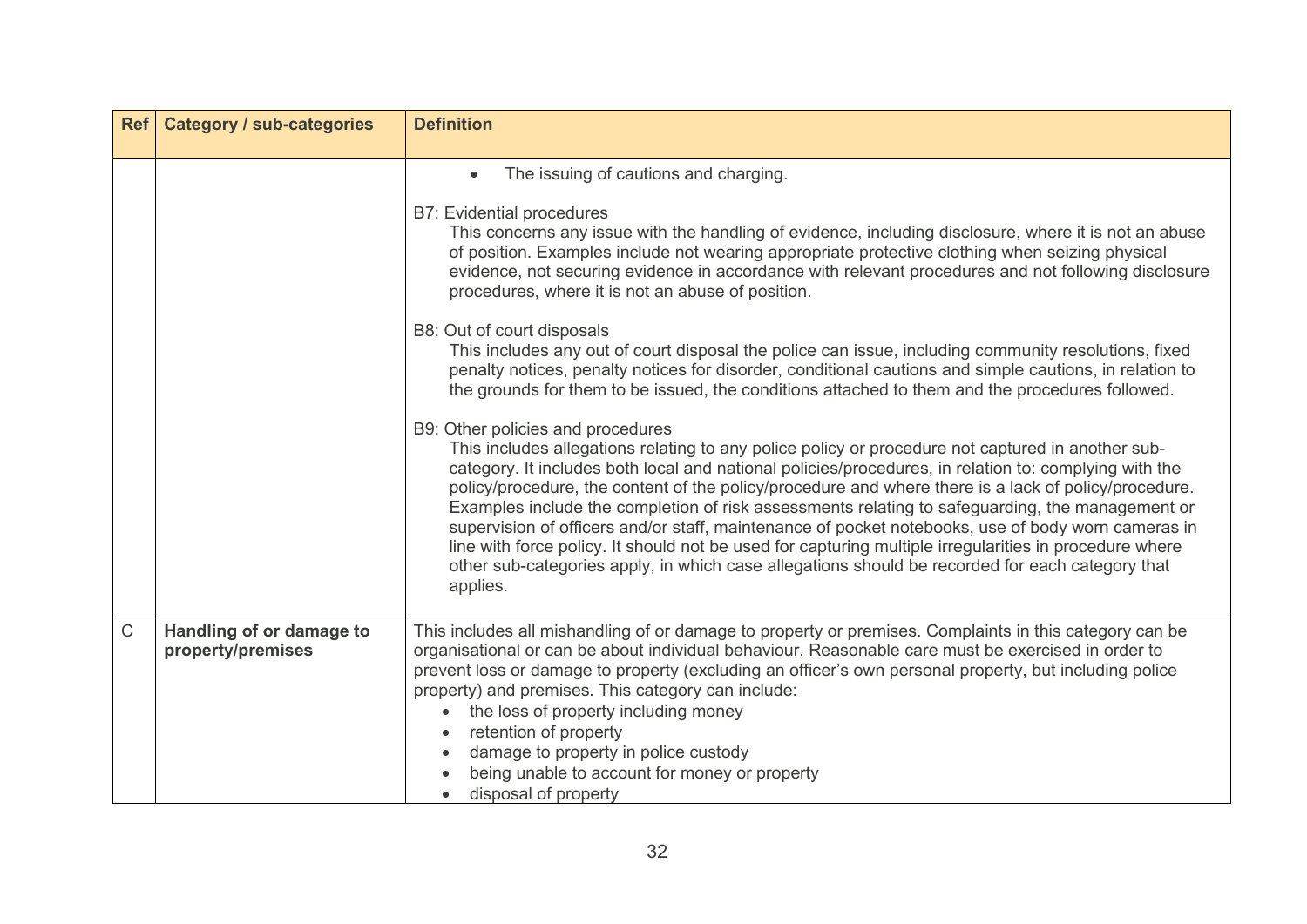|   | Ref   Category / sub-categories                                | <b>Definition</b>                                                                                                                                                                                                                                                                                                                                                                   |
|---|----------------------------------------------------------------|-------------------------------------------------------------------------------------------------------------------------------------------------------------------------------------------------------------------------------------------------------------------------------------------------------------------------------------------------------------------------------------|
|   |                                                                | damages to premises caused by forcing entry<br>$\bullet$                                                                                                                                                                                                                                                                                                                            |
|   |                                                                | This category excludes the searches of premises and seizure of property (category B2) and property<br>record-keeping in custody (category B5).                                                                                                                                                                                                                                      |
| D | Access and/or disclosure of<br>information                     | This includes the handling, retention and sharing of information held for police purposes and the handling of<br>information not held by the police but obtained during the execution of police duties. Complaints in this<br>category can be organisational or can be about individual behaviour. Any scenarios provided below are                                                 |
|   | D1 Use of police systems                                       | intended as examples only, not an exhaustive list of what is covered under each sub-category.                                                                                                                                                                                                                                                                                       |
|   | D <sub>2</sub> Disclosure of information                       | D1: Use of police systems<br>This includes any alleged access of police computer systems that is not in accordance with the data                                                                                                                                                                                                                                                    |
|   | D3 Handling of information                                     | laws – such as checking the details of an ex-partner's new partner. It also includes any allegations that<br>records have been accessed out of curiosity, rather than for a legitimate policing purpose.                                                                                                                                                                            |
|   | D4 Accessing and handling of<br>information from other sources | D2: Disclosure of information<br>This includes any disclosure of information that is not in accordance with the data laws and includes<br>both deliberate and accidental disclosure. It also includes police employees disclosing personal or<br>sensitive information about someone else, which is not held by the police, but was obtained during the<br>execution of their duty. |
|   |                                                                | D3: Handling of information<br>This includes any issue where information has allegedly been mishandled. For information held by the<br>police, this includes the storage and retention of that data. This includes any inaccuracies in the<br>information held by the police about a person, such as markers on the PNC.                                                            |
|   |                                                                | D4: Accessing and handling of information from other sources<br>This relates to accessing or handling information from non-police systems during the execution of<br>police duties, for example, obtaining information from the local council about a victim of crime without<br>justification and then mislaying that information.                                                 |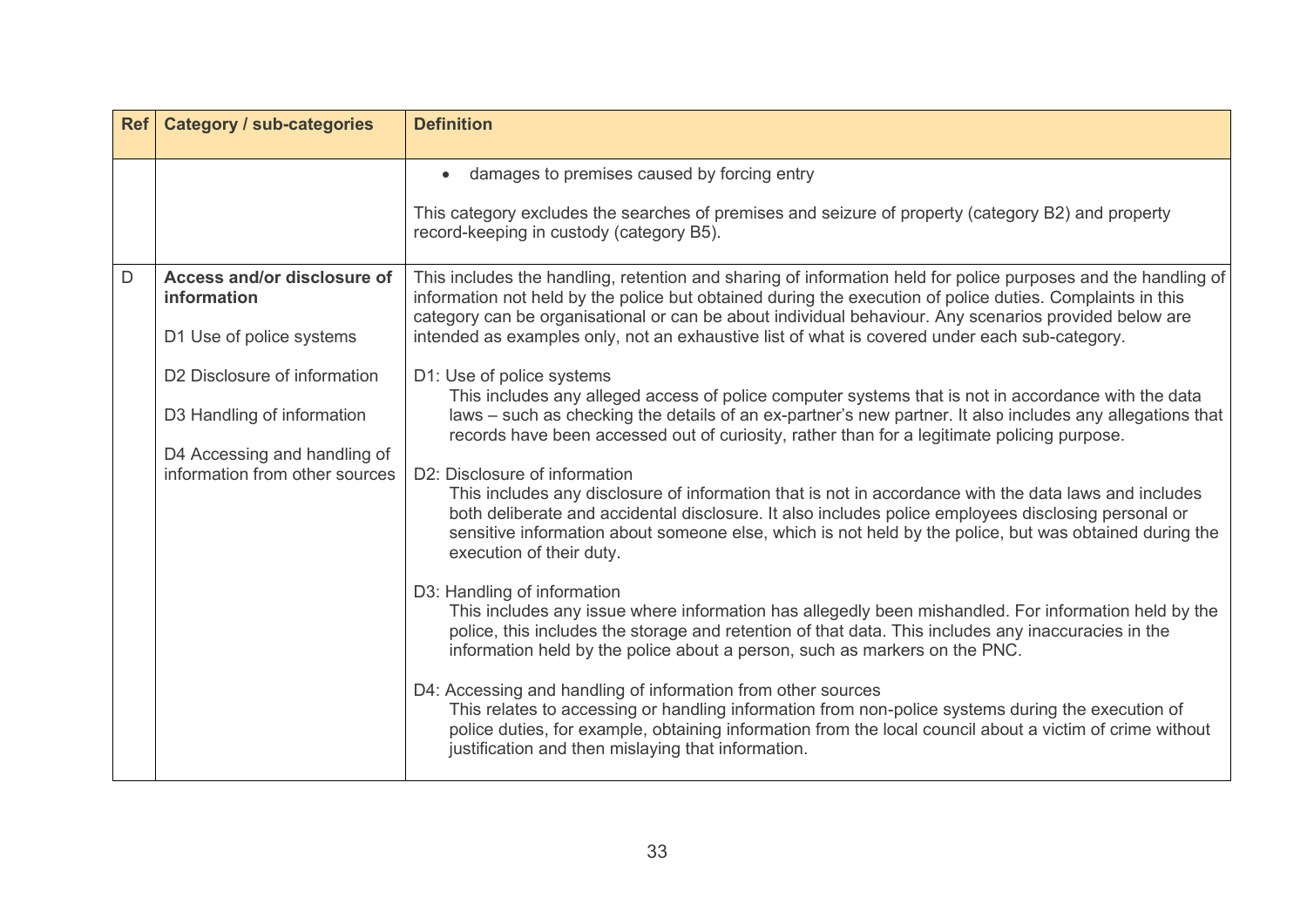| <b>Ref</b> | <b>Category / sub-categories</b>                                              | <b>Definition</b>                                                                                                                                                                                                                                                                                                                                                                                                                                                                                                                                                                                                                       |
|------------|-------------------------------------------------------------------------------|-----------------------------------------------------------------------------------------------------------------------------------------------------------------------------------------------------------------------------------------------------------------------------------------------------------------------------------------------------------------------------------------------------------------------------------------------------------------------------------------------------------------------------------------------------------------------------------------------------------------------------------------|
| Ε          | Use of police vehicles                                                        | This only concerns the driving or use of vehicles in connection with police business. It does NOT relate to<br>officers speaking to members of the public in relation to traffic offences. Complaints in this category can be<br>organisational or can be about individual behaviour.                                                                                                                                                                                                                                                                                                                                                   |
|            |                                                                               | Examples of complaints in this category include:<br>a police vehicle was driven through a red light with no lights or sirens activated<br>a police vehicle is continually parked near a roundabout causing an obstruction<br>the parking of a police vehicle in a bus stop or in a disabled parking bay<br>a police van was driven recklessly and mounted the pavement nearly hitting pedestrians<br>the use of a police vehicle during a pursuit of another vehicle, including the manner of driving and<br>tactical contact<br>the use of police helicopters in residential areas late at night<br>police cyclists using the pavement |
| F          | <b>Discriminatory</b><br>behaviour<br>F1 Age                                  | This includes any issue where an element of discrimination was involved or was perceived to be involved.<br>It also includes any instances where the possible discriminatory behaviour is identified by the person<br>receiving, recording, or investigating a complaint. Complaints in this category can be organisational or can<br>be about individual behaviour.                                                                                                                                                                                                                                                                    |
|            | F2 Disability<br>F3 Gender reassignment                                       | Discrimination means treating someone (or a group) less favourably than another person (or group)<br>because of a protected characteristic. This includes discriminatory behaviour via social media. Complaints<br>that mention a protected characteristic, but do not complain of being treated differently or less favourably<br>because of it, should not be recorded in this category.                                                                                                                                                                                                                                              |
|            | F4 Pregnancy and maternity<br>F5 Marriage and civil<br>partnership<br>F6 Race | Discrimination may be committed (or perceived) on the grounds of age, disability, gender reassignment,<br>pregnancy and maternity, marriage and civil partnership, race, religion or belief, sex (previously 'gender'),<br>or sexual orientation. The specific grounds of discrimination should be identified and recorded for each<br>allegation. When recording an allegation in this category, a sub-category should be selected.                                                                                                                                                                                                    |
|            | F7 Religion or belief                                                         | This also covers discrimination of other identifiable groups not protected under the Equality Act 2010, such<br>as homeless people, those with mental health conditions or sex workers, or alternative sub-culture groups                                                                                                                                                                                                                                                                                                                                                                                                               |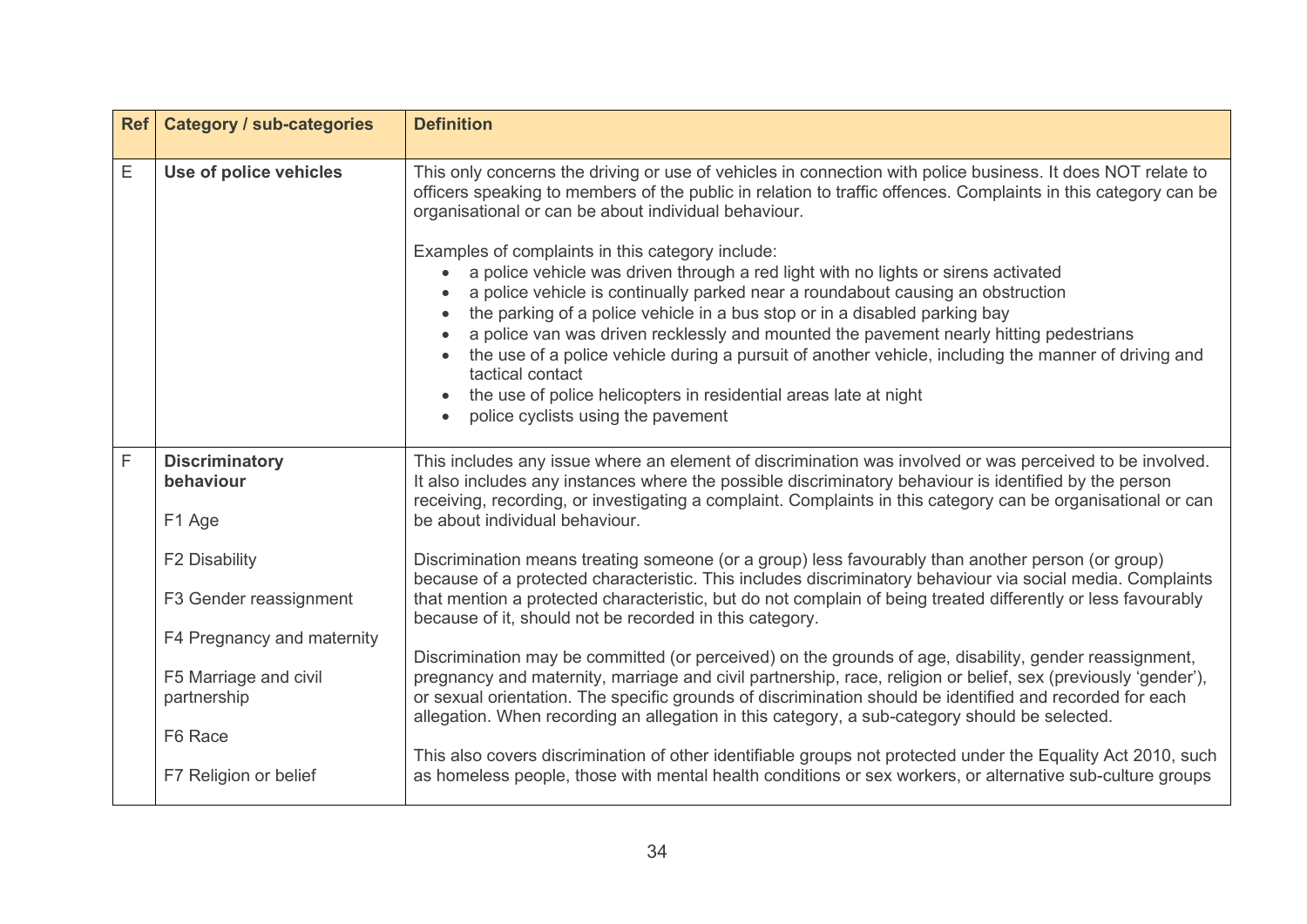|   | Ref   Category / sub-categories                                                                                                                                                                                                                                                                                                                       | <b>Definition</b>                                                                                                                                                                                                                                                                                                                                                                                                                                                                                                                                                                                                                                                                                                                                                                                                                                                                                                                                                                                                                                                                                                                                                                                                                                                                                                                                                                                                    |
|---|-------------------------------------------------------------------------------------------------------------------------------------------------------------------------------------------------------------------------------------------------------------------------------------------------------------------------------------------------------|----------------------------------------------------------------------------------------------------------------------------------------------------------------------------------------------------------------------------------------------------------------------------------------------------------------------------------------------------------------------------------------------------------------------------------------------------------------------------------------------------------------------------------------------------------------------------------------------------------------------------------------------------------------------------------------------------------------------------------------------------------------------------------------------------------------------------------------------------------------------------------------------------------------------------------------------------------------------------------------------------------------------------------------------------------------------------------------------------------------------------------------------------------------------------------------------------------------------------------------------------------------------------------------------------------------------------------------------------------------------------------------------------------------------|
|   | F8 Sex<br>F9 Sexual orientation<br>F10 Other                                                                                                                                                                                                                                                                                                          | such as goths, emos or punks. Discrimination on these grounds should be recorded with the sub-category<br>'other'.<br>If there are associated allegations, these should be recorded separately in their respective categories – for<br>example, allegations about rudeness, as well as discriminatory behaviour, should be recorded under<br>'impolite language / tone' (sub-category H1).                                                                                                                                                                                                                                                                                                                                                                                                                                                                                                                                                                                                                                                                                                                                                                                                                                                                                                                                                                                                                           |
| G | <b>Abuse of position/</b><br>corruption<br>G1 Organisational corruption<br>G2 Abuse of position for sexual<br>purpose<br>G3 Abuse of position for the<br>purpose of pursuing an<br>inappropriate emotional<br>relationship<br>G4 Abuse of position for<br>financial purpose<br>G5 Obstruction of justice<br>G6 Abuse of position for other<br>purpose | 'Abuse of position' is any attempt or intention by a person serving with the police, whether on or off duty, to<br>inappropriately or illegitimately take advantage of:<br>their position as a person serving with the police<br>the authority their position as a person serving with the police affords them<br>$\bullet$<br>any powers conferred on them by virtue of their position as a person serving with the police<br>$\bullet$<br>When recording an allegation in this category, a sub-category should be selected. Organisational<br>complaints should be logged under G1. Any scenarios provided below are intended as examples only, not<br>an exhaustive list of what is covered under each sub-category.<br>G1: Organisational corruption<br>This covers commonplace or institutionalised actions or behaviours, which are accepted and left<br>unchallenged. For example, there is a tacit understanding with the local public houses that if any police<br>employee comes to their establishment on a certain day of the week, they will receive discounted<br>drinks.<br>G2: Abuse of position for sexual purpose<br>'Sexual purpose' should be interpreted widely to include any relationship, communication, action or<br>gratification of a sexual nature with a member of the public, including via social media. It is not<br>necessary for the pursued sexual purpose to have been achieved. |
|   |                                                                                                                                                                                                                                                                                                                                                       | G3: Abuse of position for the purpose of pursuing an inappropriate emotional relationship<br>An 'inappropriate emotional relationship' is any emotional or personal relationship between a person<br>serving with the police and a member of the public, including via social media, which a reasonable                                                                                                                                                                                                                                                                                                                                                                                                                                                                                                                                                                                                                                                                                                                                                                                                                                                                                                                                                                                                                                                                                                              |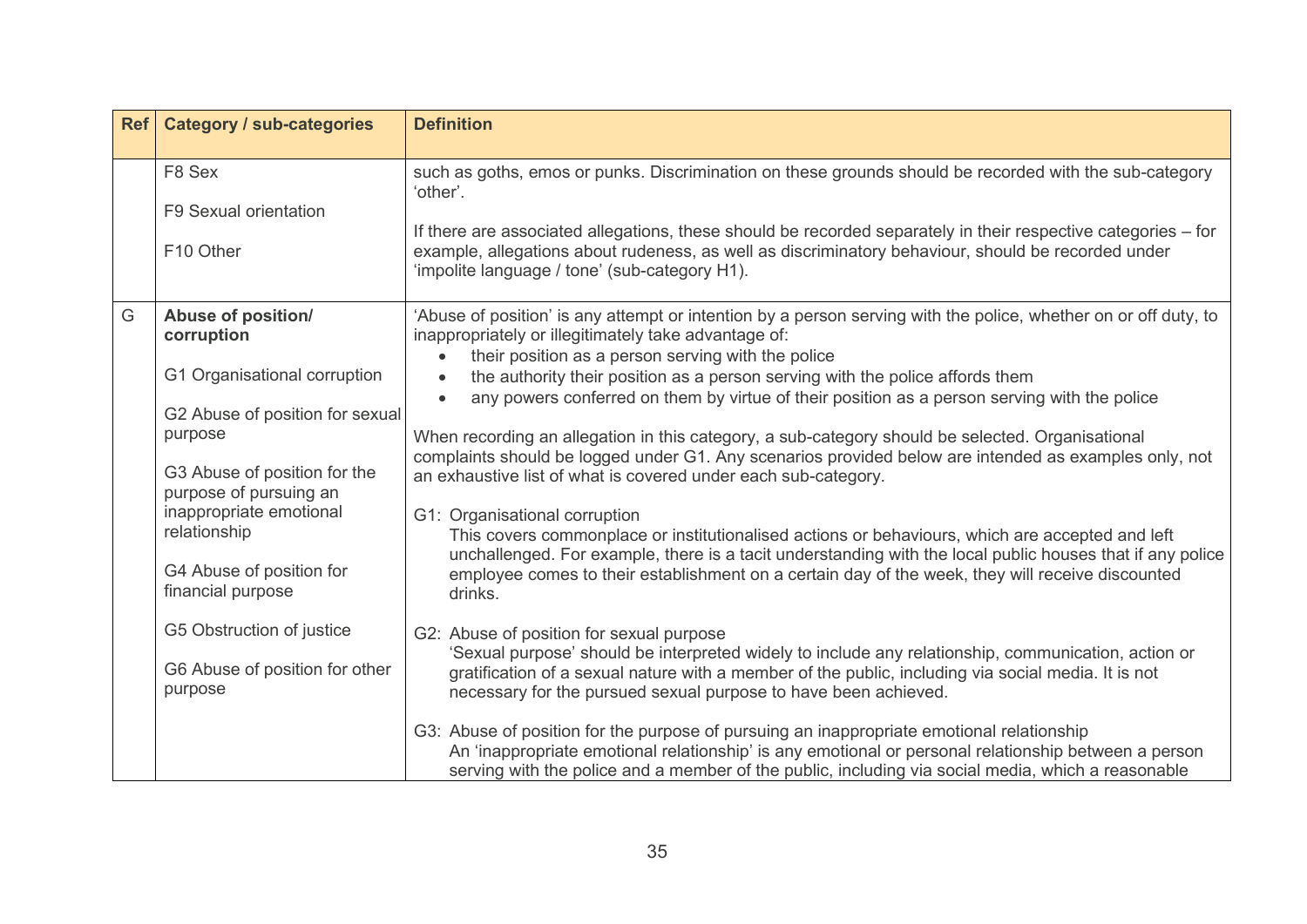|   | Ref   Category / sub-categories                             | <b>Definition</b>                                                                                                                                                                                                                                                                                                                                                                                                                                                                                                                                                                                                                                                                                                                                                                                                                                                                                                                                                              |
|---|-------------------------------------------------------------|--------------------------------------------------------------------------------------------------------------------------------------------------------------------------------------------------------------------------------------------------------------------------------------------------------------------------------------------------------------------------------------------------------------------------------------------------------------------------------------------------------------------------------------------------------------------------------------------------------------------------------------------------------------------------------------------------------------------------------------------------------------------------------------------------------------------------------------------------------------------------------------------------------------------------------------------------------------------------------|
|   |                                                             | person would consider to be a serious breach of appropriate professional boundaries. It is not<br>necessary for the pursued improper emotional relationship to have been achieved.<br>G4: Abuse of position for financial purpose<br>This is any attempt to use police knowledge or police powers to achieve a financial gain. This could<br>include falsifying expenses or using police knowledge to extort money from an individual. It is not<br>necessary for financial gain to have been achieved.<br>G5: Obstruction of justice<br>This includes any abuse of position to obstruct justice where the person serving with the police is part<br>of the justice process in their capacity as a police person. It also includes any abuse of position to<br>create false justice, for example, planting of evidence. It does not include any allegations where a<br>person serving with the police themselves is the subject of the justice process that they are trying to |
|   |                                                             | obstruct – these belong under 'discreditable conduct' (category K). This sub-category can include<br>allegations that a member of the police force:<br>• perjured themselves at trial<br>• made a false statement<br>• destroyed or tampered with evidence<br>• induced a person to give evidence falsely or drop a matter                                                                                                                                                                                                                                                                                                                                                                                                                                                                                                                                                                                                                                                     |
|   |                                                             | G6: Abuse of position for other purpose<br>This is any attempt to use police knowledge or position to achieve any purpose other than those stated<br>in the other sub-categories. For example, the unauthorised use of a warrant card to obtain preferential<br>treatment; using knowledge of police procedures and storage facilities to be able to steal seized<br>controlled drugs, firearms or other material, either for personal use or with the intent to supply; using<br>position within the police force to influence force recruitment processes; or using police position to<br>access information from non-police sources for no valid reason and where the intended purpose does<br>not fit into any of the other sub-categories.                                                                                                                                                                                                                                |
| H | <b>Individual behaviours</b><br>H1 Impolite language / tone | This concerns individual behaviours (language, actions and behaviour) that are not an abuse of position<br>(see category G) or discriminatory in nature (see category F).                                                                                                                                                                                                                                                                                                                                                                                                                                                                                                                                                                                                                                                                                                                                                                                                      |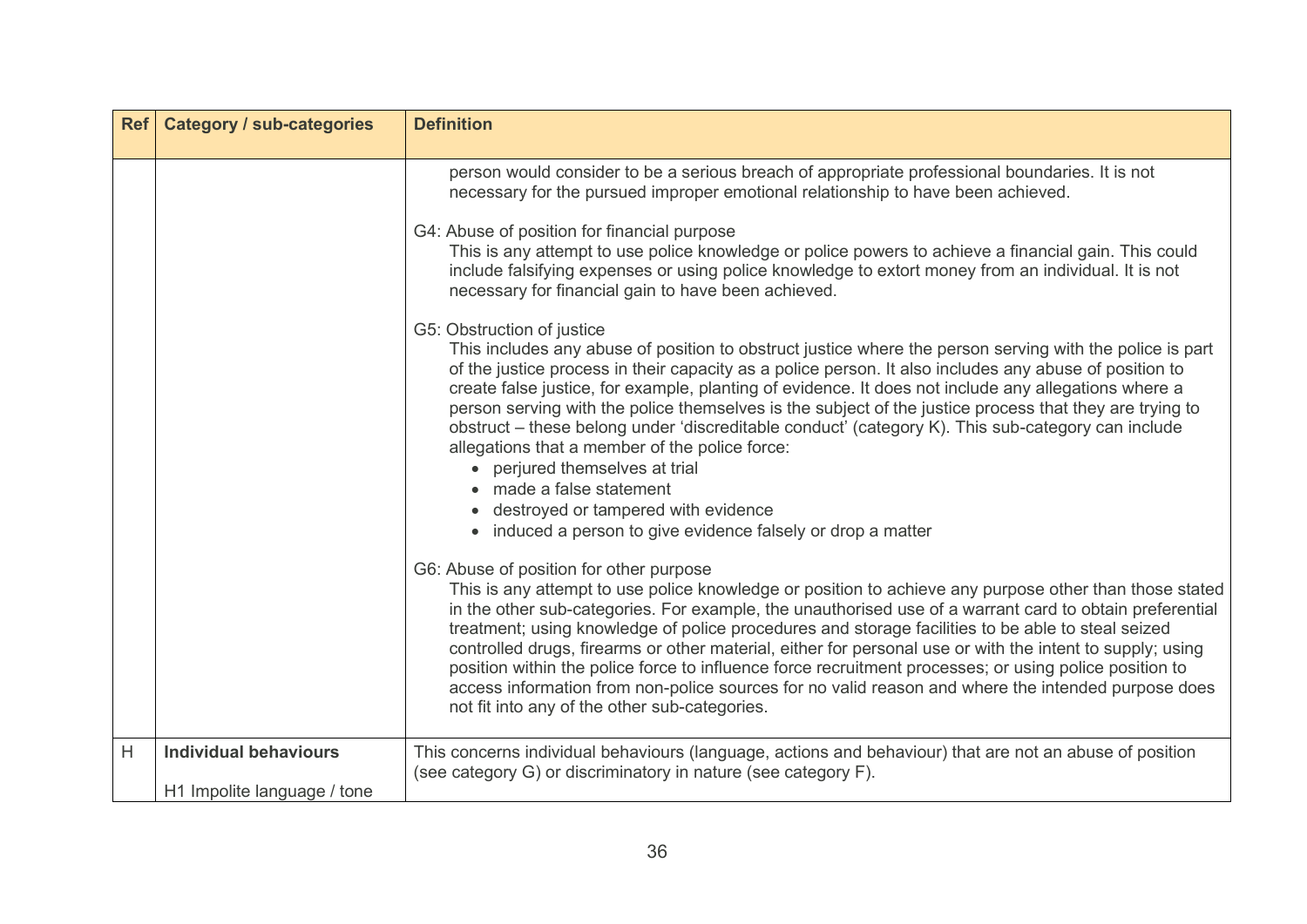| <b>Category / sub-categories</b>          | <b>Definition</b>                                                                                                                                                                                                                                                                                                                                                                                                                                                                                                                     |
|-------------------------------------------|---------------------------------------------------------------------------------------------------------------------------------------------------------------------------------------------------------------------------------------------------------------------------------------------------------------------------------------------------------------------------------------------------------------------------------------------------------------------------------------------------------------------------------------|
|                                           |                                                                                                                                                                                                                                                                                                                                                                                                                                                                                                                                       |
| H2 Impolite and intolerant<br>actions     | H1: Impolite language / tone<br>This concerns both language (what was said) and how things are said, and can be in person or online.<br>This could include the terms used, the tone of delivery or the volume. If there are associated<br>allegations (for example 'discriminatory behaviour'), then these should be recorded separately.                                                                                                                                                                                             |
| disrespect                                | H2: Impolite and intolerant actions<br>This concerns actions of a person, such as inappropriate physical contact that is not alleged to be a                                                                                                                                                                                                                                                                                                                                                                                          |
| H4 Lack of fairness and<br>impartiality   | use of force nor sexual in nature. For example, an allegation by a victim of crime that the officer taking<br>their statement 'hugged' them.                                                                                                                                                                                                                                                                                                                                                                                          |
| H5 Overbearing or harassing<br>behaviours | H3: Unprofessional attitude and disrespect<br>This concerns attitude and/or behaviour rather than what or how something was said or done, and can<br>include an absence of courtesy or respect, and inconsiderate behaviour. For example, a complaint that<br>an officer did not leave the room while the complainant was getting dressed or that an officer stepped<br>on a complainant's toes. It also includes attitude or behaviour alleged to be unprofessional, such as<br>wearing inappropriate clothing or an untidy uniform. |
|                                           | H4: Lack of fairness and impartiality<br>This includes any issue of bias. An example of this would be an allegation that the police response to a<br>dispute between parties where there are allegations and counter-allegations has favoured one party<br>over the other. This category should not include allegations about irregularities in procedure (see<br>category B) or those related to 'discriminatory behaviour' (category F).                                                                                            |
|                                           | H5: Overbearing or harassing behaviours<br>This concerns incidents of the police acting in a manner that is overbearing and unnecessarily forceful,<br>or that could be considered as harassment. The behaviour can be in person or online, and can be<br>direct or indirect, such as allegations the police are orchestrating others to harass. It could include:<br>bullying, intimidation or threatening behaviour                                                                                                                 |
|                                           | unjustified interference, questioning or surveillance - for example, improper requests for<br>documents                                                                                                                                                                                                                                                                                                                                                                                                                               |
|                                           | persistent police presence or persistent following - for example, repeated traffic checks<br>police orchestrating others to harass, intimidate or threaten where it is not an abuse of position                                                                                                                                                                                                                                                                                                                                       |
|                                           | Ref <br>H3 Unprofessional attitude and                                                                                                                                                                                                                                                                                                                                                                                                                                                                                                |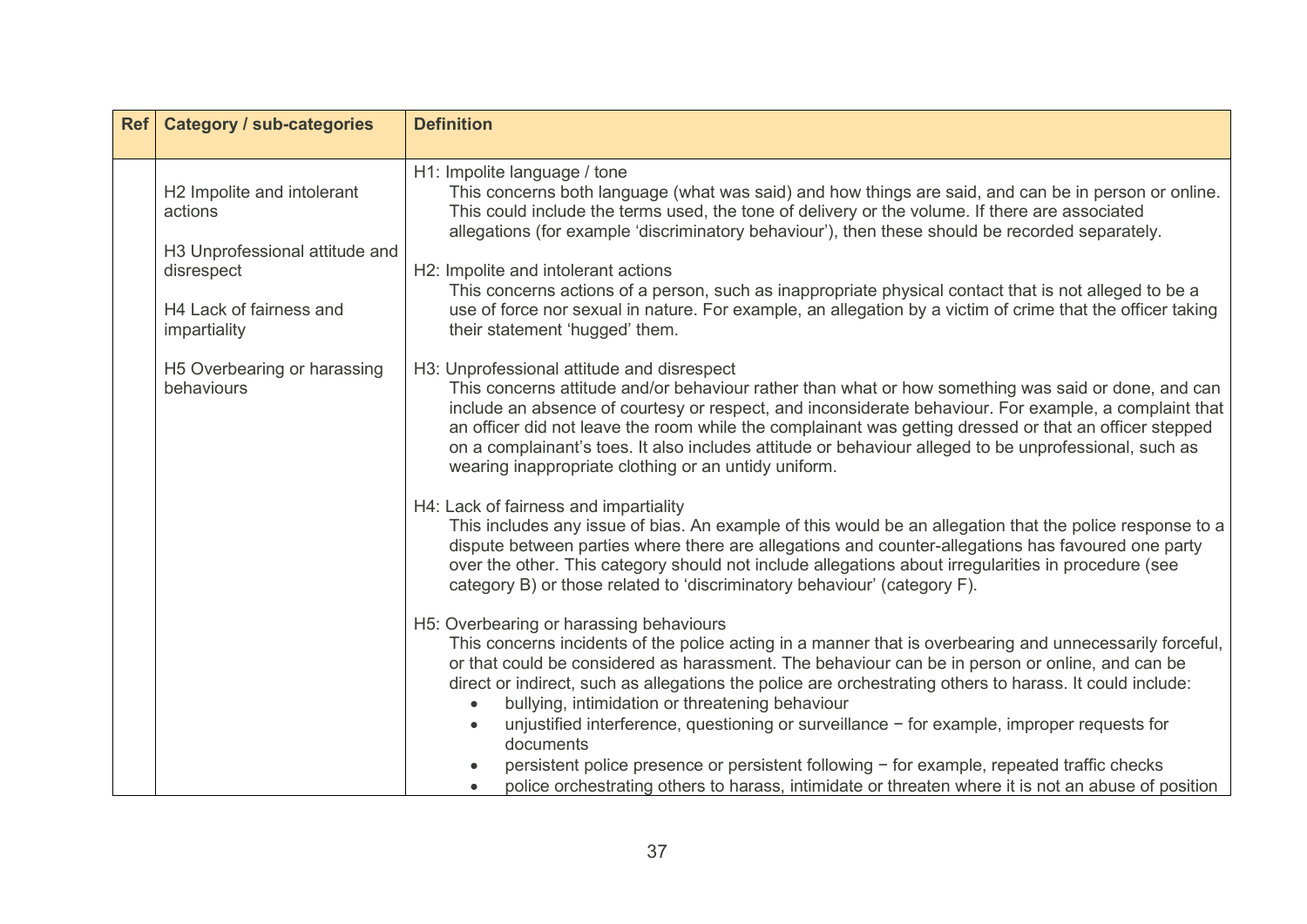|   | <b>Ref</b>   Category / sub-categories                                                        | <b>Definition</b>                                                                                                                                                                                                                                                                                                                                                                                                                                                                                                                                                                                                                                       |
|---|-----------------------------------------------------------------------------------------------|---------------------------------------------------------------------------------------------------------------------------------------------------------------------------------------------------------------------------------------------------------------------------------------------------------------------------------------------------------------------------------------------------------------------------------------------------------------------------------------------------------------------------------------------------------------------------------------------------------------------------------------------------------|
|   |                                                                                               | victimisation<br>It does not include allegations relating to:<br>police detention or police interviews (see 'police powers, policies and procedures', category B)<br>where the behaviour is as a result of an abuse of position. These should be recorded under<br>'abuse of position / corruption' (category G).                                                                                                                                                                                                                                                                                                                                       |
| J | <b>Sexual conduct</b><br>J1 Sexual assault<br>J2 Sexual harassment<br>J3 Other sexual conduct | This category relates to sexual matters, but does not relate to abuse of position for sexual purpose, which is<br>covered under 'abuse of position/corruption' (sub-category G2).<br>J1: Sexual assault<br>Rape, attempted rape, and any assault surrounding or involving circumstances of indecency.<br>J2: Sexual harassment<br>Unwanted behaviour of a sexual nature; including sexual comments, propositions, leering and sexual<br>posts on social media.<br>J3: Other sexual conduct<br>Sexual behaviour that does not amount to sexual assault or sexual harassment. This includes soliciting<br>of prostitutes and child sexual abuse material. |
| K | <b>Discreditable conduct</b>                                                                  | This covers behaviours that occur while not in the execution of a police employee's duty, but that speak to<br>their conduct as a person serving with the police. This can include issues such as criminal offences<br>committed by police employees or the arrest of a police employee. It can also include activity while on duty<br>that is not in execution of their duty, such as theft where this is not an abuse of position.                                                                                                                                                                                                                    |
| L | <b>Other</b>                                                                                  | This includes any issues that do not fall into any of the other categories. This category should not be used<br>as a 'catch-all', but should be revisited as the case is investigated and specific issues are identified.                                                                                                                                                                                                                                                                                                                                                                                                                               |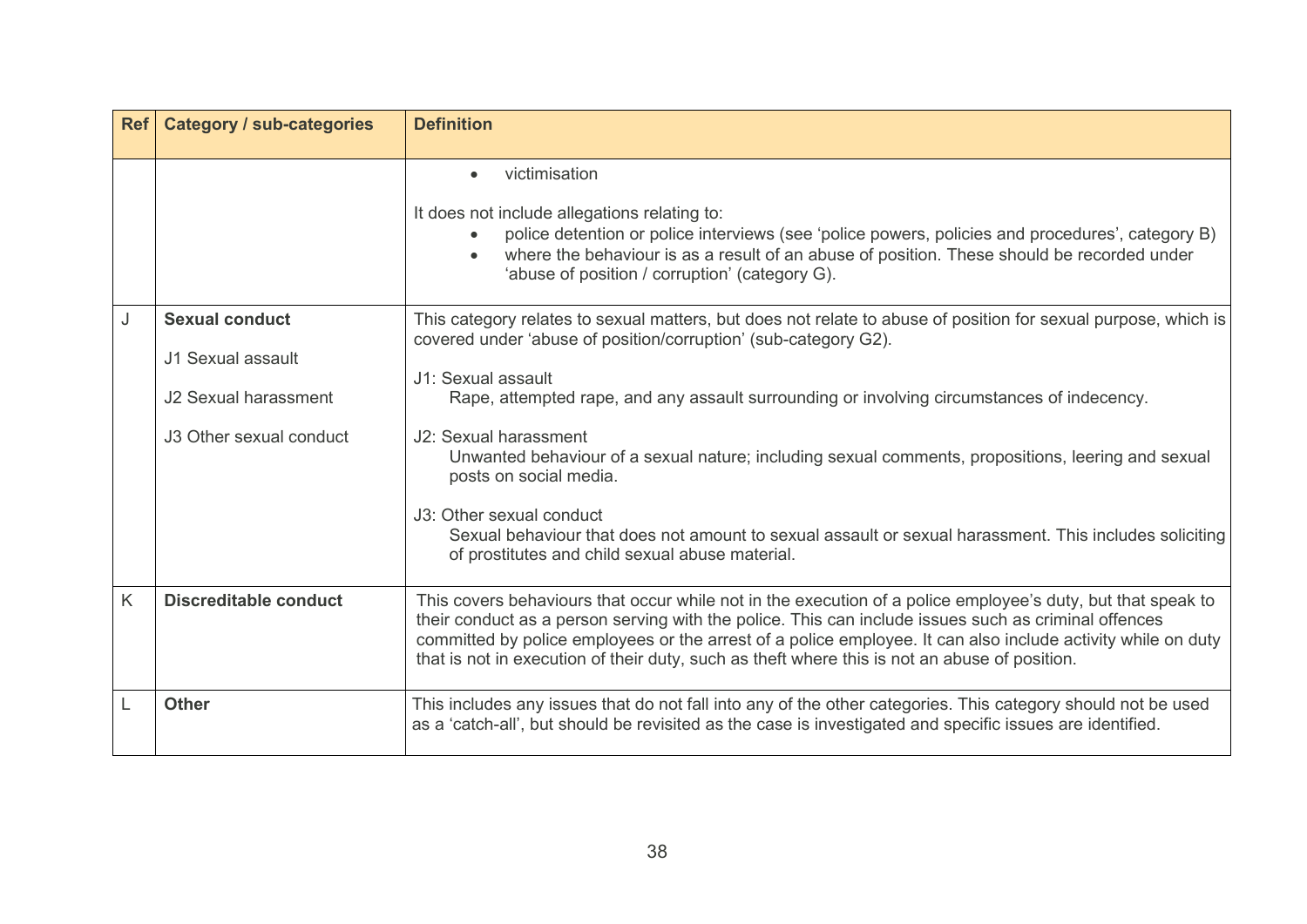### Definitions for national complaint factors

The purpose of the national complaint factors is to capture the situational context of the dissatisfaction expressed in a complaint. Multiple complaint factors can be selected on a single allegation. For example, if the complaint concerns the handling of a call reporting a missing person, both the 'call handling' and the 'missing person' factor should be selected. They can be applied to any complaint and are not tethered to the category or nature of the complaint.

There may be instances where the complaint factors and the category of the complaint are the same or similar – for example, if the complaint is that a stop and search was carried out for no reason, then the complaint would be logged with an allegation category of 'stops, and stop and search' and a national complaint factor of 'stop/search'. However, if the complaint was that the officer was rude to the complainant during that stop and search, then the national complaint factor would still be 'stop/search', but the allegation would be logged as 'impolite language/tone'.

Capturing data about the national complaint factors, as well as the category of complaint, allows us to have insight into the events and situations that generate police complaints, not just the nature of what is complained of.

Forces have the option to also create local factors to reflect additional context relevant to their force. The IOPC will collect data on local factors for analysis and oversight purposes only.

The table below provides a definition for each of the complaint factors. Further guidance about applying the factors alongside the categories can be found in *Focus*, Data capture: logging a complaint.

| National complaint factor | <b>Definition</b>                                                                                                                     |
|---------------------------|---------------------------------------------------------------------------------------------------------------------------------------|
| Arrest                    | This concerns any complaint arising from or relating to an arrest. The complainant does<br>not have to be the person who is arrested. |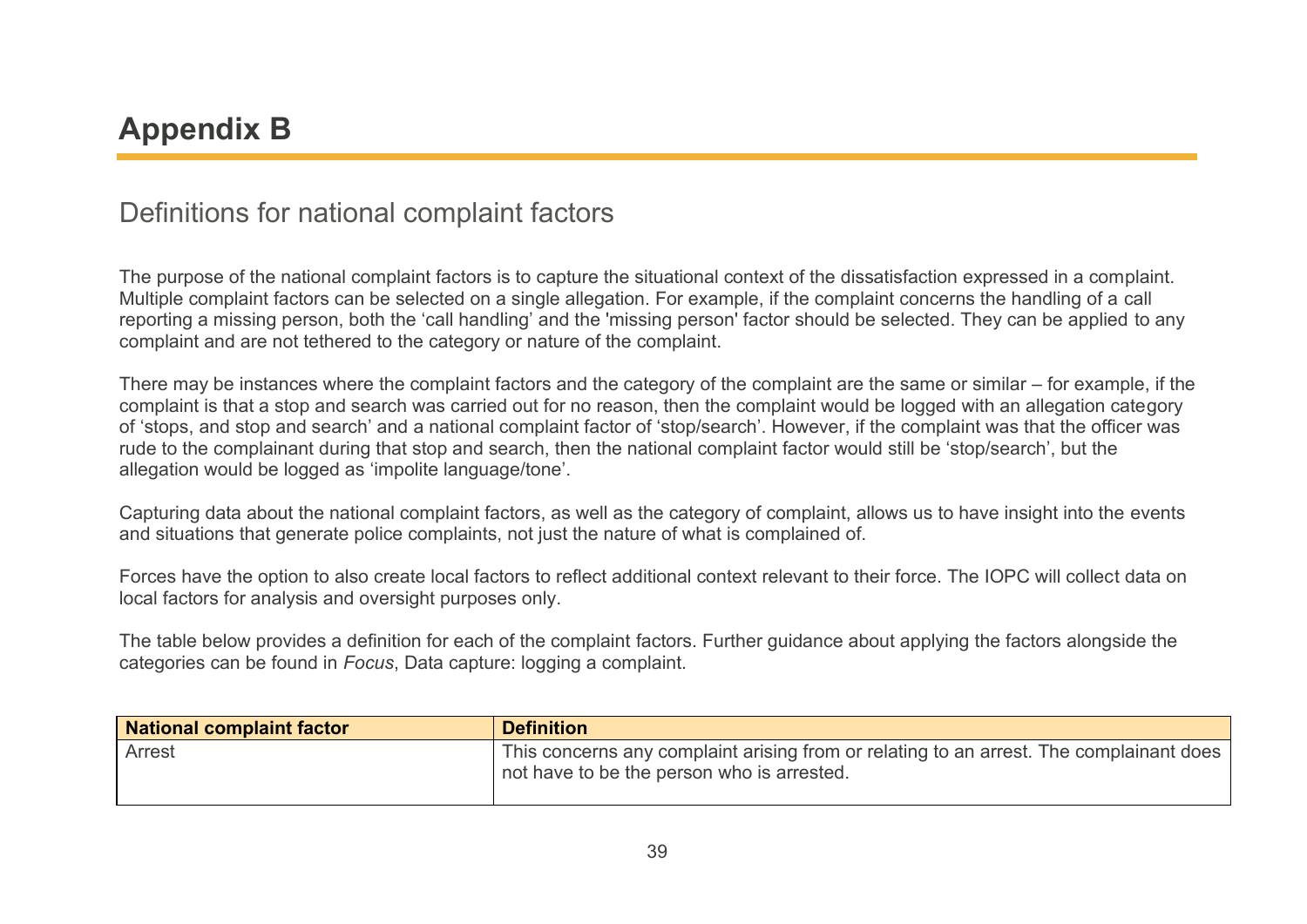| <b>National complaint factor</b>                     | <b>Definition</b>                                                                                                                                                                                                                                                                                                                                                                                                                                                                                       |
|------------------------------------------------------|---------------------------------------------------------------------------------------------------------------------------------------------------------------------------------------------------------------------------------------------------------------------------------------------------------------------------------------------------------------------------------------------------------------------------------------------------------------------------------------------------------|
| Call handling                                        | This concerns any complaint arising from or relating to the handling of a call to police. It<br>does not have to be the complainant who made the call. This factor includes:<br>the call itself<br>the actions by the call handler / call handling team after a call<br>call grading<br>capturing information from the call                                                                                                                                                                             |
| Child protection/CSA/CSE                             | This concerns any complaint relating to the police handling of child protection/child<br>sexual abuse/child sexual exploitation, including safeguarding, the police response to<br>allegations and investigating allegations made. It also includes complaints where a<br>police employee is the alleged perpetrator.                                                                                                                                                                                   |
| Coronavirus – police powers on restrictions          | This factor should be selected where powers granted under The Health Protection<br>(Coronavirus, Restrictions) Regulations 2020 are used during an incident. This factor<br>includes:<br>dispersing a gathering<br>directing someone to return to where they live<br>issuing a fine under these powers<br>using force to return someone to where they live<br>arresting under the necessity grounds<br>issuing notices/supporting local authorities to issue notices to close premises or<br>businesses |
| Coronavirus - police powers on infectious<br>persons | This factor should be selected where powers granted under The Coronavirus Act 2020<br>are used during an incident. This factor includes:<br>directing someone to return to a medical facility<br>removing someone to a medical facility                                                                                                                                                                                                                                                                 |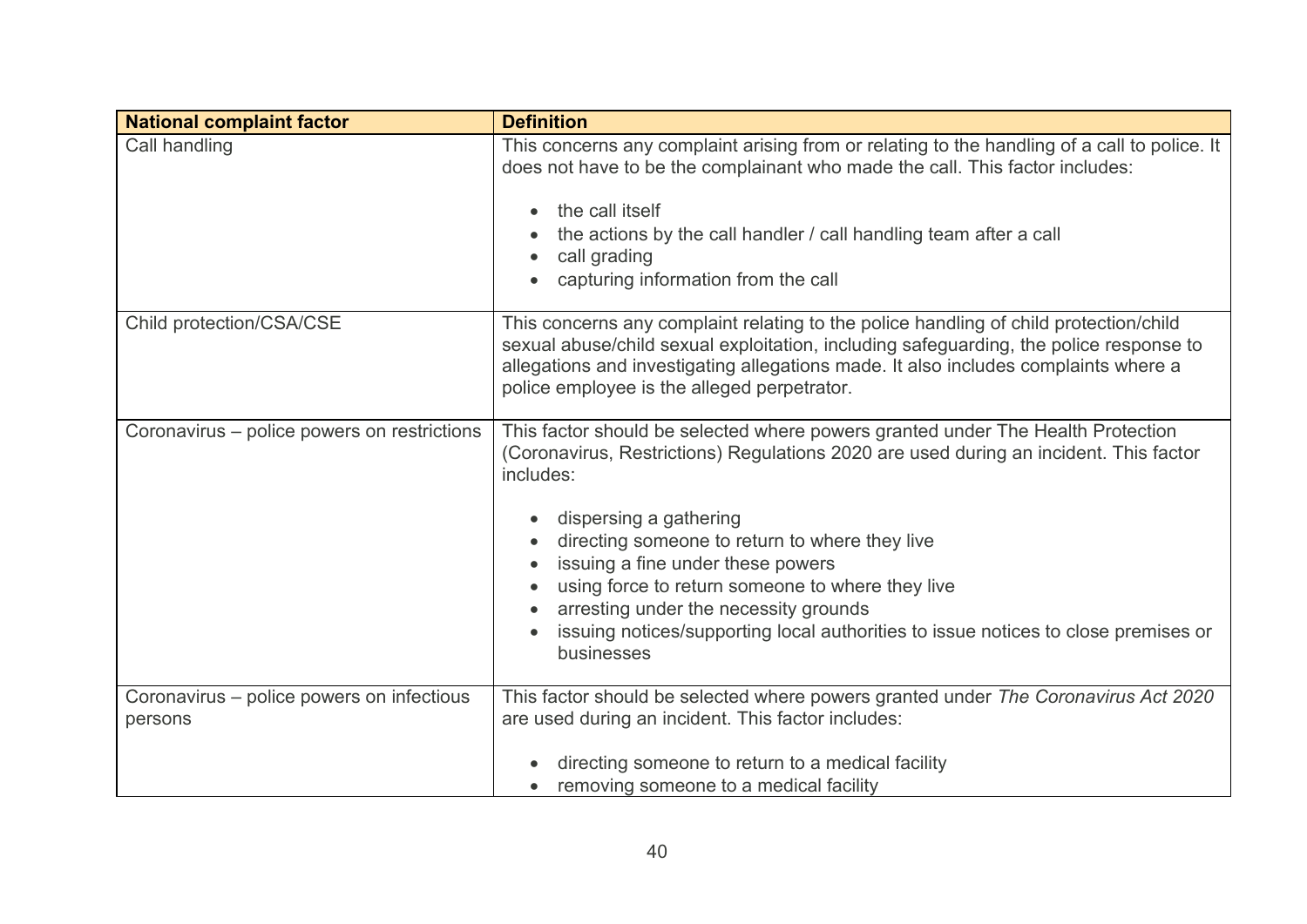| <b>National complaint factor</b> | <b>Definition</b>                                                                                                                                                                                                                                                                                                                                                                                                                                                                                                                                                                                                                                                                                                                                                                                                                  |
|----------------------------------|------------------------------------------------------------------------------------------------------------------------------------------------------------------------------------------------------------------------------------------------------------------------------------------------------------------------------------------------------------------------------------------------------------------------------------------------------------------------------------------------------------------------------------------------------------------------------------------------------------------------------------------------------------------------------------------------------------------------------------------------------------------------------------------------------------------------------------|
|                                  | keeping someone at a medical facility<br>enforcing a requirement for someone to stay in a specific place<br>using force to exercise these powers<br>entry to premises to exercise these powers                                                                                                                                                                                                                                                                                                                                                                                                                                                                                                                                                                                                                                     |
| Coronavirus – other              | This factor should be applied where the use of the coronavirus powers is not involved,<br>but the coronavirus has still impacted on the incident in some way. This can include<br>allegations that the powers were not used.                                                                                                                                                                                                                                                                                                                                                                                                                                                                                                                                                                                                       |
| Covert policing                  | This concerns any complaint relating to covert policing, including surveillance,<br>undercover policing and the police use and/or management of covert human<br>intelligence sources (CHIS). The complainant does not have to be the person subject<br>to covert policing.                                                                                                                                                                                                                                                                                                                                                                                                                                                                                                                                                         |
| Custody                          | This concerns any complaint arising from or relating to being in police custody. The<br>complainant does not have to be the person who is/was in police custody. Police<br>custody is defined as:<br>• any location within a police custody suite - for example, a cell or common area,<br>such as the checking in desk<br>• any location within a police station – for example, the reception area,<br>interview rooms<br>• any location immediately outside a police station or custody suite that is deemed<br>police premises – for example, the car park or holding bay (this would not include<br>incidents that take place while people are contained in vehicles within these areas)<br>This does not include incidents that take place while a person is under arrest, but<br>outside of any police building or premises. |
| Death                            | This concerns any complaint relating to the death of a person or people following or<br>during police contact. This includes allegations that:                                                                                                                                                                                                                                                                                                                                                                                                                                                                                                                                                                                                                                                                                     |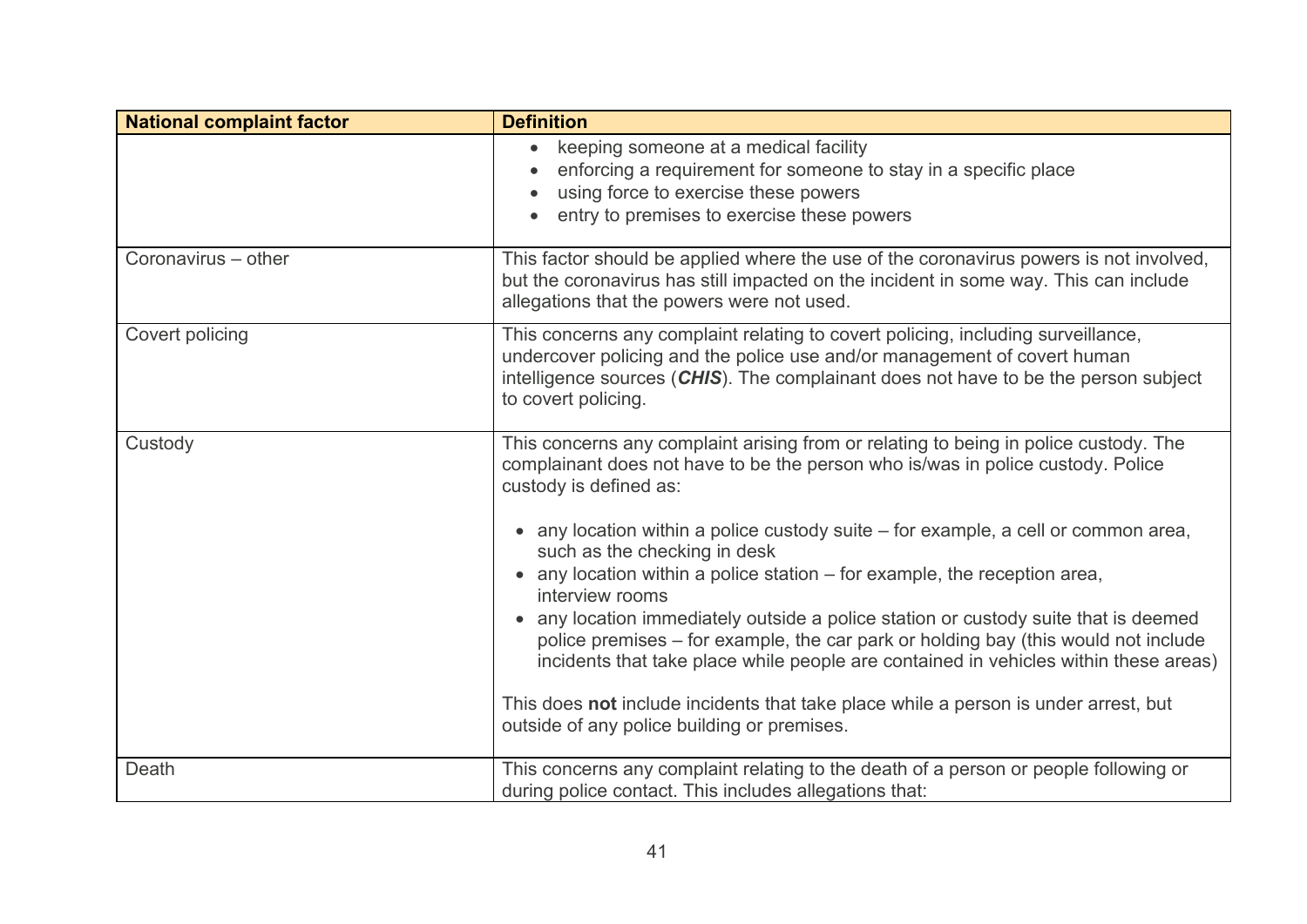| <b>National complaint factor</b> | <b>Definition</b>                                                                                                                                                                                                                                                                                                                                                                                                                                           |
|----------------------------------|-------------------------------------------------------------------------------------------------------------------------------------------------------------------------------------------------------------------------------------------------------------------------------------------------------------------------------------------------------------------------------------------------------------------------------------------------------------|
|                                  | the police have caused the death<br>the police have failed to prevent the death                                                                                                                                                                                                                                                                                                                                                                             |
| Domestic/gender abuse            | This concerns any complaint relating to the police handling of domestic / gender abuse<br>where the victim is an adult. Any complaint concerning child protection matters,<br>including child sexual abuse and child sexual exploitation, should not have this factor<br>selected, but should have the 'child protection/CSA/CSE' factor selected. This factor<br>includes:<br>safeguarding<br>domestic violence<br>honour crimes<br>stalking<br>harassment |
|                                  | trafficking<br>slavery<br>coercion/control<br>emotional abuse<br>financial abuse                                                                                                                                                                                                                                                                                                                                                                            |
|                                  | It also includes complaints where a police employee is the alleged perpetrator. It does<br>not include hate crime based on gender; any complaint relating to hate crime should<br>have the 'hate crime' factor selected.                                                                                                                                                                                                                                    |
| Drugs/alcohol                    | This concerns any complaint where the consumption or the belief of consumption, of<br>alcohol or a drug has been a contributing factor to the situation. It includes where a<br>police employee is alleged to be under the influence of drugs and/or alcohol. 'Drugs'<br>includes any type of drug, including prescription and illegal drugs.                                                                                                               |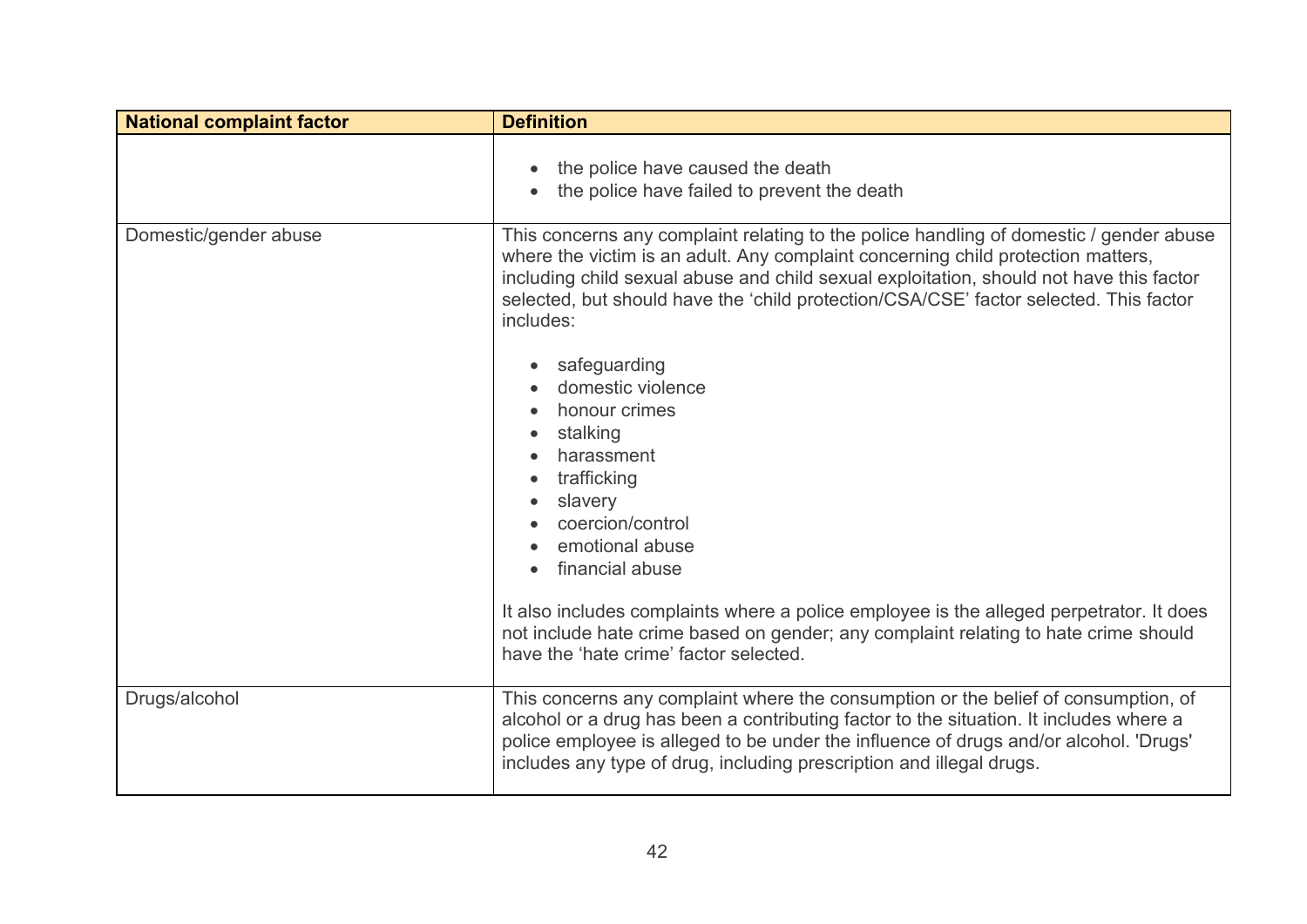| <b>National complaint factor</b> | <b>Definition</b>                                                                                                                                                                                                                                                                                                                                                                                        |
|----------------------------------|----------------------------------------------------------------------------------------------------------------------------------------------------------------------------------------------------------------------------------------------------------------------------------------------------------------------------------------------------------------------------------------------------------|
| <b>Firearms</b>                  | This concerns any complaint relating to the deployment of police firearms in public. It is<br>not necessary for the police firearm to have been discharged.                                                                                                                                                                                                                                              |
| Fraud                            | This concerns any complaint relating to how the police have handled a report of fraud,<br>including the police response to allegations and their investigation of allegations made.                                                                                                                                                                                                                      |
| Hate crime                       | This concerns any complaint relating to the police handling of hate crime, both in<br>relation to the police response to allegations and their investigation of allegations<br>made. It also includes complaints where a police employee is the perpetrator.                                                                                                                                             |
| Investigation                    | This concerns any complaint about a police investigation. It includes:<br>quality<br>timeliness<br>rigour<br>lines of enquiry                                                                                                                                                                                                                                                                            |
| Mental health                    | This concerns any complaint where there is evidence of mental health concerns,<br>including where a person has been detained under the Mental Health Act 1983. This<br>includes:<br>• self-reported by the complainant<br>suggested in a referral form<br>• clinical or medical evidence<br>It should not be selected based on the complaint handler's opinion about a person's<br>mental health status. |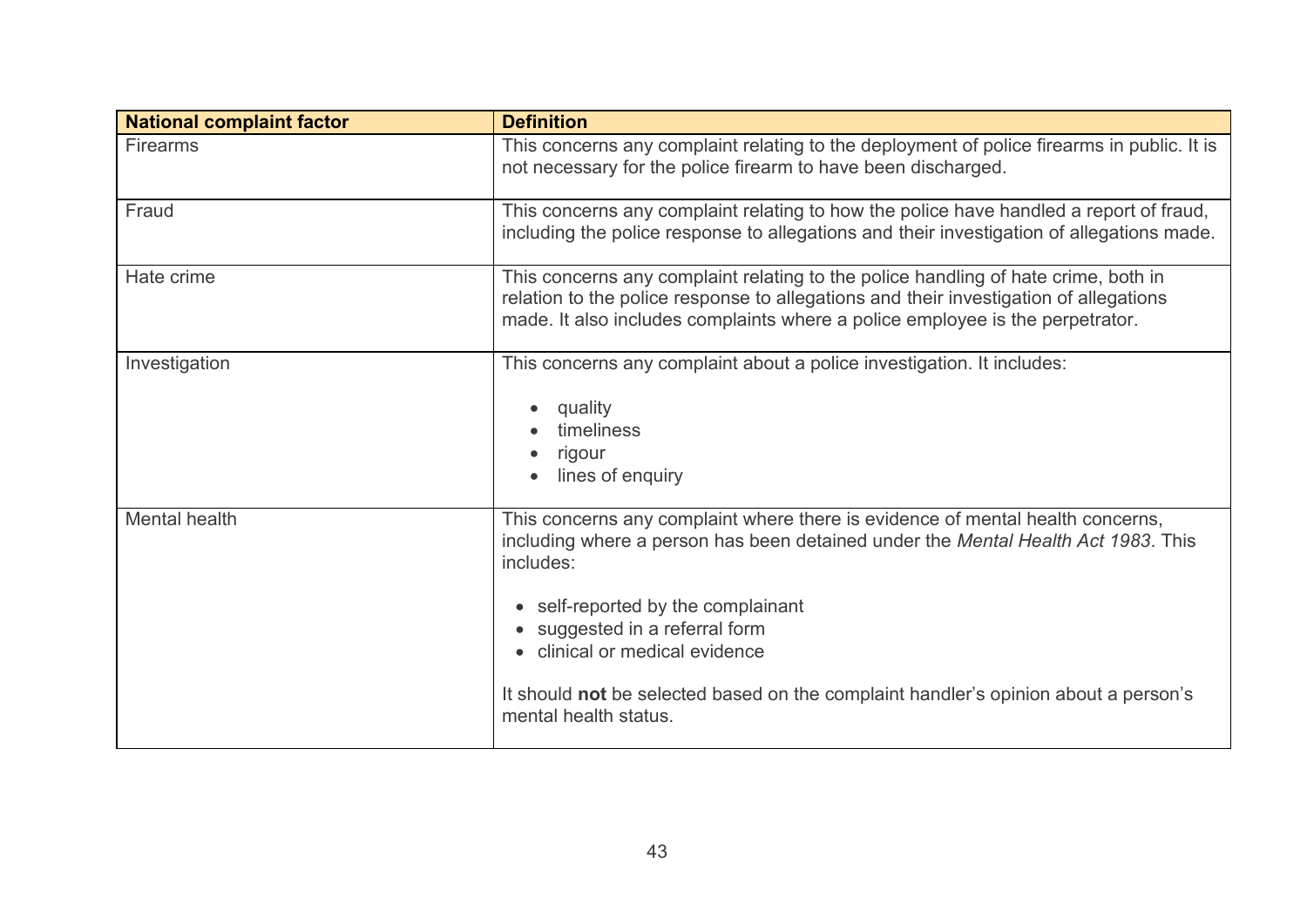| <b>National complaint factor</b> | <b>Definition</b>                                                                                                                                                                                                                                                                                                                                                                     |
|----------------------------------|---------------------------------------------------------------------------------------------------------------------------------------------------------------------------------------------------------------------------------------------------------------------------------------------------------------------------------------------------------------------------------------|
| <b>Missing persons</b>           | This concerns any complaint relating to the police handling of a report of a missing<br>person as defined by the College of Policing's Authorised Professional Practice (APP).<br>It includes any complaint about a decision not to record a person as missing.                                                                                                                       |
| Neighbourhood policing           | For the purposes of this factor, 'neighbourhood policing' refers to anything to do with<br>community policing, including complaints relating to the number of officers patrolling on<br>foot in a certain area, about the police response to incidents in a local school or a spate<br>of home burglaries, or concerning police engagement in Neighbourhood Watch<br>schemes.         |
| Police dogs or horses            | This concerns any complaint relating to a situation involving a police dog or horse. It<br>does not require the animal to have bitten a member of the public and does not need to<br>have resulted in any injury. It also includes incidents where a member of the public<br>injures or attempts to injure a police dog or horse during the incident giving rise to the<br>complaint. |
| Premises search                  | This concerns any complaint relating to the search of premises by the police. It<br>includes:<br>• entry to the property<br>• the search itself<br>• the state of property when the police left                                                                                                                                                                                       |
| Public order incident            | This concerns any complaint relating to the policing of an incident or event involving a<br>group or number of people gathered together or in a particular area. It includes:<br>the management of the event<br>the actions of the police at the event                                                                                                                                |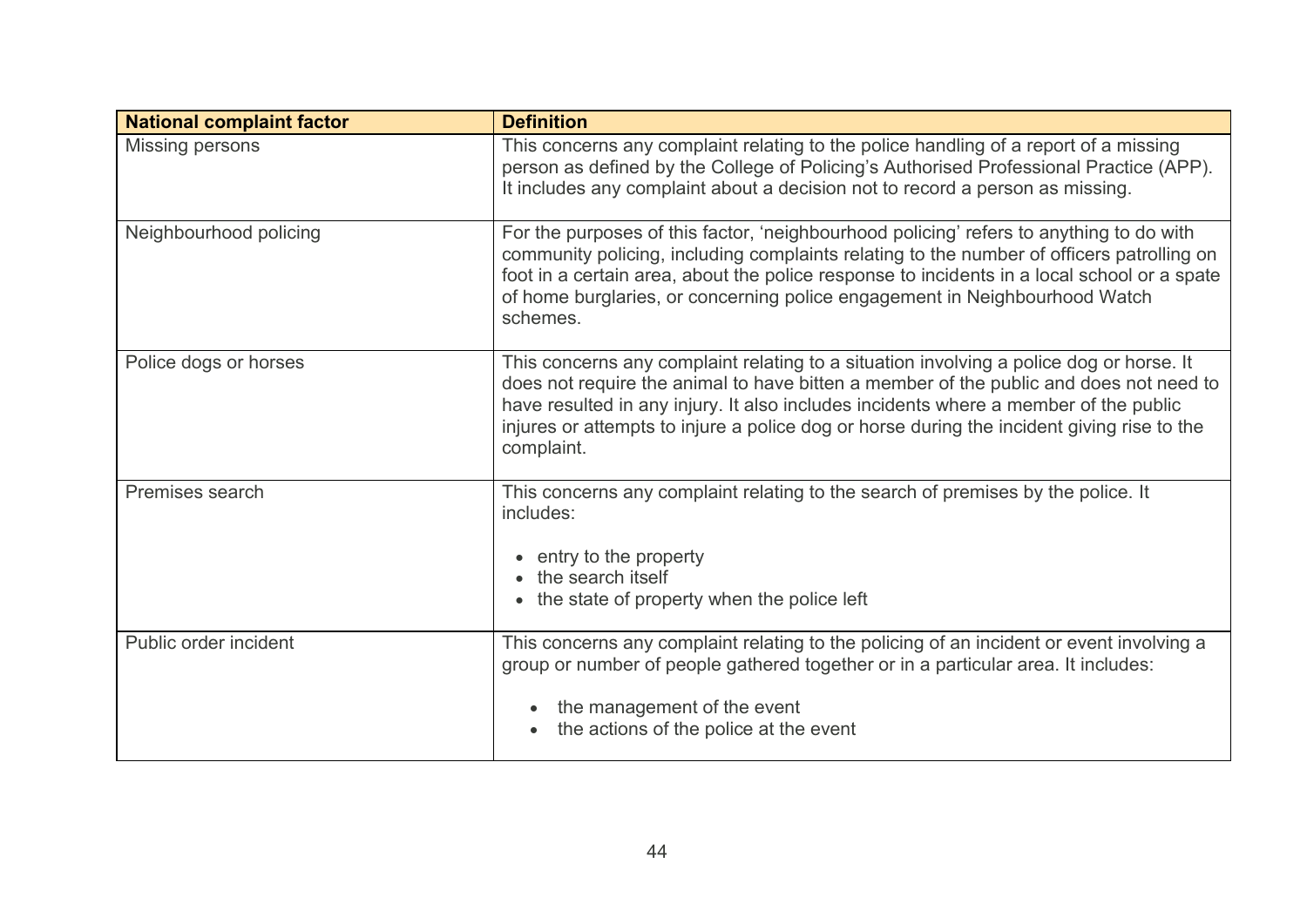| <b>National complaint factor</b> | <b>Definition</b>                                                                                                                                                                                                                                                                                                                                                                                                                                                                                                       |
|----------------------------------|-------------------------------------------------------------------------------------------------------------------------------------------------------------------------------------------------------------------------------------------------------------------------------------------------------------------------------------------------------------------------------------------------------------------------------------------------------------------------------------------------------------------------|
| <b>Restraint equipment</b>       | This concerns any complaint relating to the use of restraint equipment. The<br>complainant does not have to be the person restrained. 'Restraint equipment' includes:<br>handcuffs<br>leg restraints<br>spit guards<br>body restraints<br>emergency restraint belt                                                                                                                                                                                                                                                      |
| Roads/traffic                    | This concerns any complaint relating to any type of road or traffic scenario involving the<br>police. This factor applies only to cases in which the police were directly involved in the<br>scenario – for example, a police vehicle was involved in a crash or the police took the<br>decision to close a road. It does not apply to cases where the road or traffic scenario is<br>incidental to the complaint. For example, the timeliness of their deployment to a car<br>crash between two members of the public. |
| Serious injury                   | This factor should be applied to any complaint involving or alleging a serious injury.<br>Serious injury is defined as 'a fracture, a deep cut, a deep laceration or an injury<br>causing damage to an internal organ or the impairment of any bodily function.' It<br>applies to both:<br>allegations that the police have caused the serious injury, and<br>allegations that the police have failed to prevent the serious injury                                                                                     |
| Social media                     | This concerns any complaint where the use of any form of social media was part of the<br>event or situation that gave rise to the complaint. It includes:<br>the police response to comments reported to them<br>the police force use of social media<br>social media use by police officers/staff                                                                                                                                                                                                                      |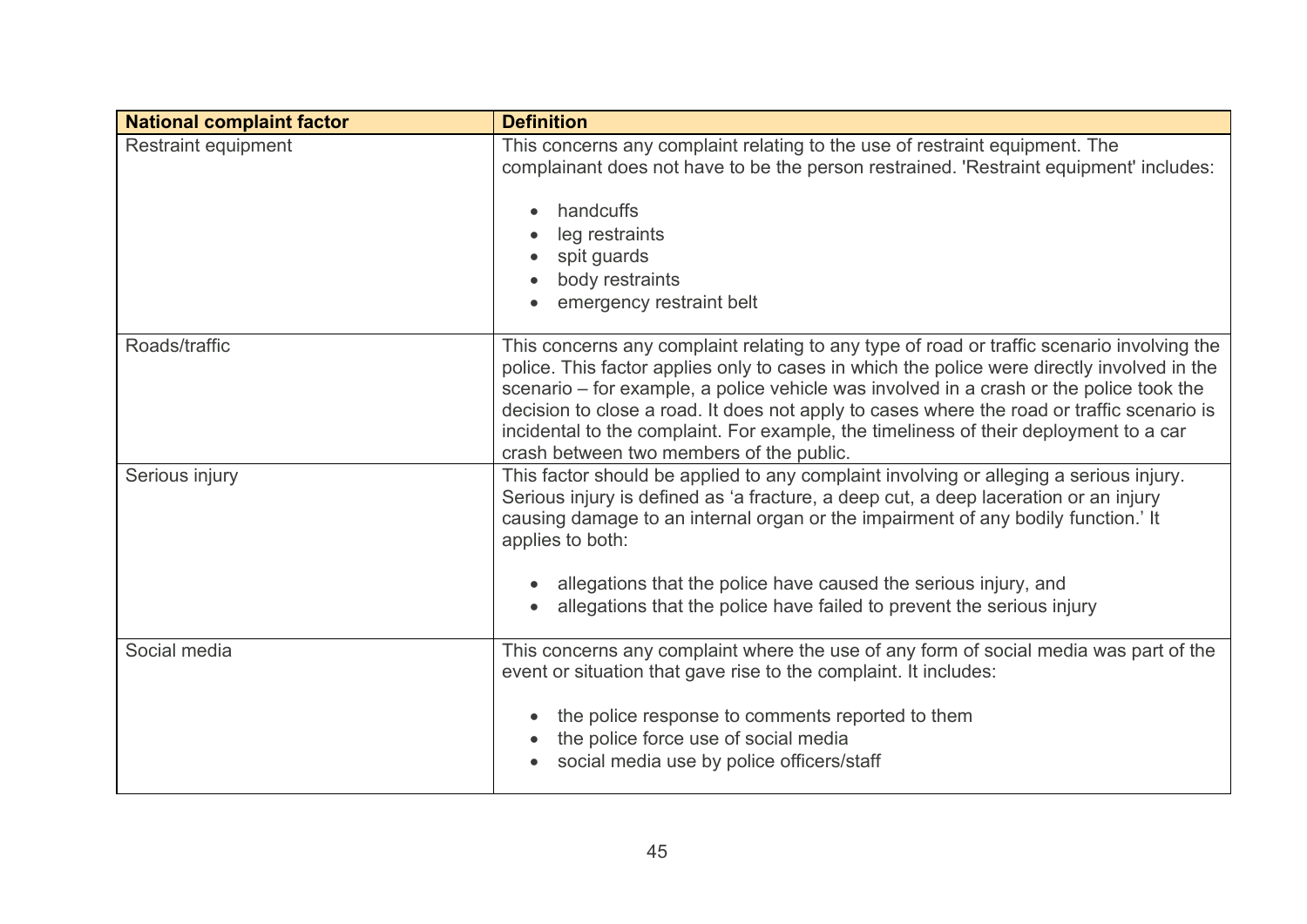| <b>National complaint factor</b>                                      | <b>Definition</b>                                                                                                                                                                                                                                                                                                                                    |
|-----------------------------------------------------------------------|------------------------------------------------------------------------------------------------------------------------------------------------------------------------------------------------------------------------------------------------------------------------------------------------------------------------------------------------------|
|                                                                       | Social media, for the purposes of this factor, includes instant messaging applications. It<br>includes use by police officers/staff on and off duty, regardless of whether it is evident<br>they are a person serving with the police.                                                                                                               |
| Stop and/or search                                                    | This concerns any complaints arising from or relating to a stop, or stop and search of a<br>person or a vehicle. The complainant does not have to be the person who was<br>stopped/stopped and searched.                                                                                                                                             |
| Taser                                                                 | This concerns any complaint relating to the deployment of TASER, including instances<br>where it is drawn and the individual is 'red-dotted', or if used in stun mode.                                                                                                                                                                               |
| VAWG - Police perpetrated<br>(see below for definition of VAWG)       | This concerns any complaint matter arising from or relating to a VAWG incident where<br>the alleged perpetrator (of any gender) is a police employee. If a police employee is<br>also the victim, the 'VAWG - police victim' factor should also be selected. The<br>complainant does not have to be the victim of the VAWG incident.                 |
| VAWG - Police victim<br>(see below for definition of VAWG)            | This concerns any complaint arising from or relating to a VAWG incident where the<br>victim is a police employee. If a police employee is also the perpetrator, the 'VAWG -<br>police perpetrated' factor should also be selected. The complainant does not have to<br>be the victim of the VAWG incident, and the perpetrator can be of any gender. |
| VAWG - Dissatisfaction handling<br>(see below for definition of VAWG) | An expression of dissatisfaction as to the handling of a VAWG case that is expressed<br>by or on behalf of an individual eligible to make a complaint under schedule 3 of the<br>Police Reform Act 2002. The complainant does not have to be the victim of the VAWG<br>incident, and the perpetrator can be of any gender.                           |
| <b>None</b>                                                           | This factor should be selected only when all other factors have been considered and it<br>is determined that no other factors apply to an allegation. Where this applies, please<br>also consider whether a local factor should be selected or created.                                                                                              |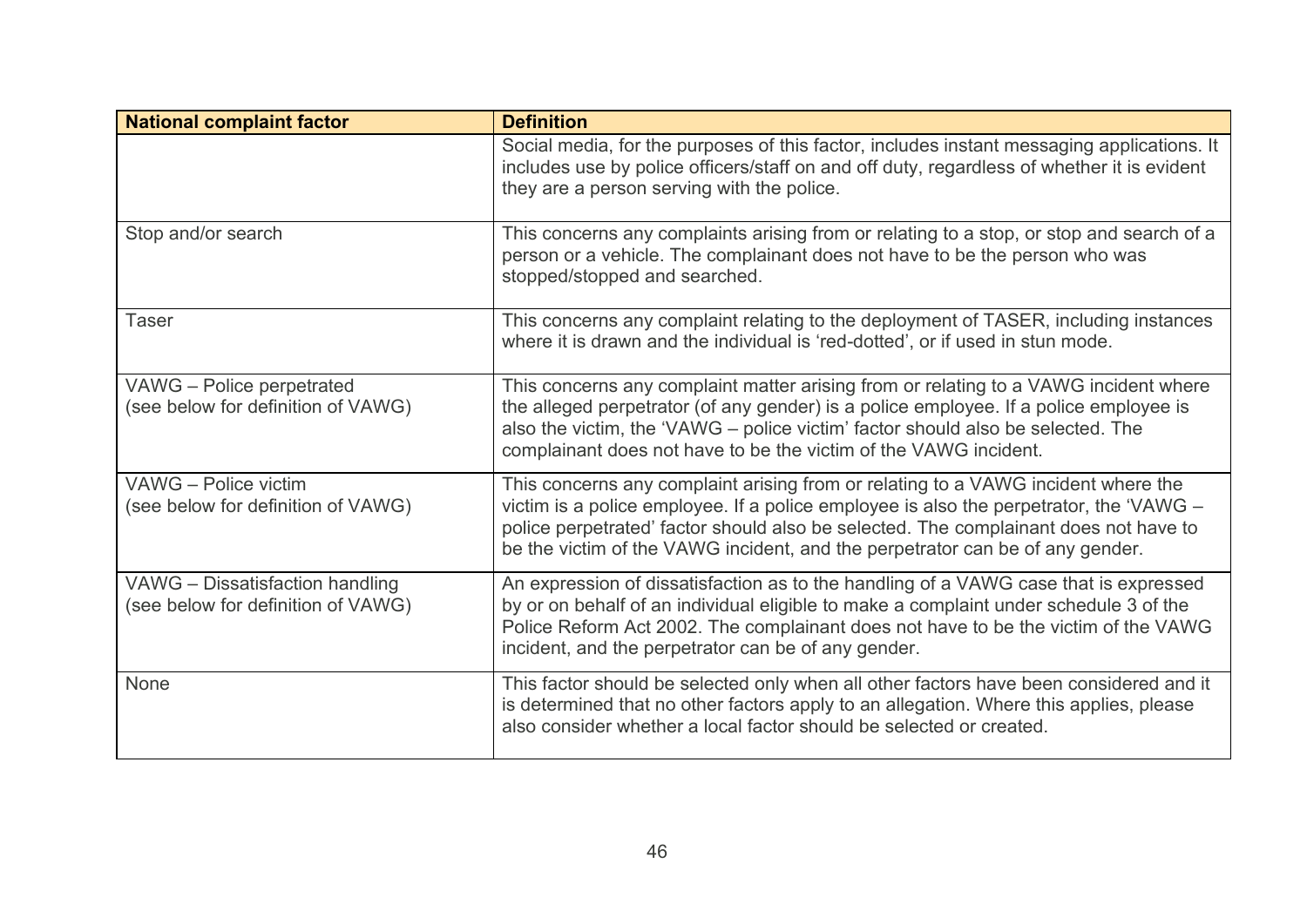The Home Office definition of Violence Against Women and Girls (VAWG) is: "The term 'violence against women and girls' refers to acts of violence or abuse that we know disproportionately affect women and girls. Crimes and behaviour covered by this term include rape and other sexual offences, domestic abuse, stalking, 'honour'-based abuse (including female genital mutilation forced marriage, and 'honour' killings), as well as many others, including offences committed online."